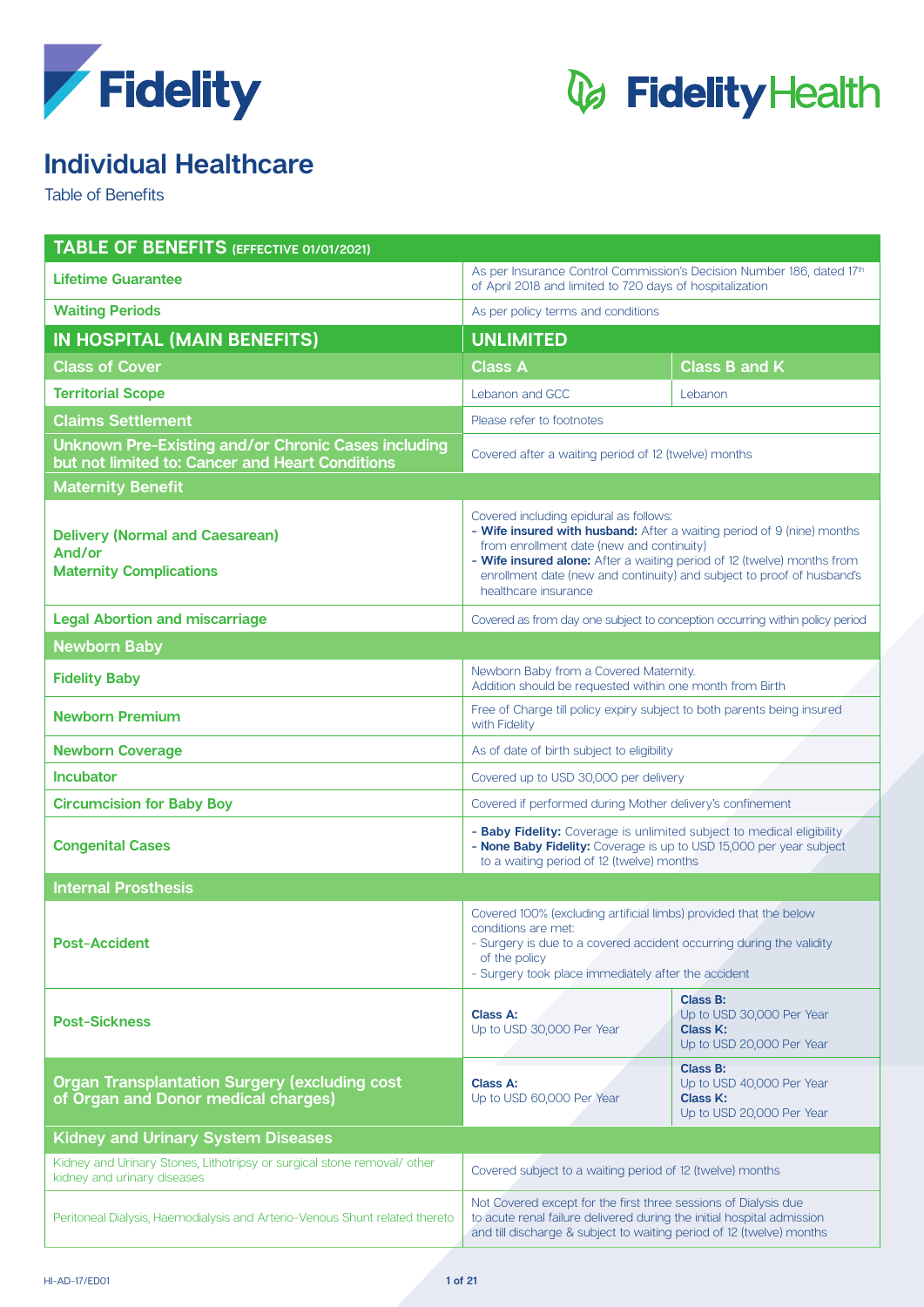| <b>Miscellaneous</b>                                                                                                                 |                                                                                                                                                                                                                                                                                                                                                                 |                                                                              |  |
|--------------------------------------------------------------------------------------------------------------------------------------|-----------------------------------------------------------------------------------------------------------------------------------------------------------------------------------------------------------------------------------------------------------------------------------------------------------------------------------------------------------------|------------------------------------------------------------------------------|--|
| <b>Infertility</b>                                                                                                                   | Tubal ligation, Varicocele, Vasectomy, Infertility tests and infertility In-patient<br>treatments are covered up to USD 15,000 per insured per year subject to a<br>waiting period of 12 (twelve) months from enrollment date.<br>Cover excludes: IVF, EVF, AI, ICSI or any other artificial insemination procedure                                             |                                                                              |  |
| <b>Epidemic/Pandemic</b>                                                                                                             | Covered in compliance with ICC decision number 80/LMD issued on<br>15/04/2020 and within the scope of the council of ministers' mobilization<br>decision issued on 15/03/2020:<br>* Total Maximum Limit per Insured/ per contractual period/ per case:<br>USD. 30,000<br>* Maximum Number of Days: 21                                                           |                                                                              |  |
| <b>Mental &amp; Psychiatric Diseases</b>                                                                                             | Covered up to USD 15,000 excluding Nervous Breakdowns, Neurotic<br>Disorders, Attention Deficit Disorders, Speech Therapy, Alzheimer                                                                                                                                                                                                                            |                                                                              |  |
| <b>Breast Reconstruction</b>                                                                                                         | Covered following partial or complete mastectomy due to breast cancer<br>when the following conditions are met:<br>- The excision surgery is initially covered by the policy<br>- The reconstruction is done within a period of 6 (six) months from the<br>excision and within validity of policy<br>- Cost of Breast implant is covered under Prosthesis Limit |                                                                              |  |
| <b>Nose Related Surgeries</b>                                                                                                        | Covered subject to a waiting period of 24 (twenty four) months except<br>for cosmetic surgeries                                                                                                                                                                                                                                                                 |                                                                              |  |
| <b>Companion Coverage</b>                                                                                                            | One extra bed is covered for one parent accompanying a confined child<br>aged below 18 years by the time he enters the hospital                                                                                                                                                                                                                                 |                                                                              |  |
| <b>Repatriation of Mortal Remains</b>                                                                                                | Covered up to USD 10,000 per year                                                                                                                                                                                                                                                                                                                               | Not covered                                                                  |  |
| <b>Burial &amp; Morgue Expenses</b>                                                                                                  | Covered up to USD 2,000 provided death occurred during a covered<br>hospitalization                                                                                                                                                                                                                                                                             |                                                                              |  |
| <b>Bariatric Surgeries:</b><br>- Waiting period 12 months<br>- BMI> 40, Age>18                                                       | Class A:<br>Up to USD 7,000 Per Year                                                                                                                                                                                                                                                                                                                            | Class B:<br>Up to USD 5,000 Per Year<br>Class K:<br>Up to USD 3,000 Per Year |  |
| <b>Sports other than Hazardous</b>                                                                                                   | - Covered when performed as amateur<br>- Hazardous sports including but not limited to MotorCycling race, Deep<br>Sea Diving, Delta Plane, Paragliding are not covered either if performed<br>as amateur or professional                                                                                                                                        |                                                                              |  |
| <b>Dental Treatment</b>                                                                                                              | Covered only if the below conditions are met:<br>- Necessitated by a covered accident occurring during the policy's<br>contractual period<br>- Treatment should be performed within a maximum period of 6 (six)<br>months from date of accident and within policy duration                                                                                      |                                                                              |  |
| <b>Sleep Disorders</b>                                                                                                               | Only polysomnography is covered after 12 (twelve) months from enrollment<br>date. For Co-NSSF insured if patient is eligible, polysomnography coverage is<br>up to $50\%$                                                                                                                                                                                       |                                                                              |  |
| <b>Home Care</b>                                                                                                                     | Covered when replacing a covered hospitalization                                                                                                                                                                                                                                                                                                                |                                                                              |  |
| <b>Local Ambulance Cost</b>                                                                                                          | Not Covered                                                                                                                                                                                                                                                                                                                                                     |                                                                              |  |
| <b>OUT-PATIENT (AMBULATORY)</b>                                                                                                      | <b>UNLIMITED</b>                                                                                                                                                                                                                                                                                                                                                |                                                                              |  |
| All Exclusions and/or waiting periods applicable to In-Hospital Plans are Applicable to Out-Patient Plans unless otherwise mentioned |                                                                                                                                                                                                                                                                                                                                                                 |                                                                              |  |
| Diagnostic Tests (X-Rays, MRI, Scans,<br><b>US and laboratory tests)</b>                                                             | Covered                                                                                                                                                                                                                                                                                                                                                         |                                                                              |  |
| <b>Maternity Laboratory Tests</b>                                                                                                    | Covered subject to a waiting period of 6 (six) months (new & continuity)                                                                                                                                                                                                                                                                                        |                                                                              |  |
| <b>Ultrasound for Pregnant Woman</b>                                                                                                 | 3 (three) obstetrical ultrasounds are covered as well as 1 (one)<br>morphological US during pregnancy subject to a waiting period<br>of 6 (six) months (new & continuity)                                                                                                                                                                                       |                                                                              |  |
| <b>Triple Test during Pregnancy</b>                                                                                                  | One (1) Triple Test OR One (1) Amniocentesis is Covered subject to a                                                                                                                                                                                                                                                                                            |                                                                              |  |
| <b>Amniocentesis during Pregnancy</b>                                                                                                | waiting period of 6 (six) months (new & continuity)                                                                                                                                                                                                                                                                                                             |                                                                              |  |
| <b>Pet Scan</b>                                                                                                                      | Covered for cancer cases                                                                                                                                                                                                                                                                                                                                        |                                                                              |  |
| <b>Volume Computed Tomography or VCT 64</b>                                                                                          | Covered                                                                                                                                                                                                                                                                                                                                                         |                                                                              |  |
| <b>Ocular Coherence Tomography (OCT)</b>                                                                                             | Covered                                                                                                                                                                                                                                                                                                                                                         |                                                                              |  |
| <b>Pre-marital tests</b>                                                                                                             | Basic mandatory pre-marital tests are covered                                                                                                                                                                                                                                                                                                                   |                                                                              |  |
| Physiotherapy, Laser Therapy (Except for Errors of<br><b>Refraction and Sight Correction)</b>                                        | Covered                                                                                                                                                                                                                                                                                                                                                         |                                                                              |  |
| <b>STD and HIV tests</b>                                                                                                             | Covered under ambulatory only                                                                                                                                                                                                                                                                                                                                   |                                                                              |  |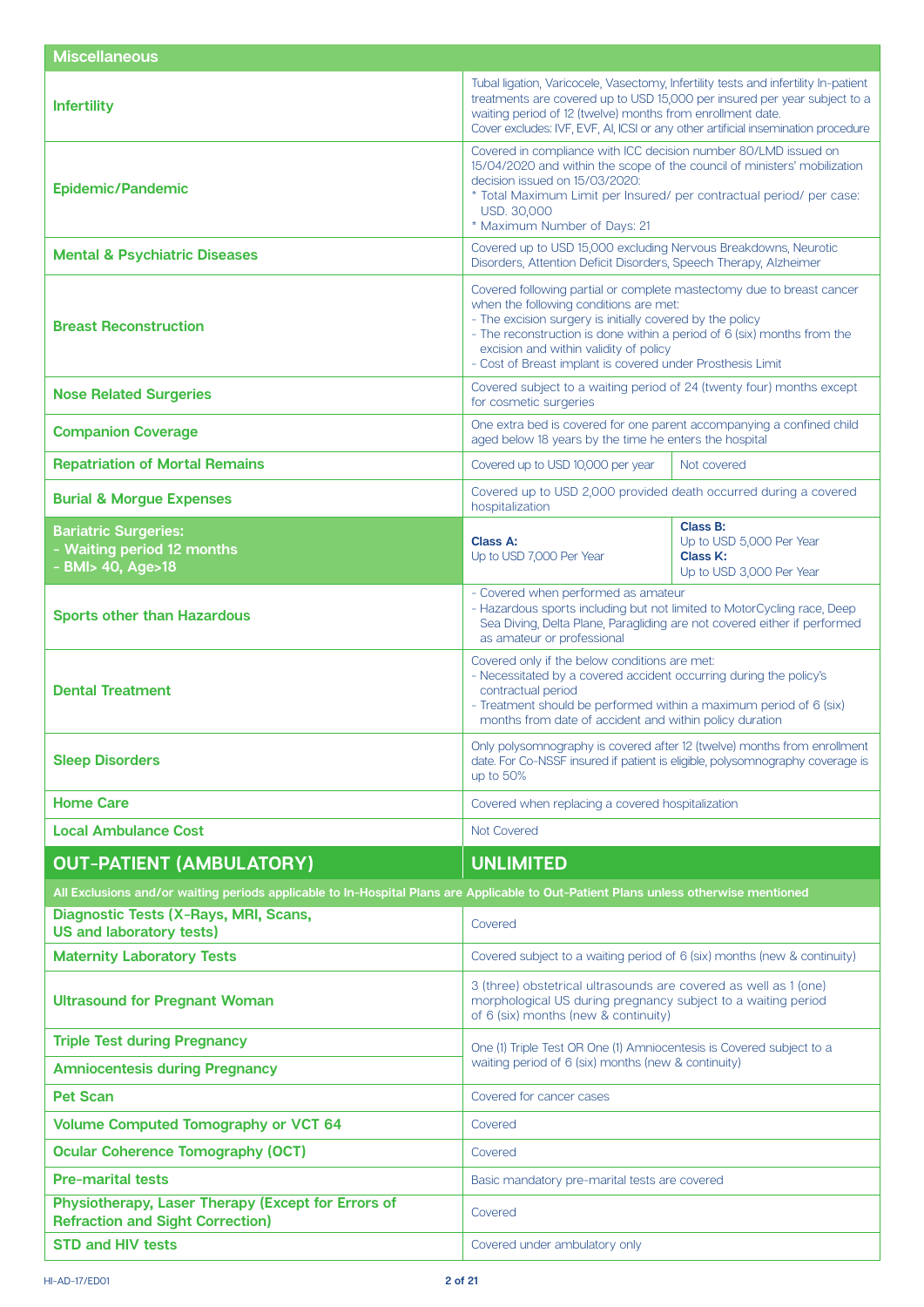## NOTES

### A. Claims Settlement Procedure:

### **In-Patient Benefits:**

### **Coverage Inside Lebanon**

- **Coverage Inside Network:** Up to 100% as per policy terms and conditions.
- Coverage Outside Network: Up to 100% for emergency cases and up to 80% for elective cases on reimbursement basis as per Lebanese preferential tariff and subject to policy terms and conditions.

### **Coverage Outside Lebanon:**

#### **Class A:**

Inside GCC: On reimbursement basis up to 100% for emergency cases and up to 80% for elective cases as per policy terms and conditions. **Outside GCC:** On reimbursement basis up to 100% for emergency cases and up to 80% for elective cases as per Lebanese preferential tariff and policy terms and conditions.

### **Class B and K:**

On reimbursement basis up to 100% for emergency cases and up to 80% for elective cases as per Lebanese preferential tariff.

### **:Classes all For**

For members with NSSF cover, the coverage is up to 80% for both emergency and elective cases after the deduction of applicable Co-Payments and as per policy terms and conditions.

### **Ambulatory Benefits:**

### **Coverage Inside Lebanon:**

- **Coverage Inside Network:** Up to 100% as per policy terms and conditions.

- Coverage **Outside Network:** On reimbursement basis up to 80% according to Lebanese preferential tariff and subject to policy terms and conditions.

### **Coverage Outside Lebanon:**

### **Class A:**

**Inside GCC:** On reimbursement basis up to 80% as per policy terms and conditions.

**Outside GCC:** On reimbursement basis up to 80% according to Lebanese preferential tariff and as per policy terms and conditions.

### **Class B and V:**

.con reimbursement basis up to 80% according to Lebanese preferential tariff and as per policy terms and conditions.

#### **B. Network of Providers:**

The extensive list of contracted providers is available upon request from the Insurance Company or through NextCare website: www.nextcarehealth.com or through NextCare Mobile Application.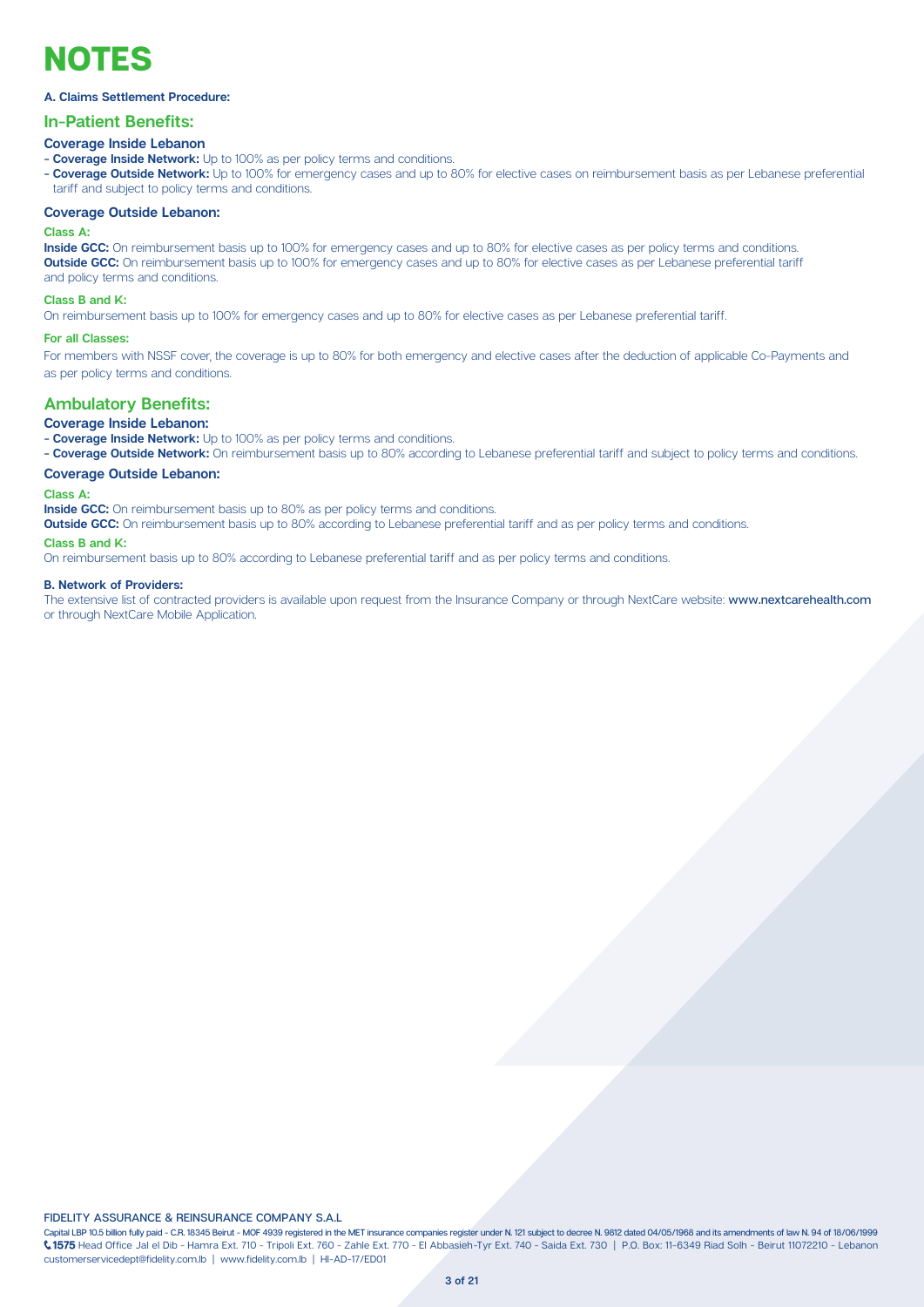# *&* Fidelity Health **عقد تأمين فردي**



حيث أنّ **حامل البوليصة** المذكور في الملحق ها هنا كان قد تقدّم بطلب خطّي لتأمين صحّي فردي، وحيث أنّ شركة .Fidelity Assurance and Reinsurance Co. S.A.L (المشـار إليهـا فيمـا يلــى بالشـركة) كانـت قــد راجعـت هــذا الطلــب ووافقــت علــى تغطيــة المنافـع المحــدّدة فــى البوليصــة، ونظـراً لهــذا الطلــب الـذي يشـكل أســاس هــذه البوليصــة ويخضـع لدفــع قســط التأميــن كمــا هــو منصــوص عليــه فــي الملحــق، وافقــت الشــركة علــى تســديد كلفــة المنافــع المبينــة فــي ملحــق البوليصــة وجــدول المنافــع بحســب الحــدّ المذكــور فــي الشـــروط والأحــكام والقيــود والاســتثناءات المنصــوص عليهــا فيـــه وبموجبهـــا . إثباتًا لذلك، وقّعت الشركة على هذه البوليصة التي ستدخل حيز التنفيذ وسري المفعول في التاريخ المشار إليه في ملحق البوليصة المرفق بهذه الوثيقة.

المدير العام المسؤول اإلداري المفوض

فبدلتف

**مكتــب معالجــة شــكاوى التأميــن: ٠١/٩٩٩٠٦٩ لجنـة مراقبـة هيئـات الضمـان - وزارة اإلقتصـاد والتجـارة**

**في حال وجود اية شكوى لم يجر حلها مع الشركة تتعلق بعقد التأمين أو ناتجة عن هذا العقد، يمكن للمضمون و/أو للمستفيد مراجعة لجنة ّ مراقبة هيئات الضمان في وزارة اإلقتصاد والتجارة على رقم الهاتف الذكور أعاله والمخصص لتلقي ومعالجة شكاوى التأمين بغية حل تلك**  الشكوى بالطرق الإدارية والصلحية وتمكيناً للجنة من أداع مهامها.<br>.

### **تعريفات**

بغية تنفيذ وتفسير بنود هذه البوليصة، تحمل الكلمات والعبارات التالية المعاني المحددة لها أدناه:

### **بطاقة الدخول:**

بطاقة شخصية صادرة باسم كل مؤمن، تسهل له الوصول إلى خدمات الرّعاية الصحّية التي تغطيها هذه البوليصة.

### **اإلداري:**

مسؤول الطرف الثالث NEXtCARE ّ الذي تعاقدت معه الشركة للتصرف باسمها ً وبالنيابة عنها إلدارة المطالبات وفقا لشروط وأحكام البوليصة من خالل مكتبه أو مندوبيه.

يعمل مركز المطالبات الاداري بالاضافة إلى مندوبيه (الأطباء/الممرضات/الأخصاء الإداريين|لمحترفين) الموجودين في مختلف مراكز الرّعاية الصحّية، على:

- 
- 
- تزويد التّوجيهات والمعلومات للمؤمّن عليه؛<br>• دعم التّنفيذ السّليم لشروط وأحكام البوليصة ومراقبته؛<br>• التحقّق من الأهليّة واتّخاذ القرار باسم الشركة ونيابة عنها، سواء كان ذلك<br>• لمنح الموافقة على تغطية خدمة رعاية صحّية معيّ

### **ّ خطط العناية الصح ُ ية الم ّطبقة:**

ّ مجموعة منافع العناية الصحية المنصوص عليها في البوليصة باإلضافة إلى القيود والاستثناءات والشَّروط الخاصّة والميزات التي تمت الموافقة على تغطيتها خصيصًا في ملحق البوليصة وجدول المنافع.

1. المنافع الأساسية للرَّعاية الصحّية:

- **\* ضمان التّأمين مدى الحياة:** يمنح هذا الضمان الحقّ للمؤمّن عليه في تجديد البوليصة سنوياً بغض النّظر عن العمر أو أية حالة طبّية قد تحدث خلال الفترة ّ التعاقدية، دون أي زيادة على القسط السنوي غير مستوفية للمعايير ومغايرة للحالة الأساسية أو لأي تعديل خاص على المنافع المتبقية وذلك بحسب القرار
	- رقم 186 التابع للجنة مراقبة التأمين.

• **الخطّة الفردية الاستشفائية (IN):** تغطي الحالات التي تستلزم طبيًا الإقامة<br>في المستشفى لمدة 24 (أربع وعشرين) ساعة على الأقلّ.

.2 المنافع اإلضافية:

- ّال ّ تي ال تتطلب المكوث في المستشفى مثل الفحوصات المخبرية واألشعة **ّ الخطة المتنقلة الخارجية)AMB):** ّ تغط ّ ي االختبارات الت ّ شخيصية والعالجات والعلاج الفيزيائي والتصوير بالرّنين المغناطيسي وغيرها ...
- **٬ خطة الأدوية بموجب وصفة طبية (PM):** تغطي تكلفة الأدوية الموصوفة<br>خارج فترة العلاج داخل المستشفى.
- **\* خطة زيارات الأطباء (DV):** تغطي تكلفة زيارات الأطباء التي تتم خارج فترة<br>العلاج داخل المستشفى.

### **الشركة:**

ّ ح **L.A.S .Co Reinsurance & Assurance Fidelity** ّ المسجلة والمصر لها بالعمل في لبنان، ممّا يضمن تسديد المنافع وفقًا لشروط وأحكام البوليصة وأي ملحق مرفق بها.

### **تاريخ اإللغاء:**

يتم تحديده في ملحق الإلغاء باليوم والشَّهر والسّنة عند الساعة 12:00 (الثانية عشر ) ظهراً بالتَّوقيت المحلّى والذي يتوقف عنده غطاء التأمين. يمكن طلب اإللغاء من قبل حامل البوليصة أو الشركة.

### **ُ األمراض/الحاالت المزمنة:**

أي مرض أو علَّة أو إصابة تتميز على الأقل بواحدة من الخصائص التالية: تشكّل حالة دائمة أو طويلة الأمد؛ تتطلّب علاجات مستمرة و/أو متابعات، والتي بالعموم لا علاج ّ معروف أو محدد لها.

### **فئة/ درجة االستشفاء:**

فئة التّغطية التى اختارها المؤمّن عليه والمذكورة في البوليصة والتي يستفيد بموجبها من العالجات داخل المستشفى.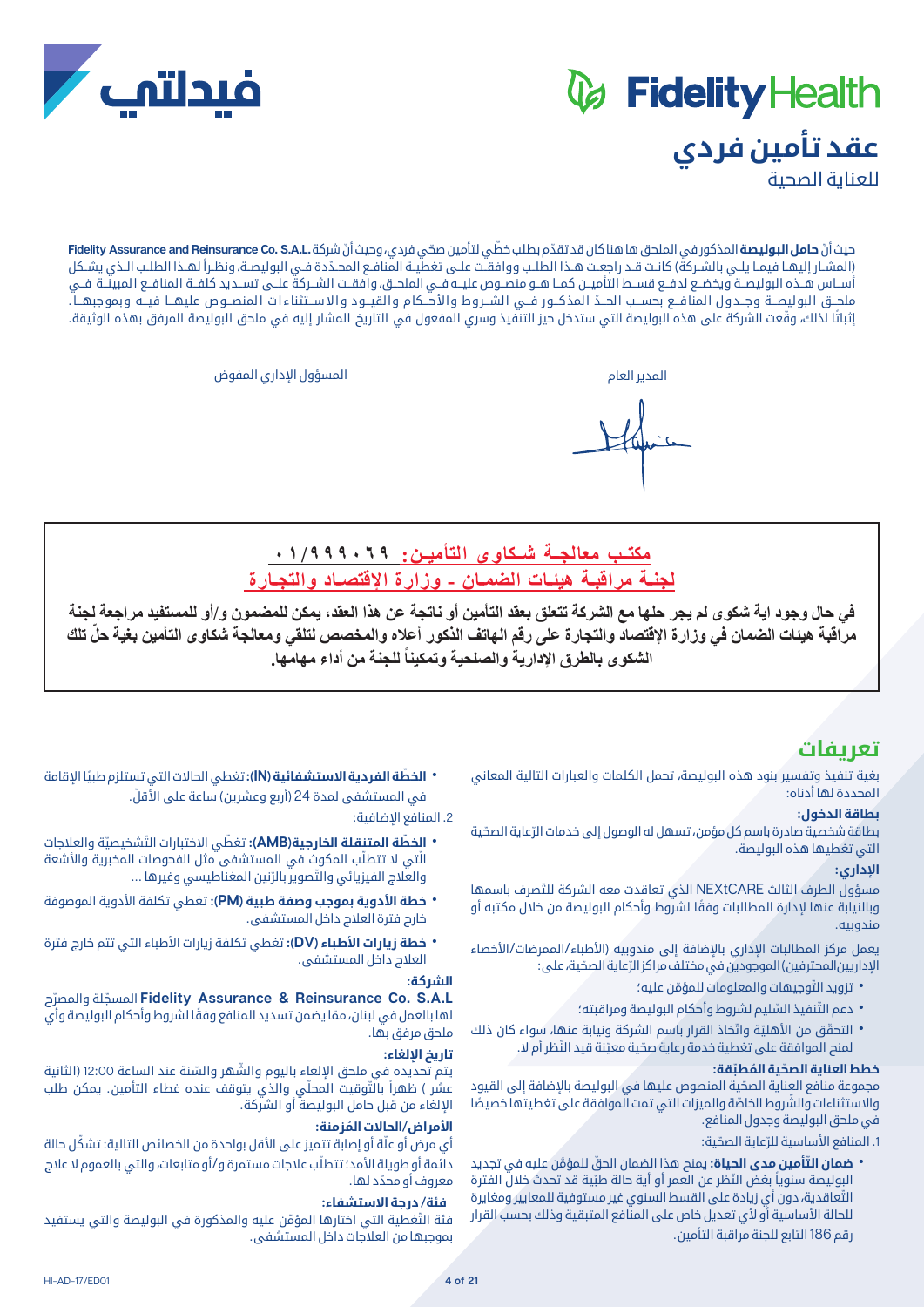### **َ الدفع المشترك:**

َّ نسبة المصاريف المتكبدة التي يتحملها المؤمن عليه ويدفعها.

### **الحاالت الخلقية:**

يشار إليها أيضًا بالعيوب الخلقية أو بالأمراض الخلقية أو بالحالات المرضية الهيكلية أو الوظيفية الموجودة عند الوالدة أو قبلها. يمكن اكتشاف الحاالت الخلقية قبل َّ الوالدة، أو عند الوالدة أو في أي وقت خالل عمر المؤمن.

### **العناية النهارية:**

العالج الذي يتم تلقيه في المستشفى خالل النهار، بما في ذلك استخدام غرفة المستشفى حيث لا تتطلب الحالة المرضيّة المكوث ليلاً.

### **االستثناءات:**

الحالات التي لا تغطيها الشركة والمحددة بوضوح في شروط وأحكام البوليصة ً وفي أي ملحق يشكل جزءا ال يتجزأ من البوليصة.

### **تاريخ االنتساب:**

يتم تحديده في ملحق البوليصة باليوم والشَّهر والسّنة عند الساعة 12:00 (الثانية عشر) ظهراً بالتَّوقيت المحلّي والذى تم فيه تسجيل المؤمّن عليه وتغطيته لأول مرة مع الشركة بموجب هذه البوليصة.

### **تاريخ االنتهاء:**

يتمّ تحديده في ملحق البوليصة باليوم والشَّهر والسّنة عند الساعة 12:00 (الثانية عشر) ظهراً بالتَّوقيت المحلّي والذي تنتهي فيه تغطية التأمين. تتوقف منافع ّ الرعاية الصحية ابتداء من تاريخ انتهاء صالحية البوليصة ما لم ينص على خالف ذلك.

### **ّ حاالت الطوارئ:**

ّ هي كل الحوادث أو حاالت المرض المفاجئ المغطاة، التي تشكل مصدر قلق مهني مشروع حول وجود مشكلة طبية كبيرة تتطلب تشخيصًا وعلاجًا فوريًا في غرفةً طوارئ المستشفى. يمكن تمديد عالجات الطوارئ إلى اإلقامة داخل المستشفى للضرورة الطبية.

### **ّ شبكة مقدمي العناية الصحية:**

مقدمو خدمات العناية الصحّية المحددة (مثل المستشفيات والمراكز الطبيّة والعيادات المتكاملة والمختبرات ومراكز العلاج الفيزيائي والصّيدليات) في جميع أنحاء الأراضي اللبنانية والواردين على قائمة مقدمي الخدمات المتعاقدين مع NEXtCARE ّ . يستفيد المؤمنون الذين يختارون خدمات العناية الصحية عند أحد مقدّمي هذه الخدمات من تسهيلات القبول بالإضافة إلى تسهيلات الفوترة المباشرة بأسعار تفضيليّة للحالات المغطاة وفقًا لشروط وأحكام البوليصة.

تتضمن شبكة مقدّمي الخدمات على الأقل واحداً من مقدمي الخدمات التالية في جميع الأوقات:

- المركز الطبي للجامعة الأمريكية في بيروت<br>American University of Beirut Medical Center
	- مستشفى آوتيل ديو دي فرانس<br>Hotel Dieu de France Hospital
- مستشفى القديس جاورجيوس الجامعي<br>Saint Georges Hospital University Medical Center
	-
	- مركز كليمنصو الطبي<br>Clemenceau Medical Center
	- المركز الطبي للجامعة اللبنانية الأميركية مستشفى رزق<br>University Medical Center-Rizk Hospital

ّ إن الالئحة الشاملة لمقدمي الخدمات المتعاقد معهم متوفرة عند الطلب لدى الشركة أو على موقع com.nextcarehealth.www أو من خالل تطبيق الهواتف المحمولة.

يمكن تحديث القائمة كلما اقتضى الأمر أو عند إضافة مقدّم خدمات أو إزالته، دون َّ الحاجة إلى إخطار مسبق أو موافقة مسبقة من المؤمن عليه.

### **حامل البوليصة:**

ّ مقدم طلب بوليصة تأمين العناية الصحية الفردية، المتصرف بصفته الشخصية ً وبإسمه وكذلك بالنيابة عن المعالين القانونيين له والذين يتم قبول طلبهم رسميا من قبل الشركة.

### **ملحق البوليصة:**

ً ملحق صادر عن الشركة ويشكل جزءا ال يتجزأ من البوليصة. يتضمن الملحق معلومات تتعلّق بالأطراف المتعاقدة بالاضافة إلى ملخّص المنافع، ويرد فيه على سبيل المثال لا الحصر: تاريخ الانتساب، الأعضاء المؤمن عليهم، الخطط المحددة، فئة الاستشفاء، الأقساط، الاستثناءات و/أو القيود المحددة.

### **َّ المؤمن عليه:**

حامل البوليصة و/أو المعالون القانونيون التابعون لـه المدرجون في الطلب أو الذين يتم إدراجهم لاحقاً، والذين وافقت عليهم الشركة رسمياً وتم إدراجهم في ملحق البوليصة أو في قائمة التّعداد الموافق عليها والَّذين يستفيدون من "التأمين ً لمدى الحياة" وفقا لشروط وأحكام البوليصة وكما هو مفصل في المادة 6 أدناه.

### **المعال القانوني:**

المعالون التابعون لحامل البوليصة وهم: أوالد حامل البوليصة غير المتزوجين )بما في ذلك الأطفال الذين تمّ تبنّيهم وفق أحكام القانون)، الذين تتراوح أعمارهم بين يوم واحد و18 (ثمانية عشر) عامًا أو 25 (خمسة وعشرون) عامًا إذا كانوا لا يزالون ً طالبا جامعيين بدوام كامل، وزوج حامل البوليصة، وأي شخص آخر يعتبر القانون حامل ً البوليصة معيال له.

### **تاريخ بدء العمل بالبوليصة:**

يتم تحديده في ملحق البوليصة باليوم والشَّهر والسّنة عند الساعة 12:00 (الثانية عشر) ظهراً بالتَّوقيت المحلّى والذي يدخل فيه التأمين حيز التنفيذ لأول مرة أو عند التَّجديدات اللاحقة. تبدأ منافع الرعاية الصحّية من تاريخ بدء العمل بالبوليصة ووفقًا لشروط وأحكام هذه البوليصة.

### **ّ حاالت مرضية سابقة:**

َّ حالة صحية أو مرض أو إصابة كانت موجودة طبيا قبل تاريخ تسجيل المؤمن عليه. يمكن أن تكون الحاالت المرضية السابقة كما يلي:

- ً **الحالات المعروفة:** الحالات القائمة طبيًا والتي يعرفها المؤمن عليه و/أو<br>التي استشار طبيبًا لها.
- **ٔ الحالات غير المعروفة وغير المكتشفة:** الحالات التي لا يعرفها المؤمن<br> عليه ولكنها موجودة طبيًا في جسم الإنسان قبل تاريخ الإنتساب.

### **إعالن كاذب و/أو إغفال و/أو تكتم عن المعلومات:**

ُتعتبر الحاالت المعروفة غير المعلن عنها أو التي تم التقليل من قيمتها أو أي تحريف لأية معلومات أثناء تقديم نموذج الطّلب وكلّما دعت الحاجة المكتشفة في أيّة مرحلة خالل الفترة التعاقدية بمثابة إعالن كاذب و/أو إغفال و/أو تكتم عن المعلومات.

### **استثناءات و/أو قيود محددة:**

الحالات الطبيّة أو الجراحيّة المستبعدة أو الخاضعة لقيود ماليّة بناءً على نموذج ّ الطلب أو التي يتم اكتشافها قبل انتهاء فترة المراقبة أو الناتجة عن أي إعالن كاذب أو إغفال أو تكتم معلومات. يتم تطبيق االستثناءات و/أو القيود المحددة ّ على أحد المؤمن عليهم في البوليصة أو على جميعهم ويتم تحديدها بوضوح في ملحق البوليصة.

### **فترات االنتظار:**

فترة زمنية محدّدة، عمومًا بالأيام أو الأشهر، تطبّق على منافع محدّدة ويتمّ خلالها استبعاد التّغطية. يتمّ تحديد فترات الانتظار وذكرها في جدول المنافع وفي شروط وأحكام البوليصة.

### **ّ نطاق التغطية اإلقليمية:**

َّ البلدان المحددة في جدول المنافع التي يستفيد فيها المؤمن عليه من العناية ّ الصحية بحسب شروط وأحكام البوليصة.

### **فترة المراقبة:**

فترة 180 (مائة وثمانون) يومًا من تاريخ أول انتساب لحامل البوليصة والمعالين ُ القانونيين إن وجدوا.

### **العالج الوقائي:**

العلاج الذي يتم دون أي أعراض سريرية موجودة في وقت العلاج مثل إزالة الأورام المسببة للسرطان.

### **غطاء اإلعادة إلى الوطن:**

ّ اإلجالء في حاالت الطوارئ أثناء السفر خارج لبنان في حال عدم توفر التسهيالت ّ الطبية الالزمة في البلد الذي تمت زيارته.

### **يتضمن هذا الغطاء:**

- تكلفة الإعادة إلى الوطن تحت إشراف طبي مع مرافقة الفريق الطبي أو<br>بدونها وفقًا لخطورة الحالة وللضرورة الطبيّة.
- إعادة نقل رفات الشخص المؤمن عليه إلى بلد الإقامة. تشمل هذه الخدمة<br> تكلفة النقل والوثائق والإجراءات اللازمة لشحن رفات أي شخص مؤمن عليه إلى لبنان.

## **الشروط واألحكام العامة**

### **المادة :1 البوليصة**

- أ. يشكّل نموذج طلب حامل البوليصة والمؤمّن عليه إن وجد، بالإضافة إلى المقدّمة، ملحق البوليصة، التعريفات، الشروط واألحكام العامة، جدول المنافع وخطط ّ العناية الصحية المختلفة المطبقة بما في ذلك النطاق النسبي لمنافع العناية ّ الصحية المشمولة مع االستثناءات والقيود، وكذلك جميع المرفقات والتأييدات لأي مما ذُكر آنفًا، مجمل الاتفاقية (المشار إليها فيما يلي بالبوليصة) بين الأطراف المذكورة هنا.
- ب. ً يعتبر أي تعديل على البوليصة أو إضافة عليها أو حذف منها باطال ما لم يكن كتابيًا وموقعًا ومختومًا من قبل الشركة. لا يحق لأي وسيط تعديل هذه البوليصة ّ أو التنازل عن أي من أحكامها.
- ج. يجب أن تتطابق االستثناءات و/أو القيود المحددة، إن وجدت، مع قرار لجنة مراقبة التأمين رقم 186 الصادر بتاريخ .2018/04/17 يتم الموافقة عليها من قبل حامل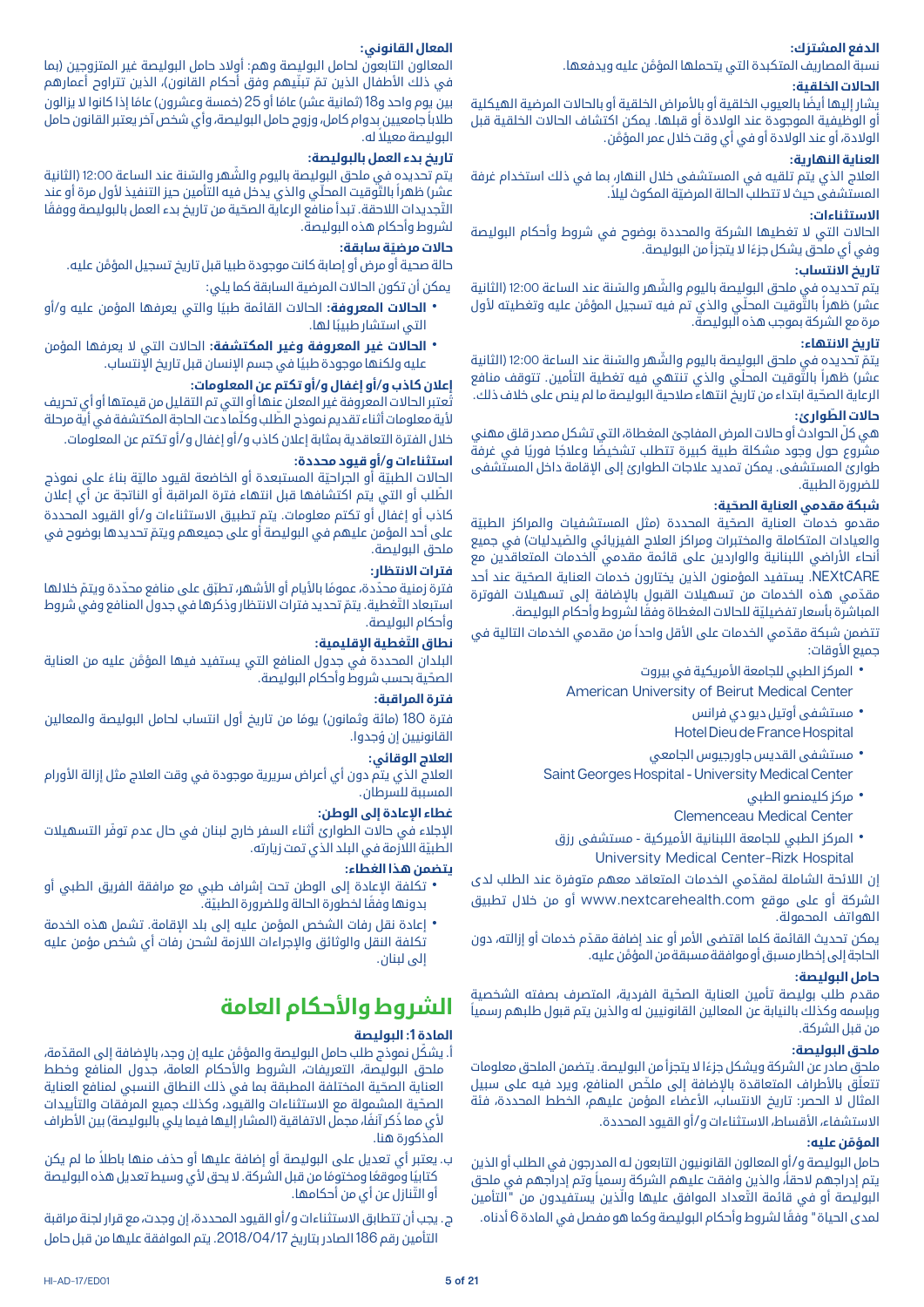البوليصة، بإسمه او نيابة عن المعالين القانونيين المدرجين في الطلب، بمجرّد ّ استالم وثائق البوليصة وبطاقات الدخول ذات الصلة.

د. يحق للشركة االكتتاب عند بدء العمل بالبوليصة ومراجعة شروطها خالل فترة المراقبة مع الاخذ بالاعتبار أن التقييم الأولى لن يكون ملزماً للتجديدات ّ المستقبلية إال إذا لم تعدل الشركة شروطها خالل هذه الفترة.

إذا جرى أي تعديل خلال فترة مراقبة مدتها 180 (مائة وثمانون) يومًا، يتعيّن على الشركة إبلاغ المؤمّن عليه. وبالتالي يحق له إلغاء اتفاقية البوليصة خلال 15 (خمسة عشر) يومًا من تاريخ الإبلاغ عبر إرسال طلب رسمي مكتوب إلى الشركة. وفي حال انقضاء فترة 15 (خمسة عشر) يومًا ولم يبلّغ المؤمّن عليه الشركة برغبته باإللغاء، تعتبر الموافقة على الشروط تلقائية دون الحاجة إلى موافقة كتابية.

َّ في حالة طلب اإللغاء، يحق للمؤمن عليه استرداد األموال على أساس قسط نسبي يتم احتسابه بعد خصم جميع الضرائب والطوابع وأية مدفوعات عن المطالبات التي تمت في إطار تغطية البوليصة.

### **المادة :2 النطاق العام للمنافع**

في مقابل القسط الذي يدفعه حامل البوليصة، يتوجّب على الشركة تغطية كلّ ّ خدمات العناية الصحية المعتادة والتقليدية والمعقولة والمصاريف ذات الصلة التي ّ تكبدها المؤمن عليه بموجب خطة الرعاية الصحية المعمول بها أثناء سريان هذه البوليصة، والخاضعة لشروطها وأحكامها والقيود واالستثناءات.

### **المادة :3 القيود العامة**

1. الحد الإجمالي السّنوي لتغطية الاستشفاء:

لا يوجد أي حدّ إجمالي سنوي مالي فيما يتعلق بمبلغ المطالبات التي تتحملها الشركة خالل الفترة التعاقدية للبوليصة، ما لم يذكر خالف ذلك بشكل محدد في ملحق البوليصة.

ً ومع ذلك، وبناء على التفاصيل التي تم تلقيها وتقييمها أثناء االنتساب األولي لمقدم الطلب، خالل فترة المراقبة أو بعد أي إعالن كاذب أو تكتم عن ّ معلومات، يمكن تطبيق حد أقصى إجمالي سنوي على كامل نطاق التغطية أو على أمراض محددة و/أو عن حاالت ناتجة عن حادث.

.2 حدود فرعية إجمالية لمنافع محددة:

تشير الحدود الفرعية الإجمالية السنوية إلى الحد الأقصى لمبلغ الأموال َّ الذي تتحمله الشركة عن كل مؤمن عليه خالل الفترة التعاقدية للبوليصة ّ بالنسبة لمنافع محددة مذكورة في ملحق البوليصة و/أو جدول المنافع.

3. الحد الأقصى لغطاء الاستشفاء في التأمين لمدى الحياة:

ً وفقا لشروط وأحكام خاصية التأمين لمدى الحياة، يتم تغطية المؤمن لفترة استشفاء أقصاها 720 (سبعمائة وعشرون) يومًا ضمن حدود البوليصة والشروط واألحكام وما لم يتم ذكر أية قيود قابلة للتطبيق وتحديدها في ملحق البوليصة.

.4 العمر:

من المفهوم والمتفق عليه أن آخر سن للانتساب هو 65 (خمسة وستون) سنة ضمناً. َّ يتم احتساب العمر على أساس آخر عيد ميالد للمؤمن عليه عند تاريخ سريان البوليصة.

5. نطاق التّغطية الإقليمي:

تنطبق التَّغطية التأمينية على المصاريف الطبيّة المتكبدة في لبنان والخارج وفقًا للشروط والأحكام والقيود والاستثناءات المنصوص عليها في هذا العقد.

6. التّغطية الإضافيّة و/أو التّكميلية:

في حالة الانتساب الى الصندوق الوطني للضمان الاجتماعي (Co-NSSF Plan) الذي حدده المؤمَّن عليه في ملحق البوليصة، يتوجّب ّ على الشركة تغطية الجزء المكمل لما يوفره مخطط الصندوق الوطني للضمان االجتماعي فقط والذي يساوي الفرق بالفئات عند االقتضاء، والجزء المغطى المتبقي من النفقات الذي يتجاوز المبلغ األساسي الذي يغطيه ً الصندوق الوطني للضمان االجتماعي، حتى ولو لم يكن الصندوق متعاقدا مع مقدّم الخدمات المعتمد وبغض النظر عما إذا كان المؤمّن عليه قد قدم طلبًا ّ أ و يستفيد من هذه التغطية أم ال.

في جميع الحالات الأخرى التي يستفيد بموجبها المؤمّن عليه من التَّغطية الإضافيّة و/أو التَّكميلية، تتم معالجة المطالبات كما هو موضّح أعلاه.

### **المادة 4 ّ : تعديالت التغطية أو فئة اإلستشفاء:**

ُيسمح بإجراء تعديالت على فئة االستشفاء و/أو المنافع، على أساس كل حالة على حدة ومشروطة بموافقة الشركة، وذلك عند تاريخ تجديد البوليصة السنوي فقط وقد يخضع هذا التعديل لقسط إضافي عند االقتضاء.

وبالتالي، تطبَق التّغطية بحسب المنافع التي تم تحسينها مع مراعاة فترة انتظار مدتها سنة واحدة للحالات المرضية السابقة ولحالات الأمومة.

ً كاستثناء خاص لما ذكر أعاله ووفقا لتقديرها الخاص، يجوز للشركة قبول تعديل منافع البوليصة في أي وقت خالل الفترة التعاقدية من NSSF-Co إلى NIL-Co والتغاضي عن فترات االنتظار المذكورة بشرط الحصول على دليل عن إلغاء تغطية الصندوق الوطني للضمان االجتماعي.

### **المادة :5 األقساط**

1. الأقساط سنوية تدفع من قبل حامل البوليصة وفقًا للشروط والأحكام المحددة في ملحق البوليصة. وهي تشمل الرسوم والضرائب والطوابع المالية.

- 2. إن دفع القسط بالكامل أو جزئيًا (إيداع قسط التأمين) في وقت تقديم الطلب األول أو طلب التجديد ال يلزم الشركة وال يمثل قبوًل ُ للطلب المقدم؛ ال تعتبر موافقة الشركة سارية إلا عبر الإصدار الرسمي للبوليصة الموقعة والمختومة.
- .3 في حال عدم دفع حامل البوليصة لقسط التأمين كما هو متفق عليه منذ البداية مع الشركة، تصدر الشركة خطاباً تحذيرياً رسميًا للمطالبة بدفع القسط وفقًا للمادة 975 من قانون الموجبات والعقود.
- 4. في حال عدم السداد بعد 10 (عشرة) أيام من تاريخ إصدار الخطاب، يحق للشركة ّ إيقاف التغطية. بعد انقضاء هذه الفترة، وفي حال عدم إجراء عملية الدفع، يتعين على الشركة في غضون 20 (عشرين) يومًا إرسال خطاب إلغاء رسمي لحامل بوليصة التأمين.
- 5. يتم احتساب المبالغ المستردة، إن وجدت، على أساس كل حالة على حدة ووفقًا لتقدير الشركة.

### **المادة :6 المدة التعاقدية والتجديد**

الفترة التعاقدية لهذه البوليصة هي 12 (اثنا عشر) شهرًا تقويميًا تبدأ من التاريخ المحدد في ملحق البوليصة.

- .1 يتم إصدار طلب تجديد البوليصة وإرساله من قبل الشركة إلى حامل البوليصة قبل تاريخ انتهائه.
- .2 يجب على حامل البوليصة إعالم الشركة بتأكيده التجديد خالل مدة أقصاها 30 (ثلاثون) يومًا من تاريخ انتهاء البوليصة ودفع الوديعة المعنية. وفي حال لم يُبلغ حامل البوليصة الشركة بقراره بالتجديد خالل الفترة الزمنية المذكورة أعاله، يخسر بعد ذلك ميزة التأمين لمدى الحياة وميزة االستمرارية وقد يخضع إلعادة تقييم ً بناء على تقدير الشركة.
- .3 يستفيد حامل البوليصة والمعالون القانونيون من ضمان التأمين مدى الحياة وفقًا للشروط والأحكام التالية:
- أ. يتم تجديد البوليصة سنوياً مع مراعاة كلّ الأحكام القانونية والتعاقدية الحالية، َّ وال يجب على الشركة أن تأخذ في االعتبار تفاقم مرض أو إصابة المؤمن عليه بمرض في قرار التجديد.
- ب. من المتفق عليه والمفهوم أنه عند تاريخ بدء العمل بالبوليصة، أو خالل فترة المراقبة أو في حالة أي إعالن كاذب أو إغفال أو تكتم عن معلومات، تحتفظ الشركة بالحق في دراسة أي قيود أو استثناءات و/أو قسط فرعي وتطبيقه على أحد المؤمّن عليهم أو جميعهم.
- ج. يتمّ تنفيذ الشّروط النّهائية التي تمّ وضعها عند تاريخ بدء العمل بالبوليصة، أو خالل فترة المراقبة أو في حالة أي إعالن كاذب أو إغفال أو تكتم عن المعلومات ّ في كل تجديد للطلب، مع العلم أنه يمكن للشركة أن تتنازل عن هذه الشروط المحددة حسب تقديرها فقط.
- د. بعد تقديم الطّلب، يتمّ التّعبير عن أية زيادة في أقساط التّأمين بالنّسب المئوية وسيتم تطبيقها على جميع التجديدات الالحقة إال إذا قبلت الشركة التنازل ً عنها وفقا لتقديرها الخاص.
- هـ. ّ تحتفظ الشركة بحق ّ إعادة دراسة البوليصة وإعادة النظر في شروط وأحكام البوليصة في الحالات التّالية:
	- طلب تغيير في المنافع (مثل تحسين الفئة، خطط و/أو منافع إضافية).
		- طلب التَّجديد لبعض المؤمَّن عليهم وإزالة آخرين دون سبب وجيه.
- و. تحتفظ الشركة بحقّ عدم تجديد البوليصة إذا لم يتم تسديد الأقساط المستحقّة خلال الفترة المحدّدة من قبل الشركة.
- ز. ّ تحتفظ الشركة بحقها في إدخال أي تعديل على كامل البوليصة أو على أي جزء منها في أي تاريخ تجديد (على سبيل المثال الشروط العامة والأقساط والجدول الزمني) شرط أن تطبق هذه التّعديلات بالشَّروط عينها على جميع َّ المؤمن عليهم الذين يقعون ضمن نفس فئة اإلستشفاء.
- ح. يجوز لأي شخص مؤمَّن عليه خاضع لبند الحذف في المادة 11، أن يواصل تغطيته التأمينية بموجب خطة منفصلة وأن يستفيد من ميزة االستمرارية إذا كانت ّ التغطية بنفس شروط وتغطيات العقد السابق وإذا تم الطلب ضمن الجدول الزمني المحدد.

### **المادة :7 إعالن كاذب و/أو إغفال و/أو تكتم عن المعلومات**

من المتفق عليه والمفهوم أن أي إعالن كاذب أو إغفال أو تكتم عن المعلومات قد َّ قام به حامل البوليصة أو المؤمن عليه على نموذج الطلب قبل تاريخ االنتساب أو عند أي تجديد تكتشفه الشركة في أي وقت، يؤدي إلى ما يلي:

- جعل البوليصة لاغية وباطلة من تاريخ بدء العمل بها دون أي حاجة لإشعار<br> مكتوب أو إسترداد قسط التأمين.
- يمكن تجاهل الإلغاء واستبداله بأي استثناء و/أو سقف حسب الضرورة وذلك<br>ومقًا لتقدير الشركة فقط.

باإلضافة إلى ما سبق، تجدر اإلشارة إلى أن أي فترة صمت أو فترة سماح تأذن بها الشركة بعد علمها بإعالن كاذب أو إغفال أو تكتم عن المعلومات، ال تعني تنازلها عن ً حقها في رفض طلب التجديد أو تعديل شروط وأحكام البوليصة الحقا.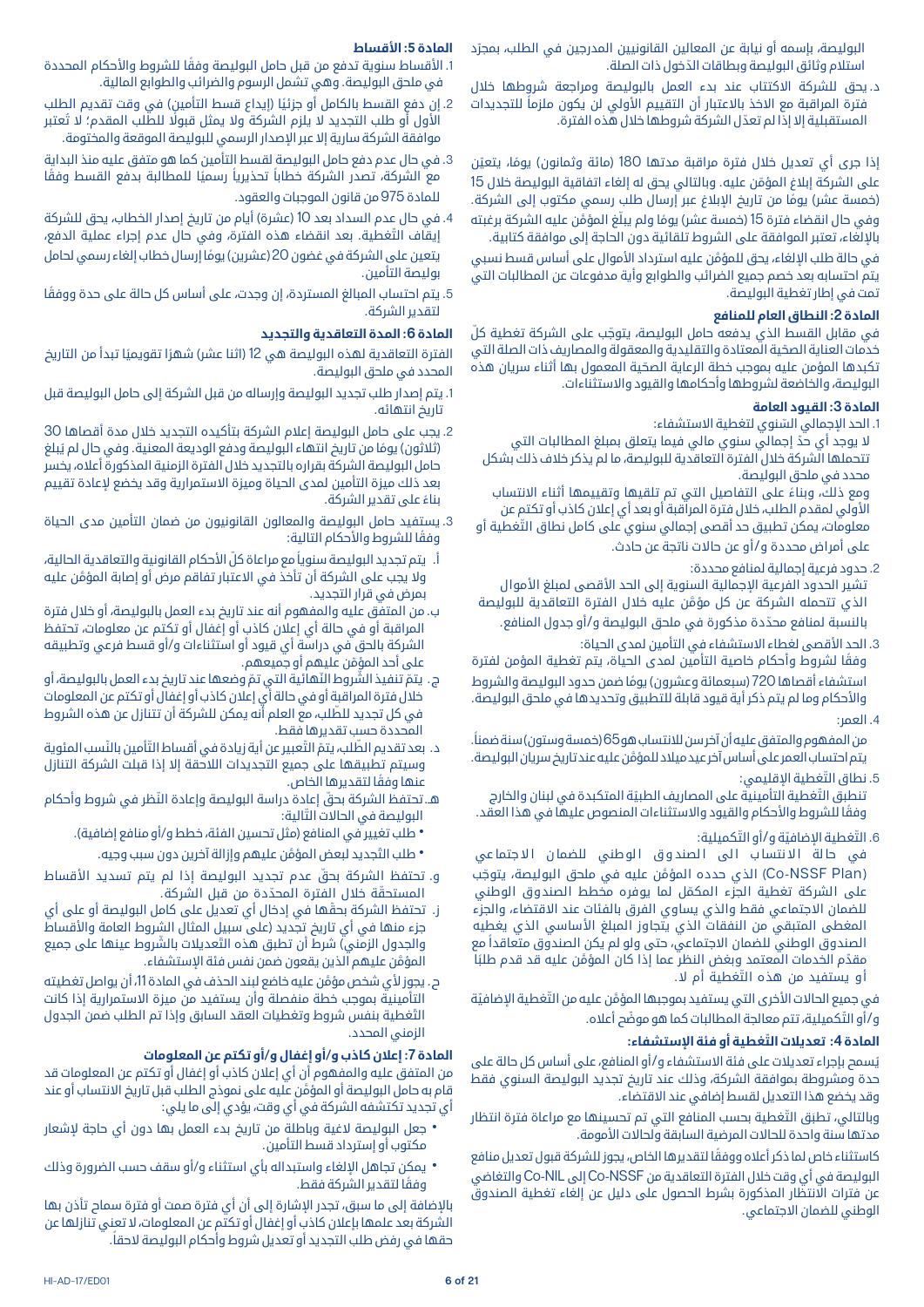### **المادة :8 االحتيال**

إذا كانت أي مطالبة كاذبة أو احتيالية أو مبالغ فيها عن قصد أو في حال استخدام المؤمّن عليه او اي شخص يتصرّف نيابة عنه لوسائل او اجهزة احتيالية للحصول على منفعة بموجب هذه البوليصة، فإن الشركة لن تدفع أية منافع لهذه المطالبة.

وبالتالي، يصبح المبلغ المستحق لأي تسوية مطالبة تم إجراؤها قبل اكتشاف ً الفعل أو اإلغفال االحتيالي مستحقا على الفور للشركة.

من المتفق عليه والمفهوم أن الشركة تحتفظ بالحق في إلغاء البوليصة من تاريخ االنتساب دون أي إشعار أو استرداد لقسط التأمين في حالة وجود فعل احتيالي.

### **المادة :9 الغاء البوليصة**

يمكن الغاء البوليصة على النّحو التّالي:

.1 من قبل الشركة في الحاالت المذكورة أدناه:

- 
- \* عدم دفع القسط.<br>\* إعلان كاذب و/أو إغفال و/أو تكتم عن المعلومات و/أو العمل الاحتيالي.<br>2. من قبل حامل البوليصة عند استلام الشركة طلب كتابي بالإلغاء وبطاقات التأمين.

عند الاقتضاء، يحق لحامل البوليصة استرداد أقساط التّأمين المتعلّقة بالإلغاء والمستحقة من الشركة المحسوبة على النّحو التّالي:

- 
- -
- بعد خصم كلّ الضّرائب والطّوابع.<br>• على أساس تناسبي بدءًا من تاريخ الإلغاء وحتى تاريخ انتهاء البوليصة.<br>• بعد خصم كلّ المطالبات القائمة أو المدفوعة قبل تاريخ الإلغاء.<br>• يجب أن يكون تاريخ الإلغاء بعد تاريخ آخر مطالبة متعلقة

### **المادة 10 َّ : إضافة مؤمن عليه جديد**

يجب على حامل البوليصة أن يطلب إضافة الزوج/ة أو المولود الحديث إلى البوليصة، وذلك خلال فترة العقد ووفقًا للإجراء الذي تحدده الشركة.

يجب على طلب اإلضافة أن يتم بحسب الشروط التالية:

- 
- أن يوضع ضمن فترة أقصاها 30 (ثلاثون) يومًا من الزواج أو ولادة طفل.<br>• أن يكون مرفقًا بجميع المستندات المطلوبة، أي الطلب الطبي وسجل صحة<br>للمولود الحديث.
- أن يكون مرفقًا بإيداع قسط التأمين المناسب مع العلم انهسيتم احتساب الأقساط<br>التناسبية على أساس عمر مقدم الطلب، وفترة التّغطية التي تبدأ من تاريخ ً اإلنتساب وحتى تاريخ انتهاء صالحية البوليصة ووفقا لشروط وأحكام البوليصة.
	- يجب أن يخضع للدراسة كما يجب أن توافق عليه الشركة.

**Baby Fidelity:** ً يعتبر أي طفل حديث الوالدة من أمومة مغطاة تابعا لعقد التأمين المعروف بـ Baby Fidelity وسيستفيد بالتالي من الشروط المطبقة على Fidelity Baby ً رهن ً ا باالكتتاب الطبي ووفقا لشروط وأحكام البوليصة.

يتم احتساب الأقساط على النحو التالي:

- تصدر الإضافة مجانًا وفقًا للشروط والأحكام الحالية من تاريخ الولادة وحتى<br> تاريخ انتهاء الفترة التعاقدية الحالية للبوليصة بشرط أن يكون الوالدان مؤمنين في البوليصة.
- تخضع الإضافة إلى قسط تناسبي بناءً على فترة التغطية وشروط وأحكام<br> البوليصة في حال لم يكن الوالدان مؤمنين في البوليصة.

### **المادة 11 ّ : حذف المؤمن عليه**

- .1 يجب إزالة أي شخص لم تعد تنطبق عليه شروط المعال القانوني أو أي شخص قد توفي من البوليصة بإرسال إشعار خطي إلى الشركة.
- 2. يحق لحامل البوليصة استرداد أقساط التأمين المتعلّقة بالإلغاء والمستحقّة من الشركة والمحسوبة على النَّحو التَّالي:
	-
- -
- بعد خصم كلّ الضّرائب والطّوابع.<br>• على أساس تناسبي بدءًا من تاريخ الإلغاء وحتى تاريخ انتهاء البوليصة.<br>• بعد خصم كلّ المطالبات القائمة أو المدفوعة قبل تاريخ الإلغاء.<br>• يجب أن يكون تاريخ الإلغاء بعد تاريخ آخر مطالبة متعلقة

### **المادة :12 التزام حامل البوليصة بالتسديد**

ّ يتوجب على حامل البوليصة تسديد كل مبالغ المطالبة للشركة والتي دفعتها هذه الأخيرة في الحالات التالية، على سبيل المثال لا الحصر:

- 1. أي دفعة لا مبرر لها (مثل الدفع المشترك).
- .2 إذا كانت الشركة دفعت ما يزيد عن حدود المنافع المنصوص عليها في البوليصة أو أي مطالبة مدفوعة عن طريق الخطأ مقابل حاالت غير مغطاة.
- .3 إساءة استخدام المنافع المنصوص عليها في البوليصة على النحو المفصل في المادة .8

### **المادة :13 فقدان و/أو سوء استخدام بطاقة الدخول**

َّ في حالة فقدان بطاقة الدخول، يجب على المؤمن عليه إبالغ الشركة على الفور؛ وفي حال عدم إبالغها، يتحمل حامل البوليصة أية نفقات يتم تكبدها عند استخدام بطاقة الدخول المفقودة.

### **المادة :14 االحالل**

َّ يتم إحالل الشركة في جميع الحقوق التي يتمتع بها المؤمن عليه ضد أي طرف ثالث مسؤول عن أي التزام أو نفقات ناتجة عن أي حساب أو سبب.

َّ في هذه الحالة، يتعهد كل من حامل البوليصة والمؤمن عليه بمساعدة الشركة وإعانتها كما لو كانوا هم أنفسهم من المطالبين؛ في حال خرق هذا التعهد، يتوجب عليهم أن يسددوا للشركة كل مبالغ المطالبات المدفوعة.

### **المادة :15 إشعار**

يجب إرسال جميع اإلشعارات والتبليغات عن طريق البريد المسجل أو خدمة البريد السريع؛ تعتبر صالحة وقانونية إذا تم إرسالها إلى عناوين الأطراف الواردة في ملحق ّ البوليصة وفي الطلب الذي قدمه حامل البوليصة. يعتبر أي تغيير في العنوان غير ً فعال ما لم يتم ابالغ الطرف اآلخر به خطيا.

### **المادة :16 العناوين**

تشكّل العناوين الواردة في البوليصة مرجعاً فقط وليس المقصود منها تعريف، تحديد أو وصف نطاق أي من الأحكام الواردة.

### **المادة :17 اللغة**

تمّ وضع هذا العقد في الأصل وصياغته باللغة العربية ثم تم ترجمته إلى الإنجليزية. لذلك، عند الشك في تفسير أي من أحكام هذا العقد باللغة اإلنجليزية، يجب مراجعة النص العربي الأساسي.

### **المادة :18 المراجعات القانونية**

يتم حل جميع النزاعات المتعلقة بتنفيذ هذه البوليصة أو تفسيرها أو إلغائها بين طرفي هذه البوليصة (أي الشركة وحامل البوليصة) من قبل المحاكم المختصة في بيروت، وفقًا للقانون اللبناني السّاري.

### **المادة 19 ّ : التنازل عن السرية الطبية**

عند توقيع نموذج الطلب، يفوض الموقع أدناه، أي مستشفى أو طبيب أو أي شخص آخر عالجه أو أي من أفراد عائلته لتقديم أي معلومات في حوزتهم عن أي عالج أو استشارة للشركة أو ممثليها، وتتضمن هذه المعلومات أي تاريخ شخصي وتشخيص سابق. وبالتالي، وبقدر ما يسمح به القانون، يجوز ألي شخص أو طبيب بكامل سلطته مشاركة جميع المعلومات المتعلقة بالتاريخ الطبي لمقدم الطلب و/ َّ أو المؤمن عليه ً مع الشركة وبناء على طلبها.

### **الخطة الفردية االستشفائية )IN)**

### **I ّ - نطاق تغطية منافع العناية الصحية االستشفائية**

ّ تغطي الشركة منافع العناية الصحية داخل المستشفى التالية خالل الفترة التعاقدية للبوليصة شرط أن تكون معتادة وتقليدية ومعقولة وتخضع لشروط وأحكام البوليصة واستثناءاتها.

- .1 ّ عالج الحاالت الطبية المغطاة بشرط أن تكون هذا الحاالت غير قابلة للمعالجة دون إقامة في المستشفى لمدة لا تقل عن 24 (أربع وعشرون) ساعة.
- .2 كاستثناء خاص لما ذكر أعاله، تتم تغطية أي إجراءات جراحية و/أو تنظيرية للحاالت الطبيّة المغطاة، بالإضافة إلى العلاج الكيميائي و/أو العلاج الإشعاعي الّذي لا يحتاج إلى إقامة ليلية في المستشفى، وذلك ضمن منافع المرضى الخاضعين لعالج في المستشفى.
	- 3. العلاجات الطارئة كما هو مشار إليها في القسم: التعريفات حالات الطوارئ.
- 4. تكاليف سرير إضافي لأحد الوالدين لمرافقة الولد خلال استشفاءه على ألا يتجاوز عمر هذا الأخير 18 (ثماني عشرة) سنة عند دخوله المستشفى.
- .5 َّ يتم دفع مصاريف المشرحة والدفن في حالة وفاة المؤمن عليه من جراء حالة مرضية مغطاة شرط حصول الوفاة داخل المستشفى، وذلك بحد أقصى قدره 2,000 (ألفا) دولار أمريكي، ما لم ينص على خلاف ذلك في جدول المنافع.
	- يتم الدفع على أساس السداد وهو خاضع لما يلي:
	- يتم خصم تكلفة المشرحة من الحد الفرعي المطبق
- على الورثة الشرعيين أن يقدموا للشركة خلال مدة أقصاها 60 (ستون) يومًا<br>` من تاريخ وفاة المؤمَّن عليه جميع المستندات المطلوبة، أي شهادة الوفاة وطلب رد مكتوب.
- 6. عمليات جراحية في العامود الفقرى، في رأب الجيوب الأنفية وعظام الحدبة وعواقبها.
- .7 إعادة التأهيل على أن يكون قد ادخل في منشأة معترف بها وحتى 60 )ستين( يومًا كحدٌ أقصى لكل فترة تعاقدية للبوليصة.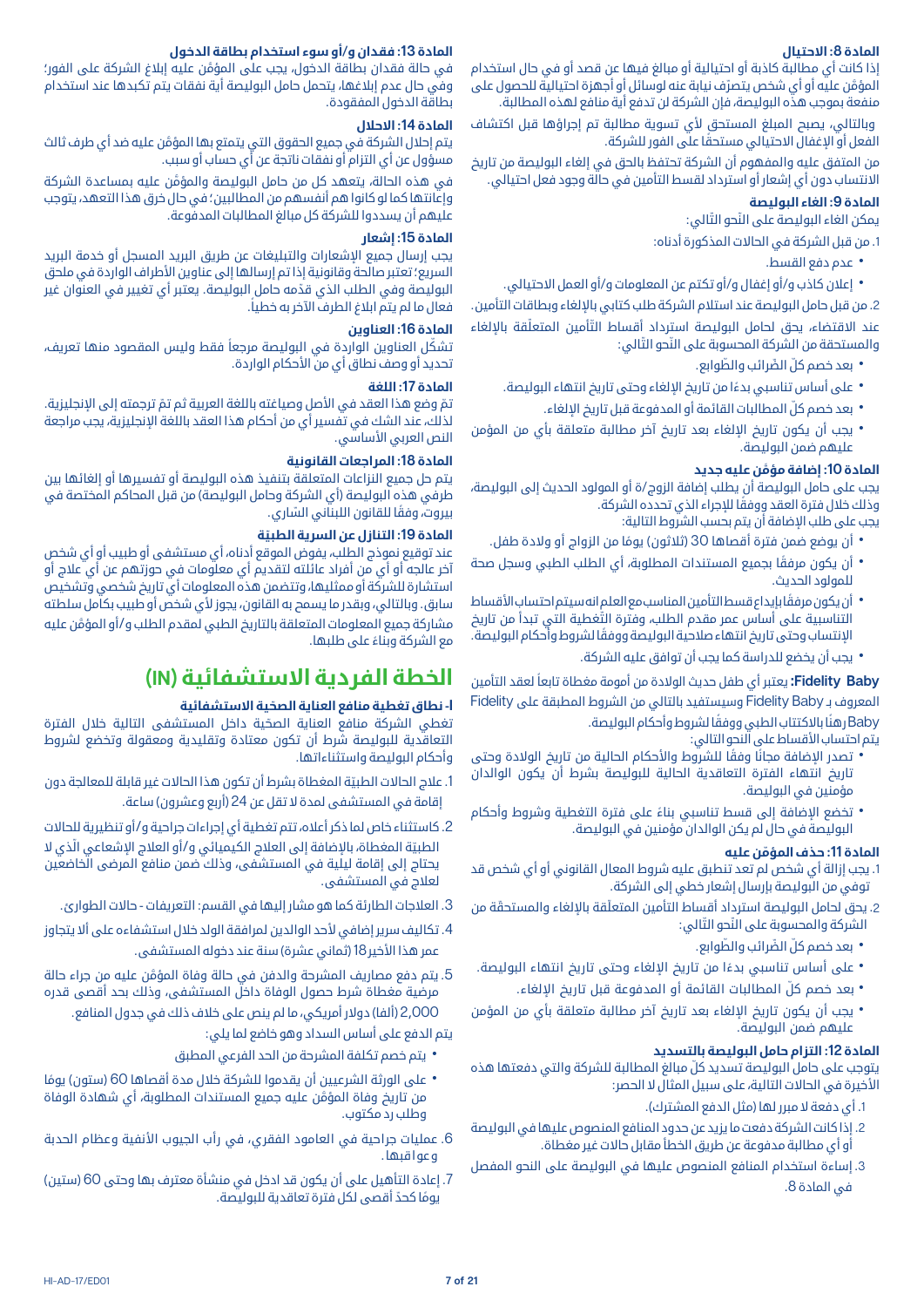### **II ّ - حدود تغطية منافع العناية الصحية االستشفائية**

- .1 َّ تتم تغطية المؤمن عليه ضمن فئة االستشفاء وحدودها كما هو محدد في ملحق البوليصة وفي جدول المنافع.
- 2. في ما يتعلّق بالمؤمّن عليهم الجدد، تصبح التّغطية الصحّية داخل المستشفى سارية بعد 30 (ثلاثين) يومًا من تاريخ بدء سريان البوليصة باستثناء الحوادث أو حالات الطوارئ والأفراد المستفيدين من الاستمرارية.
- .3 في حال الدخول إلى المستشفى خالل الفترة التعاقدية للبوليصة، والتي انتهت ً صالحيتها بعد ذلك، تكون الشركة مسؤولة عن سداد االستحقاقات وفقا لشروط البوليصة السابقة لمدة 30 (ثلاثين) يومًا متواصلًا من العلاج داخل المستشفى ّ بعد تاريخ انتهاء الصالحية كحد أقصى.
	- 4. استحقاقات الأمومة خاضعة لفترات الانتظار التالية:
- ۰ 9 (تسعة) أشهر اعتبارًا من تاريخ انتساب المؤمَّن عليهم الجدد والمؤمَّن عليهم<br>مع استمرارية عندما يكون الزوجان مؤمنين لدى الشركة.
- 12 (أثنا عشر) شهرًا اعتبارًا من تاريخ انتساب المؤمَّن عليهم الجدد والمؤمَّن<br>عليهم مع استمرارية، عندما تكون الأم فقط مؤمّناً عليها مع الشركة وشرط تقديم إثبات تأمين للزوج.
- 24 (أربعة وعشرون) شهرًا اعتبارًا من تاريخ انتساب المؤمَّن عليهم الجدد<br>وكذلك المؤمَّن عليهم مع استمرارية، عندما تكون الأم فقط مؤمّناً عليها مع الشركة وعدم وجود إثبات تأمين للزوج.

أ. ً تتم تغطية عمليات الوالدة الطبيعية والقيصرية وفقا لفترات االنتظار المذكورة أعاله.

- ب. تتم تغطية الإجهاض القانوني والإسقاط اعتبارًا من اليوم الاول من فترة البوليصة شرط ان يكون الحمل قد حصل خالل فترة سريان البوليصة.
- ج. عند تغطية الأمومة، لا تتم تغطية النّفقات المتعلّقة بمعالجة المولود الحديث إلا فيما يلي:
- الإقامة في غرفة الحضانة أثناء إقامة الوالدة في المستشفى والتي لا تتجاوز<br>6 (ستة) أيام.
	-
- استشارة واحدة لطبيب أطفال.<br>• ختان الأطفال حديثي الولادة إذا أجريت العملية أثناء فترة إقامة الوالدة في<br> المستشفى من جراء الولادة نفسها.
- تتكفل الشركة بتكاليف الحاضنة الاصطناعية لغاية 30,000 (ثلاثين ألف)<br>دولار أمريكي لكل ولادة بغض النظر عن إقامة الوالدة في المستشفى وما لم ينص على خالف ذلك في جدول المنافع.
	- تغطية تكاليف اليرقان الوليدي Jaundice Neonatal.
- .5 تتم تغطية الحاالت الخلقية المعرفة تحت قسم: التعريفات حسب السقف المحدد أدناه ما لم ينص على خالف ذلك في جدول المنافع و/أو في ملحق البوليصة:
	- **FidelityBaby:** غير محدود اال في الحاالت المكتتبة.
- ً ا من تاريخ االنتساب **غير خاضع لـBaby Fidelity:** حسب الحدود الواردة في جدول المنافع وتخضع لفترة انتظار مدتها 12 (اثنا عشر) شهرًا اعتبارًا من تاريخ الانتساب في حال عدم توفر شروط االستمرارية.

ً كاستثناء خاص لما ذكر أعاله، يغطى المؤمن عليه اعتبارا من تاريخ االنتساب في حال توفر شروط االستمرارية باستثناء حاالت الفتق وكيس الغدة الدرقية.

- .6 ُ تتم تغطية البدائل الداخلية التي تعرف بأي نوع استبدال لعضو أو طرف أو نسيج أو خلي أو أي وظيفة من وظائف الجسم البشري بما في ذلك البدائل القابلة للامتصاص، كما يلي:
- أ. تتم تغطية البدائل الناتجة عن المرض بما فيها على سبيل المثال ال الحصر الدعامات، التشبيك المتعلق بجراحة الفتق، والبديل االصطناعي للورك أو للركبة بحسب الحدود الواردة في جدول المنافع.
- ب. تتم تغطية البدائل الناتجة عن الحوادث باستثناء األطراف االصطناعية بنسبة 100٪ (مائة بالمائة) شرط استيفاء الشروط التالية:
	- i. الجراحة ناتجة عن حادث مغطى حدث خالل فترة صالحية البوليصة.
- ii. أجريت العملية الجراحية فور وقوع الحادث أو في غضون فترة مبررة أقصاها 6 (ستة) أشهر.

iii . مع مراعاة الرسوم المعتادة، التقليدية والمعقولة.

.7 تتم تغطية اإلعادة إلى الوطن على أساس استرداد التكاليف بحد أقصى قدره 10,000 (عشرة آلاف) دولار للمؤمن عليهم من الفئة (أ) فقط ما لم ينص على خلاف ذلك في جدول المنافع.

يشمل نطاق منافع اإلعادة إلى الوطن الحاالت التالية: اإلجالء في حاالت الطوارئ أثناء السفر خارج لبنان في حال عدم توفّر التسهيلات الطبيّة اللاّزمة؛ إعادة رفات الموتى بما في ذلك تكلفة النقل والتوثيق واإلجراءات الالزمة لشحن رفات الشخص َّ المؤمن عليه إلى لبنان.

- 8. لا تتم تغطية عملية زرع الأعضاء وجميع المضاعفات والنتائج المترتبة عنها إلا إذا كانت الحاالت المرضية الكامنة مغطاة وذلك حتى الحد المذكور والموضح في جدول المنافع إذا كان المؤمن عليه هو المتلقي.
- .9 تتم تغطية عالجات العقم ، بما في ذلك على سبيل المثال ال الحصر، القيلة الدوالية، ربط البوق، تكيس المبايض، والبطان الرحمي، بعد فترة انتظار تبلغ 12 (اثني عشر) شهراً من تاريخ الانتساب وحتى حد إجمالي سنوي للمنافع داخل المستشفى وللمنافع الخارجية كما هو محدد في جدول المنافع.
- 10. تتم تغطية علاج الإصابات والأمراض الناتجة عن مشاركة المؤمَّن عليه كهاو في أية رياضة غير خطرة.

ومع ذلك، لا تشمل هذه التّغطية أي مطالبة ناتجة عن مشاركة المؤمَّن عليه إن كان ً محترفا ٍ في أي من الرياضات غير الخطرة أو مشاركته كهاو أو كمحترف في أية رياضة خطرة، بما في ذلك على سبيل المثال ال الحصر: سباق السيارات أو الدراجات النارية، الغوص في أعماق البحار، الغطس، ركوب المركبات الصالحة لجميع الطرق ATV، ّ القفز بالمظالت، الطيران الشراعي أو التحليق بطائرة دلتا والتحليق المظلي.

- 11. تغطية الاضطرابات العقلية أو النفسية وحتى حد إجمالي سنوي كما هو محدد في جدول المنافع. لا تشمل التّغطية الأمراض العصبية واضطرابات نقص الانتباه والحاالت المرتبطة بالشيخوخة بما في ذلك على سبيل المثال ال الحصر مرض الزهايمر، وصعوبات التعلم باإلضافة إلى العالجات المتعلقة بتقويم النطق بما في ذلك على سبيل المثال ال الحصر جلسات تقويم النطق وجميع المضاعفات والنتائج المترتبة عنها.
- .12 تتم تغطية العمليات الجراحية لعالج البدانة وجميع المضاعفات والنتائج المترتبة ً عنها وفقا للحدود المذكورة في جدول المنافع وتخضع لما يلي:
- فترة انتظار مدتها 12 (اثنا عشر) شهراً للمؤمَّن عليه الجديد علماً بأن الاستمرارية<br> تلغي فترة الانتظار.
- الضرورة الطبيّة والتأكد أن مؤشر كتلة الجسم عند المؤمّن عليه يساوي 40<br>(أربعين) وما فوق.
	-

\* أن يكون المؤمن عليه قد بلغ عمر 18 (ثماني عشرة) سنة وما فوق.<br>لا تشمل التّغطية الحميات الغذائية الخاصة وإجراءات مراقبة الوزن غير المذكورة سابقاً.

- .13 ً عطفا على قرار لجنة مراقبة هيئات الضمان رقم 80 تاريخ 2020/4/15 وضمن إطار قرار التعبئة العامة الصادر عن مجلس الوزراء بتاريخ 15 آذار 2020، من المتفق عليه، انه على الرغم من وجود أي بند او شرط أو استثناء منصوص عليه في االحكام العامة او الخاصة للبوليصة، تغطي بوليصة التامين المتعاقد و/او المضمون فيما يتعلق بجميع النفقات والمصاريف الطبية المعتادة والمألوفة والمعقولة التي تكبدها المضمون طيلة الفترة التعاقدية للبوليصة والناتجة عن انتشار االمراض الوبائية او التي تعتبر وبائية Epidemic/Pandemic، ولكن فقط بالنسبة الى
- ً الحجر الصحي داخل المستشفى ووفقا للشروط المحددة فيما يلي: • لغايات تطبيق هذه التغطية، تعرف الامراض الوبائية او التي تعتبر وبائية<br>Pandemic/Epidemic على انها الانتشار السريع المفاجئ لمرض معدي شديد الناجم عن مسببات الأمراض المعدية المحددة (بما في ذلك جميع أنواع الفيروسات والبكتيريا والطفيليات وما إلى ذلك) الذي يؤثر بالتزامن على عدد كبير من الناس ضمن الأراضي اللبنانية، والذي أعلن رسمياً من قبل منظمة ً الصحة العالمية حصريا على انه مرض وبائي او يعتبر وبائي مفاجئ وحاد .
- يعرّف المعتاد والمألوف والمعقول على انه علاج يتوافق مع المعايير المقبولة<br>عمومًا   للممارسات والإجراءات والعمليات الطبية في لبنان، وفقًا للمبادئ التوجيهية المعتمدة من وزارة الصحة والصندوق الوطني للضمان االجتماعي لإلجراء العادي والمعتاد والمألوف و/ أو ممارسة القطاع الصحي القياسية.
- يعرّف الحجر الصحي داخل المستشفى بأنه اي علاج لا يمكن اجرائه ضمن<br>تغطية العناية الصحية الخارجية والموصى به من قبل الطبيب المعالج المعترف ً به. هذا الحجر الصحي يجب ان يكون محددا ً طبيا من قبل الطبيب المعالج لتشخيص أو عالج مرض وبائي او الذي يعتبر وبائي المشمول بهذه البوليصة.
- ُ بالنسبة لبوالص التامين الجديدة الصادرة عن الشركة للمتعاقد و/او المضمون<br>الجديد و/او في حال اضافة اي مضمون جديد على البوليصة الحالية (مثلاً: الطفل، الزوج، الخ....)، تطبق فترة انتظار محددة بــ 21 (واحد وعشرين) يوماً. في حال تبين خالل فترة االنتظار ان المتعاقد و/او المضمون مصاب بمرض وبائي او الذي يعتبر وبائي، ال تغطي شركة التامين هذا المرض الوبائي او الذي يعتبر وبائي.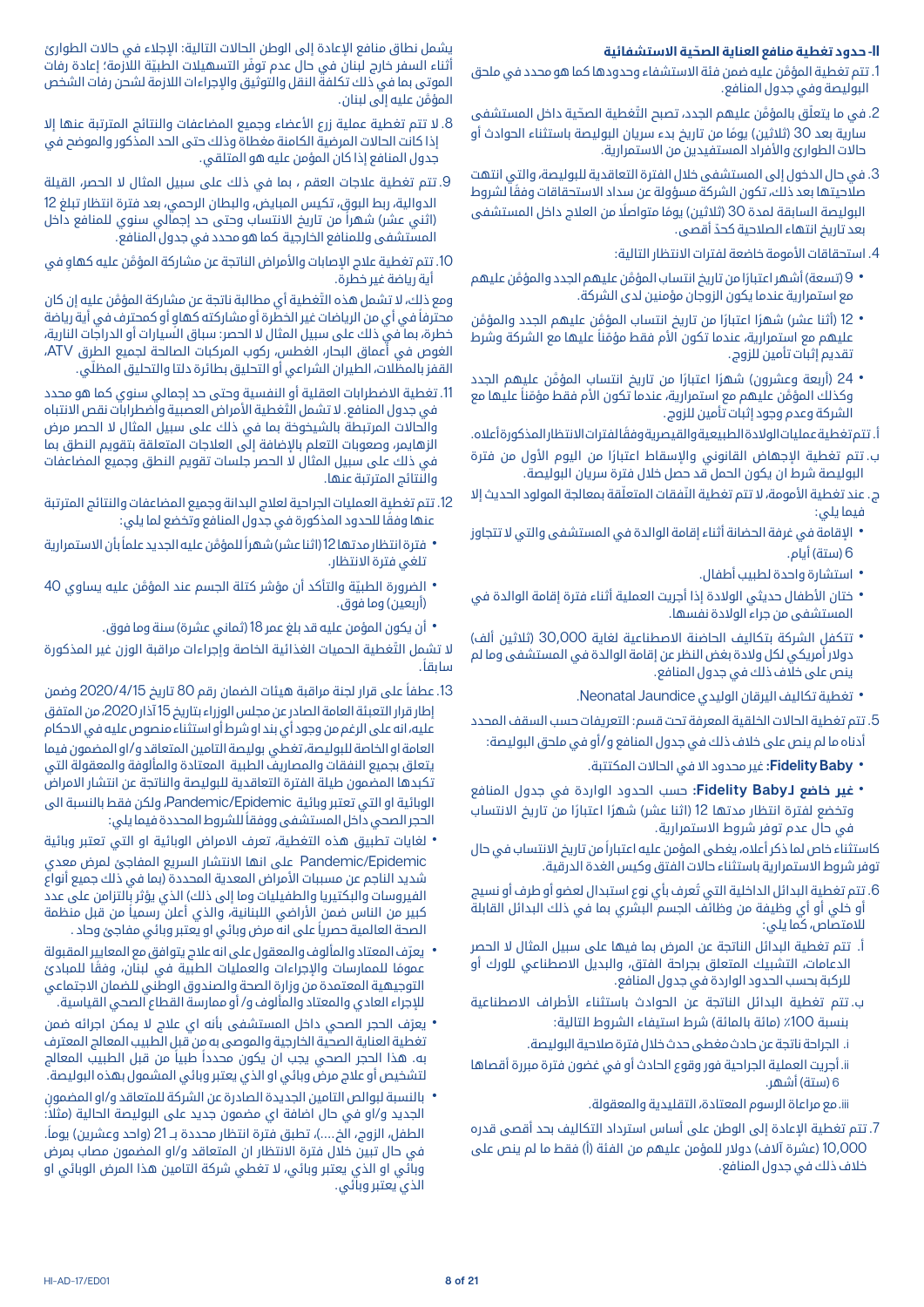### أ- نطاق التغطية والحدود المالية:

إن نطاق التغطية والحدود المالية محددين كما يلي:

|                                                                                               | وحدة العناية<br>المركزة/الحالات<br>الشديدة                                                                                                                        | وحدة العناية<br>التدريجية/<br>الحالات المعتدلة | الجناح /الحالات<br>الخفيفة |
|-----------------------------------------------------------------------------------------------|-------------------------------------------------------------------------------------------------------------------------------------------------------------------|------------------------------------------------|----------------------------|
| النطاق الجغرافي                                                                               | لبنان فقط                                                                                                                                                         |                                                |                            |
| مجمـــوع الحـــد الأقصــي<br>للكل مضمنون للكل حالية<br>خلال الفتـرة التعاقديـة<br>للبو ليصــة |                                                                                                                                                                   | 30,000 د.أ.                                    |                            |
| الحد الأقصى لعدد الأيام                                                                       | 21                                                                                                                                                                |                                                |                            |
| الحد الاقصى في اليوم<br>للحجر الصحي في<br>المستشفى خلال الفترة<br>التعاقديـة للبوليصـة        | 1,500 د.أ.                                                                                                                                                        | 800 د.أ.                                       | 600 د.أ.                   |
| شبكة مقدمى الخدمات<br>الصحية                                                                  | مقدمي الخدمات الصحية المعتمدين ضمن شبكة الاداري<br>المتعاقد مع الشركة والموافق عليهم من قبل وزارة<br>الصحة تقديم علاج المرض الوبائى او الذي يعتبر وبائى<br>المعنى |                                                |                            |
| الشرب المالا أمرود فالشراشرية                                                                 | كملهم وجددت الشبوط الخامية                                                                                                                                        |                                                |                            |

**اقساط تأمينية اضافية** كما هو محدد في الشروط الخاصة

يطبق نطاق التغطية والحدود المالية المحددة أعاله كما يلي:

- وحدة العناية المركزة/ الحالات الشديدة: تحتاج هذه الحالات دخول المضمون<br> الى وحدة العناية المركزة مع التنبيب وجهاز التنفس.
- وحدة العناية التدريجية/ الحالات المعتدلة: تحتاج هذه الحالات دخول<br> المضمون الى وحدة العناية المركزة مع العزل، الا ان هذه الحالات لا تتطلب تنبيب أو جهاز للتنفس.
- الجناح/ الحالات الخفيفة: في حال تم دخول المضمون الى المستشفى<br>وتتطلب هذه الحالات العزل.
- ان الحد الاقصى في اليوم المحدد اعلاه يعتبر جزء من مجموع الحد الاقصى<br>لكل مضمون لكل حالة خلال الفترة التعاقدية للبوليصة.
- ان مجموع الحد الاقصى و/او الحد الاقصى المحدد في اليوم هي المبالغ<br>المغطاة من قبل شركة التامين بالإضافة الى أية مبالغ مغطاة من قبل الصندوق الوطني للضمان االجتماعي، عندما تكون هذه التغطية متوافرة. ً استنادا الى ذلك، يتوجب على المضمون الذي يستفيد من تغطية الصندوق الوطني للضمان االجتماعي ان يؤمن موافقة الصندوق على هذه التغطية.
- يشمل المبلغ الاقصى المحدد أعلاه، الفحص المخبري إذا جاءت نتيجته إيجابية<br> على أن يكون الحجر الصحى داخل المستشفى ضرورى للمضمون.
- ان نطاق التغطية والحدود المالية المحددة أعلاه تطبق على كافة الامراض<br> الوبائية او التي تعتبر وبائية خلال الفترة التعاقدية للبوليصة طالما ان الحدود المالية العامة المحددة في البوليصة لم يتم انفاقها بالكامل من قبل المضمون.

### ب- حدود واستثناءات خاصة:

ال تغطي الشركة الحاالت التالية والمضاعفات والنتائج الناجمة عنها:

- نفقات الفحوصات الخارجية بما في ذلك الخدمات الصحية الخارجية واختبارات<br> الفحص والأدوية والعلاج الوقائى واللقاحات والاستشارات الطبية.
	-
	-
- الحجر الصحي الإجباري خارج المستشفى/علاج بالراحة/المصحة.<br>• أيةمصاريف خاصة/مدفوعة للإسعاف أو خدمات النقل الطبي.<br>• الرعاية المنزلية وأي نفقات مرتبطة بالنفقات الطبية المساعدة والمعدات<br> الطبية في المنزل.
	-
	-
- الإعادة إلى الوطن، تكلفة المشرحة والدفن.<br>• اية نفقات متكبدة من قبل المضمون خارج لبنان.<br>• إن اي علاج لأي حالة طبية، بما في ذلك الولادة والمضاعفات الطبية الناشئة<br>• عنها أو أثناء فترة الحجر الصحى فى المستشفى لأى مرض وبائى يعتبر وبائي، يخضع لنفس الحدود المالية المحددة في نطاق التغطية أعاله.
- جميع الأمراض المعدية المزمنة أو بطيئة الانتشار بما في ذلك على سبيل<br>المثال لا الحصر الإيدز والتهاب الكبد والسل وعدوى فيروس الورم الحليمي البشري ، إلخ....
	-
- الأوبئة الناتجة عن الأسلحة البيولوجية والإرهاب.<br>• النفقات التي لا يمكن اثبات انها ناتجة عن المرض الوبائي او الذي يعتبر وبائي.

### **III ّ - استثناءات تغطية منافع العناية الصحية االستشفائية:**

يتم استثناء عالجات الحاالت التالية وجميع المضاعفات والنتائج المترتبة عنها من ّ تغطية منافع العناية الصحية االستشفائية:

- 1. جميع الفحوصات الطبيّة الروتينية وجميع خدمات الرعاية الصحّية الخارجية وغير ّ المشمولة على وجه التحديد في إطار خطة الرعاية الصحية المعمول بها، والمعروفة باسم خدمات الرعاية الصحّية (مثل الاختبارات التشخيصية والعلاجات) التي لا تتطلب الدخول إلى المستشفى، مثل الخدمات التي تتم في مكتب الطبيب، أو عيادة أو مركز طبي أو مرفق مستشفى خارجي.
	- .2 مصاريف اإلسعاف الجوي واإلسعاف البري.
		- 3. أي استشفاء أو علاج غير إلزامي طبيًا.
- .4 عالج الحساسية المزمنة مع العلم أن تغطية الربو تتم بعد فترة انتظار 12 )اثنا عشا) شهرًا.
- .5 اضطرابات النوم، بما في ذلك الشخير وتوقف التنفس أثناء النوم وجميع المضاعفات والنتائج المترتبة عنها باستثناء التصوير الشعاعي الموجي Polysomnography، والذي تتم تغطيته بعد فترة انتظار 12 (اثني عشر) ًشهر َّ ا ولمرة واحدة فقط. إذا كان المؤمن عليه يتمتع بخطة NSSF-Co، تتم تغطية التصوير الشعاعي الموجي Polysomnography بنسبة تصل إلى ٪50 (خمسين بالمائة).
- .6 جميع الحاالت الجينية و/أو الوراثية وجميع المضاعفات والنتائج المترتبة عنها، باإلضافة إلى االختبارات الجينية والهندسة الوراثية واالستنساخ.
	- .7 المعالجة الديناميكية بالضوء )مثل Verteporfin).
- 8. تستثني التَّغطية خلال الفترة التعاقدية الأولى جميع الحالات الموجودة مسبقًا غير المعروفة بما في ذلك على سبيل المثال ال الحصر:
- أمراض أو جراحات الرباط أو الغضروف المفصلي (ما لم يكن ذلك مصحوبًا<br>بإصابة عرضية مغطاة)، الكيس الدرقي، الفتق، قرص العامود الفقري، بطانة الرحم، النفق الرسغي، البواسير، المرارة، القرحة، استئصال اللوزتين، شلل الأطفال، أمراض الكلى والمسالك البولية (باستثناء الـFidelity Baby الذي يجب تغطيته اعتبارًا من اليوم الأول)، جراحة الشبكية، استئصال الزجاجية، البروستات، إعتام عدسة العين، استئصال الغشاء الزليلي واستئصال الرحم، حاالت السرطان وأمراض القلب.

يعتبر هذا االستثناء ملغى إذا تم تجديد بوليصة المؤمن عليهم بنفس الشروط والأحكام.

- 9. تستثني التّغطية خلال الفترتين التعاقديتين الأولى والثانية الحالات التالية:
- انحراف الحاجز الأنفي أو أي علاج جراحي مرتبط بالأنف (ما لم يكن بسبب حادث<br>مغطى خلال الفترة التعاقدية لهذه البوليصة). بخضع هذا العلاج لموافقة مسبقة من شركة اإلدارة )NEXtCARE).
- يعتبر هذا الاستثناء ملغى إذا تم تجديد بوليصة المؤمن عليهم بنفس الشروط<br>والأحكام لمدة سنتين متتاليتين.
- 10. تتم تغطية علاجات أمراض القلب بعد فترة انتظار مدتها 12 (اثنا عشر) شهرًا، مع اإلشارة إلى أنه سيتم تغطية TAVI ً وفقا إلرشادات II Euroscore.
	- .11 تكلفة العضو المزروع وأي تكلفة متعلقة بالمانح.
- 12. حقن الحيوانات المنوية (In–Vitro)، والحقن الخارجي (Ex–Vitro) والحقن المهجري وأي إجراءات تلقيح أخرى وجميع المضاعفات والنتائج المترتبة عنها.
- .13 تكلفة وعالج أمراض الشلل الرعاشي باركنسون وجميع المضاعفات والنتائج المترتبة عنه.
- .14 يستثنى غسيل الكلى البريتوني، والديال الدموي، والتحويلة الشريانية الوريدية المرتبطة به وجميع المضاعفات والنتائج المترتبة عنه باستثناء الدورات الثالث األولى من غسيل الكلى بسبب الفشل الكلوي الحاد الذي يحصل خالل الدخول األولي إلى المستشفى وحتى الخروج.
- 15. العلاج الطبي أو الجراحي للأسنان واللثة (اضطرابات المفاصل الصدغى الفكى). كاستثناء خاص لما سبق، يمكن تغطية العالج إذا تم استيفاء الشروط التالية بشكل مشترك:
	- العالج ضروري بعد وقوع حادث مغطى خالل الفترة التعاقدية للبوليصة.
- يجب تقديم العلاج خلال مدة أقصاها 6 (ستة) أشهر من تاريخ وقوع الحادث<br>• وخلال فترة سريان البوليصة.
	- موافقة مسبقة من شركة اإلدارة )NEXtCARE).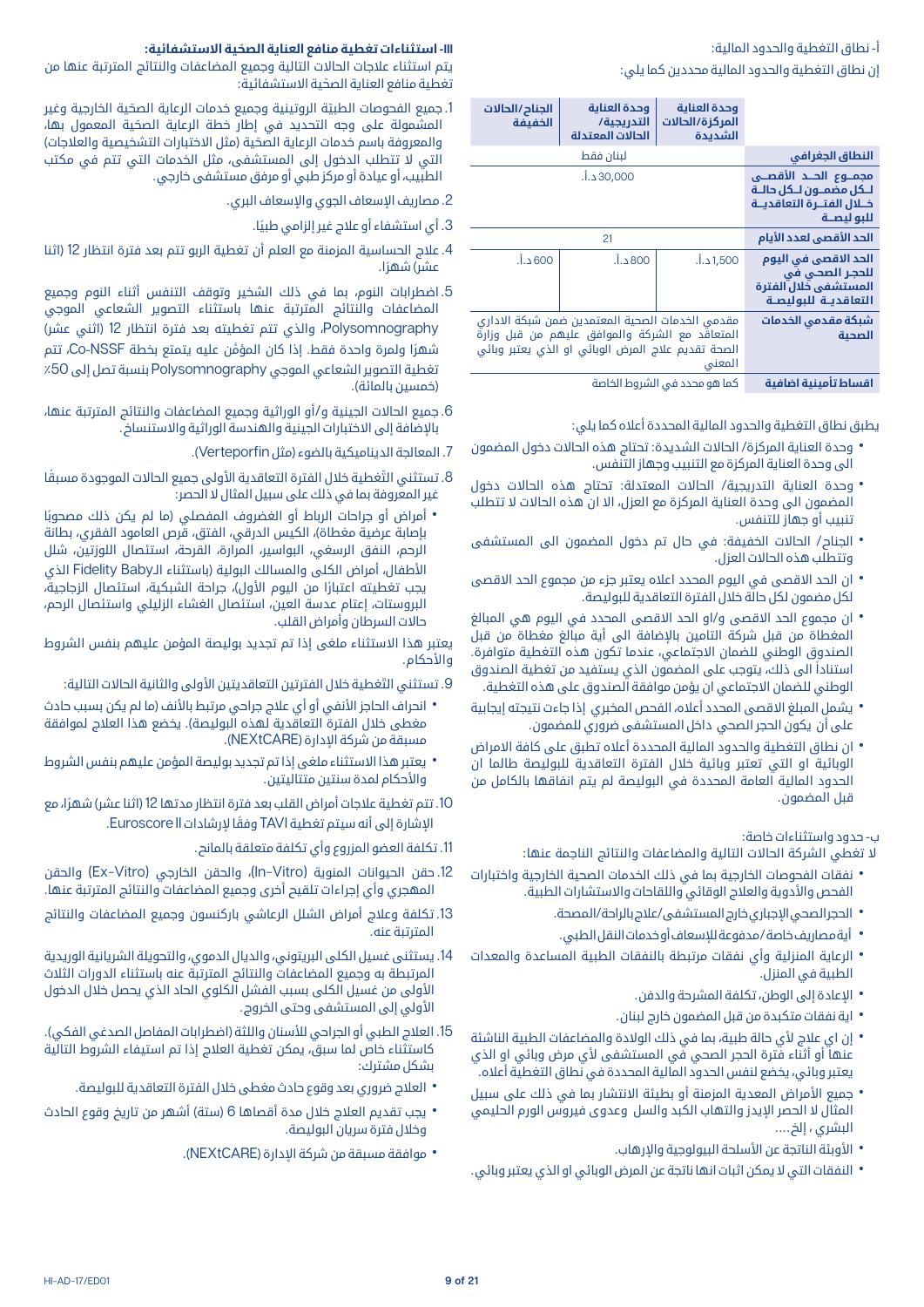- .16 الجراحة التجميلية. كاستثناء خاص لما سبق، يمكن تغطية العالج إذا تم استيفاء الشروط التالية بشكل مشترك:
	- العالج ضروري بعد وقوع حادث مغطى خالل الفترة التعاقدية للبوليصة.
- يجب تقديم العلاج خلال مدة أقصاها 6 (ستة) أشهر من تاريخ وقوع الحادث<br>وخلال فترة سريان البوليصة.
	- موافقة مسبقة من شركة اإلدارة )NEXtCARE).
- 17. أمراض الأعضاء التناسلية النسائية باستثناء كيس المبيض غير الخلقى وتليف الرحم. يعتبر هذا الاستثناء لاغياً بعد فترة انتظار مدتها 12 (اثنا عشر) شهرًا من ً تاريخ االنتساب علما ان ميزة االستمرارية تزيل فترة االنتظار.
- .18 جراحة إعادة بناء الثدي بعد استئصال كامل أو جزئي للثدي ناتج عن سرطان الثدي. كاستثناء خاص لما سبق، تتم تغطية إعادة بناء الثدي إذا تم استيفاء الشروط التالية بشكل مشترك:
	- ً كانت عملية االستئصال مغطاة أساسا في البوليصة.
- تتمّ عملية إعادة بناء الثدي خلال فترة أقصاها 6 (ستة) أشهر اعتبارًا من جراحة<br> الاستئصال وخلال فترة سريان البوليصة.
- يتم تغطية البدائل ضمن سقف منافع البدائل الناتجة عن المرض المنصوص عنه.
- 19. الأمراض المنقولة جنسيًا وجميع المضاعفات والنتائج المترتبة عنها بما في ذلك على سبيل المثال لا الحصر مرض نقص المناعة المكتسبة (الإيدز)، فيروس نقص المناعة البشرية )HIV )،التهاب الكبد )Hepatitis )باستثناء A.
- .20 االنتحار أو التدمير الذاتي أو اإلصابات المتعمدة أو أي محاولة متعمدة سواء كان المضمون بوضع عقلي سليم أم ال.
- 21. علاجات الراحة، الاقامة في المصحات، العناية بالخلوة، رعاية الحضانة وفترات الحجر الصحي وتكاليف النقاهة حتى لو كان العلاج الأولى في المستشفى مغطى بموجب البوليصة.
- 22. تعاطي الكحول والمخدرات والمواد المماثلة، والإدمان على الأدوية وتعاطيها دون إشراف طبي وجميع العواقب الناتجة عن ذلك.
- .23 الطب البديل بما في ذلك العالج بتقويم العمود الفقري، تقويم العظام، الوخز بالابر, الأيورفيدا والمعالجة بالمواد الطبيعية.
- .24 ً اإلجراءات المتعلقة بتغيير الجنس، المنتجات المنشطة جنسيا، وعالجاته وإجراءاته.
- .25 أي عالج أجراه طبيب غير مرخص له بالعمل في البلد الذي يتم فيه إجراء العالج أو أجراه أحد أفراد العائلة.
- 26. الاختبارات أو العلاجات غير العادية التي تعتبر تجريبية وفقًا لتقدير الشركة و/أو اإلدارة. كاستثناء خاص لما سبق، تتم تغطية ضمادات Ligasure وحقائب استرجاع العينات Endopouch ّ بحسب الضرورة الطبية وفي العمليات الجراحية الكبرى.
- .27 َّ أية إصابة تطال المؤمن عليه الذي يخدم في أي جهاز عسكري أو على صلة باي نوع من القوات المسلحة أو يتبع لها أثناء أنشطة الحرب، والمطالبات َّ الناشئة عن قيام المؤمن عليه بدور نشاط في أي من األحداث التالية: الحرب، الأنشطة الحربية، الإضراب المدني، العدوان، الجرائم والجنح.
- .28 َّ المطالبات الناشئة عن قيام المؤمن عليه بدور نشاط في اإلرهاب واالغتياالت واالعتداء الشخصي والعدوان وأي عمل مشابه.
- .29 المطالبات الناتجة عن اإلشعاعات المؤينة والتلوث الكيميائي أو النووي أو نسرّب المواد السامَة.
	- .30 المطالبات الناتجة عن استخدام المؤمن عليه الدراجة النارية كوسيلة تنقل.
- 31. أي قيود و/أو استثناءات خاصة لكل مؤمَّن عليه منصوص عليها في قائمة التعداد أو البوليصة أو ملحق.

## **المنافع اإلضافية**

### **َ الخطة المتنقلة الخارجية )AMB)**

### **I- نطاق تغطية منافع الخطة المتنقلة الخارجية**

َ تغطي الشركة في إطار الخطة المتنقلة الخارجية )AMB)، فحوصات التشخيص والعلاجات - عدا الآدوية - المذكورة ادناه شرط ان تكون مبرَّرة طبيًا ولا تتطلب المكوث في المستشفى.

### **.1 فحوصات التشخيص**

الأشــعة (Radiology)، المغــراس (CT-SCAN)، التصويــر بالرنيــن ا لمغنا طيســي (MRI) ، التصوير بالموجـات فـوق الصوتيـة (Ultrasonography)، الفحوصــات المخبريــة بمــا فــي ذلــك فحوصــات قبــل الــزواج الإلزاميــة الأساســية

)maritaltests-Basicmandatorypre ً ) واختبـار غوثـري للطفـل المولـود حديثـا، اختبــارات الطــب النســيجي (كثافــة المعــادن بالعظــام)، اختبــارات الطــب النــووي، التخطيــط الكهربائــي للدمــاغ (EEG)، تخطيـــط القلــب (ECG)، تخطيــط كهربائيــة العضــل )EMG)، تســجيل صوتــي، اختبــار إجهــاد، اســتجابة عصبيــة مســتحثه، تصويــر األوعيــة الدمويــة البصريــة، تصويــر ثــدي، تصويــر ومضــي بالثاليــوم لعضلــة القلــب، تصويـر ومضـي (الغـدة الدرقيــة، الكلــى، العظـام، إلـخ ...)، تخطيــط صـدى القلــب، قيـاس ضغـط القلـب الكهربائـي، الأشـعة المقطعيـة (Pet Scan) (مغطـاة لحـالات الســرطان وبحســب الضــرورة الطبيّــة)، التصويــر المقطعــي المحوســب للأحجــام أو 64VCT، التصويــر المقطعــي للعيــن )OCT)، وتشــخيص الجلوكومــا )GDX ) باإلضافـة إلـى اختبـارات األمومـة بمـا فـي ذلـك علـى سـبيل المثـال ال الحصـر االختبـار الثلاثــي (Triple Test) أو بــزل الســلى (Amniocentesis) ، ثلاثــة تخطيطــات صـدى توليـدي كحـد أقصـى لـكل حمـل مغطـى، تخطيـط صـدى مورفولوجـي واحـد مـع العلـم أنــه تتــم تغطيــة منافـع الأمومــة الخارجيــة بعــد فتــرة انتظــار مدتهــا 6 (ســتة) أشــهر مــن تاريــخ إنتســاب المؤمّــن عليــه.

### **.2 العالجات**

العالجات بواسطة أشعة الليزر غير تلك المستخدمة لتصحيح البصر، والعالج الفيزيائي (حسب الضرورة الطبيّة)، والعلاج الحركي.

### **.3 رسوم الطبيب**

ً تتم تغطية رسوم الطبيب المتعلقة باإلختبارات المتخصصة تقنيا، على أن تتم في نفس المنشآت التي أجري االختبار فيها.

### **II- حدود تغطية منافع الخطة المتنقلة الخارجية**

ّ تغطي الشركة مصاريف العناية الصحية الخارجية المقدمة من قبل مركز مشارك حسب الشبكة المختارة بنسبة تصل إلى 100٪ (مائة في المائة) أو 85٪ (خمسة وثمانين بالمائة) وفقا للخطة المنتقاة.

### **III- استثناءات تغطية منافع الخطة المتنقلة الخارجية**

- 1. إن جميع الاستثناءات المطبّقة على خطة الاستشفاء تطبّق على خطة المنافع الخارجية.
- 2. باستثناء خاص لما ورد أعلاه، تتم تغطية اختبارات الأمراض المنقولة جنسياً )فيروس نقص المناعة البشرية والتهاب الكبد من النوع باءHepatitisB) )
	- .3 زيارات الطبيب.
	- 4. الاختبارات التشخيصية لأغراض الفحص الطبي و/أو الفحوصات الروتينية.
		- 5. اختبارات التشخيص لأغراض العمل أو السفر.
	- .6 ّ االختبارات المتعلقة بالقدرة البصرية، قصر النظر، مد النظر، االستجماتيزم.
		- .7 اختبارات الحساسية باستثناء IGE Total المغطى.

### **خطة زيارات الطبيب )DV )**

### **I- نطاق تغطية منافع زيارات الطبيب**

تغطي الشركة في منفعة زيارات الطبيب المصاريف والرسوم المتعلقة بالخدمات الطبيّة والإجراءات التي يقدمها الطبيب .

### **II- حدود تغطية منافع زيارات الطبيب**

ال يمكن شراء خطة زيارات الطبيب إال عند شراء الخطة الفردية االستشفائية والخطة المتنقلة الخارجية.

تتم تغطية فوائد زيارات الطبيب المنصوص عليها أعلاه بنسبة تصل إلى 100٪ (مئة بالمائة) أو 85٪ (خمسة وثمانين بالمائة) بحسب المنتج الذي تم اختياره .

### **III- استثناءات تغطية منافع زيارات الطبيب**

ان جميع الاستثناءات المطبّقة على خطة الاستشفاء تطبّق على خطة زيارات الطبيب.

### **خطة األدوية بموجب وصفة طبية )PM )**

### **I- نطاق تغطية منافع األدوية بموجب وصفة طبية**

تغطي الشركة بموجب خطة الأدوية الموصوفة عند اختيارها، الأدوية التي يصفها الطبيب المعالج للمضمون والتي هي مرخص بها ومسعرة من قبل وزارة الصحة في لبنان.

### **II- حدود تغطية منافع األدوية بموجب وصفة طبية**

لا يمكن شراء خطة الأدوية بموجب وصفة طبية إلا عند شراء الخطة الفردية االستشفائية، الخطة المتنقلة الخارجية وخطة زيارات الطبيب.

تغطي الشركة الأدوية المعطاة بموجب وصفة طبية من قبل مركز مشارك بنسبة 100٪ (مائة بالمائة) أو 85٪ (خمسة وثمانين بالمائة) حسب الخطة المختارة ووفقًا للتكلفة الرسمية للدواء.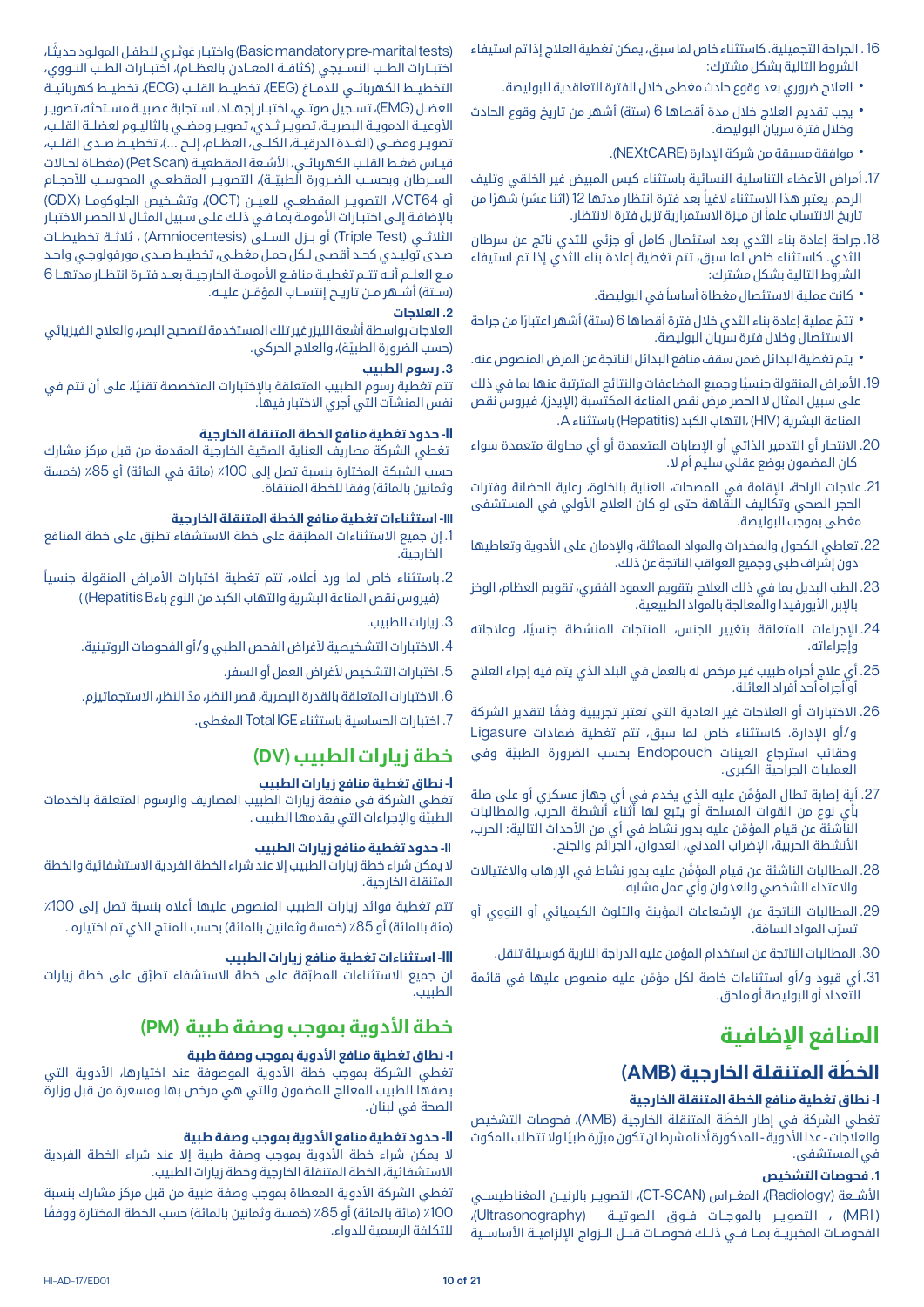تقتصر كمية الأدوية الموصوفة المشمولة في كل معاملة على الحاجة الطبيعية والعادية والتقليدية لمدة أقصاها شهر واحد على التوالي من العالج.

تتم تغطية الأدوية الموصوفة لعلاج الأمراض المزمنة وفقًا لشروط وأحكام البوليصة ً وفقا لشروط الحاالت المرضية السابقة.

### **III- استثناءات تغطية منافع األدوية بموجب وصفة طبية**

- 1. ان جميع الاستثناءات المطبّقة على خطة الاستشفاء تطبّق على خطة الأدوية بموجب وصفة طبية.
- 2. الأدوية المتوفرة بدون حاجة الى وصفة طبية (مثلاً: الأدوية التي تباع عند الصندوق، مستحضرات التجميل وما شابه، الفيتامينات، المنتجات التي تحتوي على مواد معدنية، المستلزمات الشخصية، المنتجات المخصصة للعناية بالشعر، المنتجات الصحّية المنزلية والمشابهة لها).
	- 3. مواد التنظيف (مثلاً: الديتول، الميلتون، البريسبت، الصابون، الكريمات ...)
	- 4. جميع المنتجات الخاصة بالعناية بالأسنان واللثة (منتجات العلاجات الصحّية ...)
- .5 ً جميع المنتجات المنشطة جنسيا، المنشطات وتعاطي المخدرات بشكل غير قانوني.
	- .6 جميع منتجات وأدوية منع الحمل، عالج العقم، العجز وانعدام الخصوبة.
- .7 جميع منتجات وأدوية عالج االضطرابات النفسية، المنتجات األمفيتامينية والمنتجات المؤثرة في المزاج على سبيل المثال المنتجات المزيلة للقلق والمهدئة لألعصاب.
	- .8 منتجات الحمية الغذائية بما في ذلك الحليب.
- .9 منتجات العناية بالجلد غير تلك المتعلقة بعالج األمراض المعدية أو نتيجة حادث.
- 10. جميع الأدوية والأجهزة المتعلقة بتصحيح السمع أو البصر (مثلاً: العدسات، النظارات والمنتجات المانعة لالنعكاس( وجميع المنتجات التي تستخدم لتنظيفها وصيانتها.
- 11. جميع الأدوية التي تستعمل لعلاج الأمراض المتنقلة جنسيًا، فيروس نقص المناعة البشرية، اإليدز والتهاب الكبد غير التهاب الكبد من النوع ألف )HepatitisA ).
	- 12. أي مادة لا تعتبر دواء لعلاج مرض ما يهدد حالة المؤمّن عليه صحياً.

## **دفع المطالبات**

### **.1 التسديد المباشر:**

على شركة اإلدارة التي تتصرف باسم الشركة ونيابة عنها، أن تحدد المبلغ المراد تغطيته أو أن ترفض التّغطية بناءً على تقييم الحالة، وفقًا لشروط وأحكام َّ البوليصة واستثناءاتها. وتبلغ شركة اإلدارة أو المندوب عنها المؤمن عليه و/أو مقدّم الخدمات بقرار التّغطية. يتم الدفع المعتمد مباشرة بين شركة الإدارة ومقدّم الخدمات المشارك.

- **أ. في الحاالت الطارئة:** في حال العالج الطارئ كما هو محدد في فقرة التعريفات َّ أعاله، سواء كان ذلك يتطلب إقامة ليلية أم ال، يتوجب على المؤمن عليه أن يطلب ّ موافقة فورية على التغطية عن طريق تقديم بطاقة التأمين والهوية الخاصة به إلى المستشفى.
- **ب. في الحاالت غير الطارئة:** َّ في حالة أي عالج غير طارئ، يجب على المؤمن عليه ّ التأكد من الحصول على موافقة اإلداري قبل استفادته من خدمة الرعاية الصحية المغطاة من خلال تقديم التقرير الطبي الخاص للدخول إلى الإداري.

من المتفق عليه والمفهوم أن ما ورد أعاله ينطبق فقط على مقدمي الخدمات المشاركين في الأراضي اللبنانية.

### **2 ّ . تعويض المبالغ المسددة من قبل المتعاقد:**

### **أ. ّ حاالت تعويض المبالغ المسددة من قبل المتعاقد:**

َّ قد يتم تعويض المؤمن عليه بإجراء استثنائي عن الرسوم والنفقات اإلجمالية ّ أو الجزئية لمنافع الرعاية الصحية المشمولة بموجب هذه البوليصة في الحاالت التالية:

- َّ استئناف قدمه المؤم i. ً ن عليه لموافقة رفضت سابقا لدى مقدم خدمات مشارك.
- ii. علاجات العناية الصحّية الاستشفائية وعلاجات العناية الصحّية الخارجية كما هو مفصل أدناه:
	-
	- العلاجات في دول مجلس التعاون الخليجي في حال اختيار المنتج.<br>• العلاجات في أحد مقدمي الخدمات غير المشاركين في لبنان.<br>• العلاجات في أحد مقدمي الخدمات خارج النطاق الإقليمي.<br>**ب. النفقات الصالحة لتعويض المبالغ المسدّدة من** 
		-

i. العالجات في دول مجلس التعاون الخليجي في حال اختيار المنتج.

- يتم تعويض المبالغ المسدّدة من قبل المتعاقد للعلاجات غير الطارئة في<br>دول مجلس التعاون الخليجي بنسبة تصل إلى 80٪ (ثمانين بالمئة) بحسب ً تعرفة دول مجلس التعاون الخليجي ووفقا لشروط وأحكام البوليصة.
- يتم تعويض المبالغ المسدّدة من قبل المتعاقد لعلاجات الطوارئ داخل<br>المستشفى في دول مجلس التعاون الخليجي بنسبة تصل إلى 100٪ (مائة بالمائة) بحسب تعرفة دول مجلس التعاون الخليجي ووفقًا لشروط وأحكام البوليصة.

َّ تجدر اإلشارة إلى أنه سيتم التعويض لألعضاء المؤمن عليهم ضمن خطة NSSF-Co بنسبة 80٪ (ثمانين بالمئة) بعد خصم "الدفع المشترك" المنصوص عليه أعلاه.

- يتم تعويض المبالغ المسدّدة من قبل المتعاقد للعلاجات الخارجية عند<br>• أختيارها في دول مجلس التعاون الخليجي بنسبة تصل إلى 80٪ (ثمانين بالمئة) بحسب تعرفة دول مجلس التعاون الخليجي بعد خصم "الدفع المشترك" المطبق وفقًا لخطة التّغطية المختارة ووفّقًا لشروط وأحكام ا لبو ليصة .
- يتم تعويض المبالغ المسدّدة من قبل المتعاقد لزيارات الطبيب عند اختيارها<br>في دول مجلس وفقاً لشروط وأحكام البوليصة.
- يتم تعويض المبالغ المسدّدة من قبل المتعاقد للأدوية الموصوفة عند اختيار<br>المنتج في دول مجلس التعاون الخليجي وفقًا للتكلفة الرسمية للأدوية في ً دول مجلس التعاون الخليجي بعد خصم "الدفع المشترك" المطبق ووفقا لشروط وأحكام البوليصة.

ii. العالجات في لبنان عند أي من مقدمي الخدمة غير المشاركين أو في الخارج:

- يتم تعويض المبالغ المسدّدة من قبل المتعاقد للعلاجات غير الطارئة داخل<br>• المستشفى بنسبة تصل إلى 80٪ (ثمانين بالمئة) من التعريفات التفضيلية المطبقة على الشركة في مستشفى مشارك مماثل في لبنان عند دفع ّ النفقات مع المالحظة أنه يجب الحصول على موافقة مسبقة على التغطية من خالل شركة اإلدارة )NEXtCARE )يؤدي عدم التماس الموافقة المسبقة إلى َّ إلغاء حق المؤمن عليه في أية إعادة تسديد.
- <mark>يتم تعويض المبالغ المسدّدة من قبل المتعاقد للعلاجات الطارئة</mark><br>داخل المستشفى بنسبة تصل إلى 100٪ (مائة بالمائة) من التعريفات التفضيلية المطبقة على الشركة في مستشفى مشارك مماثل في لبنان عند دفع النفقات.

َّ في حال أدت المعالجة الطارئة إلى دخول المستشفى، يجب على المؤمن عليه إبلاغ الشركة في مهلة أقصاها 48 (ثماني وأربعون) ساعة من الدخول. يؤدي َّ عدم القيام بذلك إلى إلغاء حق المؤمن عليه في أي تعويض.

- يتم تعويض المبالغ المسدّدة من قبل المتعاقد للعلاجات الخارجية عند<br>• اختيارها بنسبة تصل إلى 80٪ (ثمانين بالمئة) من التعريفات التفضيلية المطبقة على الشركة في مستشفى مشارك مماثل في لبنان عند دفع النفقات مع المالحظة أن التعويض يتم بعد تطبيق خطة التأمين المشترك في حال وجوده.
- يتم تعويض المبالغ المسدّدة من قبل المتعاقد لزيارات الأطباء عند اختيارها<br>حسب شروط واحكام البوليصة مع مراعاة منتج الدفع المشترك عند وجوده.
- ً يتم تعويض المبالغ المسدّدة من قبل المتعاقد للأدوية الموصوفة عند<br>اختيارها وفقًا للتكلفة الرسمية للأدوية في لبنان مع مراعاة ناتج الدفع المشترك عند وجوده.

### **ج. ّ إجراءات تعويض المبالغ المسددة من قبل المتعاقد:**

 في جميع الحاالت، يجب توجيه طلب رسمي السترجاع المبالغ المسددة مباشرة إلى الشركة مع جميع المستندات المطلوبة ) فاتورة مفصلة وإيصال يؤكد المبلغ بالاضافة إلى تسديد الفاتورة، تقرير التسريح، التقارير والفحوصات الطبيّة والوثائق بأي من اللغات العربية أو الإنجليزية أو الفرنسية) إما بنسخ مطبوعة أو على عنوان البريد الإلكتروني التالي: Rl.claims@fidelity.com.lb وخلال اإلطار الزمني أدناه:

- 15 (خمسة عشر) يومًا من تاريخ الخروج من المستشفى إذا تم تقديم خدمات<br>الرعاية الصحّية في لبنان.
- 30 (ثلاثون) يومًا من تاريخ الخروج إذا تم تقديم خدمات الرعاية الصحّية خارج<br> لبنان على أن يكون المؤمَّن عليه قد التزم بدقة بالاجراءات المعمول بها والتي حددها مركز المطالبات.
- في جميع الحالات الطارئة، قد يتم الدفع على شرط إضافي يتمثل في إبلاغ<br>مركز المطالبات بحالة الاستشفاء خلال 48 (ثمانية وأربعين) ساعة من الدخول.

يتم تسديد جميع المطالبات التي تم تكبدها بعمالت أجنبية بالليرة اللبنانية وذلك حسب تسعيرة الصرف الرسمي المطبق في تاريخ العالج أو الخروج من مكان تقديم الخدمات، حيث يتم إثبات هذا التاريخ من خالل الفاتورة.

فيدلتي أشورنس أند ريإنشورنس كومباني ش.م.ل.

راس المال 10.5 مليار ليرة لبنانية مدفوع بكامله - س.ت. 18345 بيروت الرقم المالي 4936 مسجلة في سجل هيئات الضمان تحت الرقم 121 وخاضعة لأحكام المرسوم رقم 9812 تاريخ 04/05/1968 معدلة بالقانون رقم 94 تاريخ 18/06/1999 معدلة بالقا المركز الرئيسي جل الديب - الحمرا 710 .Ext - طرابلس 760 .Ext - زحلة 770 .Ext - العباسية-صـور 740 .Ext - صيدا 730 .Ext | ص.ب: 11-6349 ريــاض الصلـح - بيـروت 11072210 - لبنــان customerservicedept@fidelity.com.lb | www.fidelity.com.lb | HI-AD-17/ED01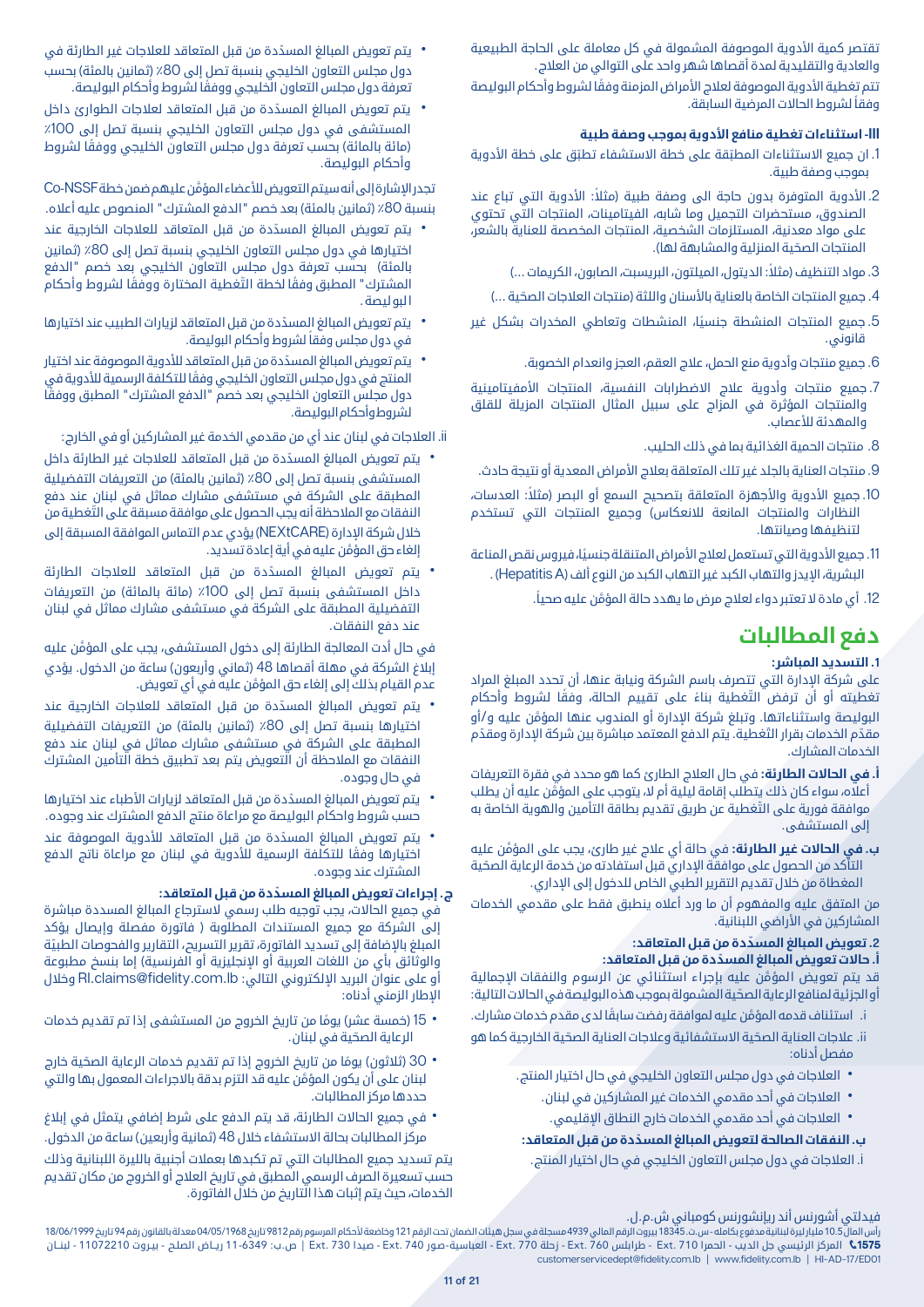

# *C* Fidelity Health

## **Healthcare Individual**

**Insurance Policy** 

Whereas THE POLICYHOLDER named in the POLICY schedule herein, has submitted a written individual healthcare insurance application.

Whereas Fidelity Assurance and Reinsurance Co. S.A.L. (hereinafter referred to as THE COMPANY) has reviewed this application and agreed to cover the benefits specified in the POLICY.

Now, in consideration of this application which forms the basis of this POLICY and subject to the payment of the premium as provided in the POLICY schedule. THE COMPANY has agreed to pay for the benefits indicated in the POLICY schedule and the table of benefits to the extent and under the terms, conditions, limitations and exclusions provided therein.

In witness, whereof THE COMPANY signed this POLICY which will enter into force and effect on the date indicated in the POLICY schedule attached hereto.

Registrar **Managing Director** Managing Director

### **Insurance Complaints Handling Office: 01/999069 Insurance Control Commission – Ministry of Economy and Trade**

### In case of any complaint being unresolved with the insurance company relating to the insurance contract or arising from this contract, the insured and/or the beneficiary may refer to the Insurance Control commission in the Ministry of Economy and Trade at the above mentioned telephone number dedicated to the reception and handling of insurance complaints for the purpose of resolving this complaint by administrative and conciliatory means and to enable the Commission to exercise its functions.

### **DEFINITIONS**

Words, phrases, terms and expressions appearing in this POLICY shall have the meanings set forth herein below:

### **Access Card:**

A personalized card issued in the name of each Insured, facilitating his access to the Healthcare services covered under this POLICY.

### **:Administrator**

The Third-Party administrator. NEXtCARE with whom THE COMPANY has contracted to act in its name and on its behalf to manage claims in accordance with THE POLICY terms and conditions through its office and delegates.

THE ADMINISTRATOR claims center as well as its delegates (physicians/nurses and professional administrative specialists) situated at various Healthcare facilities working to:

- Provide the Insured with guidance and information.
- \*Support and monitor the proper implementation of THE POLICY terms and condition.
- Verify eligibility and take the decision in the name and on behalf of THE COMPANY, as whether or not to grant the approval of coverage for a specific healthcare service under consideration.

### **Applicable Healthcare Plans:**

The set of Healthcare benefits, provided for in THE POLICY along with their limitations, exclusions, special conditions and features specifically approved for coverage in THE POLICY schedule and table of benefits.

1 Basic Healthcare Benefits:

- **. Lifetime Guarantee Benefit:** As stipulated by Insurance Control Commission, Decision number 186, grants the Insured the right to renew his POLICY on yearly basis irrespective of age or any medical condition that might have occurred during the contractual period. And this, without any sub-standard increase on the yearly premium, other than the initial instance, or any specific modification on the remaining benefits.
- **In-Hospital Benefits (IN):** Covers cases that medically necessitate an In-Hospital stay for at least 24 (Twenty-Four) Hours.
- 2. Additional Benefits:
	- **\* Ambulatory Out-Patient Plan (AMB):** Covers diagnostic tests and treatments which do not require In-Hospital confinement such as Laboratory tests, Radiology, Physiotherapy, MRI, etc...
	- **Prescription Medicines Plan (PM):** covers cost of prescribed medicines outside Hospital confinement.
	- **Doctors' Visits plan (DV):** covers cost of doctors visits effected outside hospital confinement.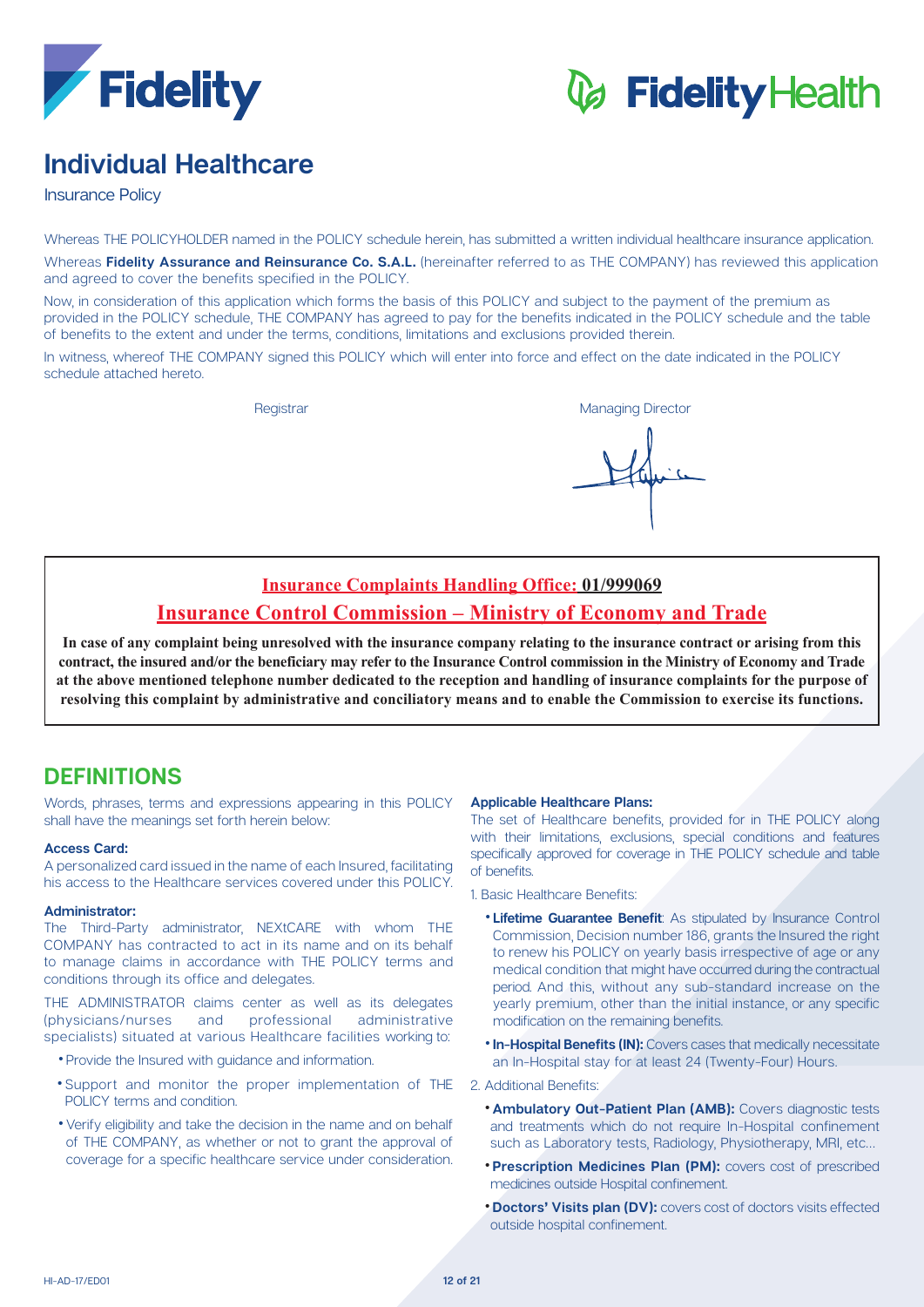### **The Company:**

Fidelity Assurance & Reinsurance Co. S.A.L duly registered and authorized to operate in Lebanon, which quarantees the payment of the benefits in accordance with THE POLICY terms and conditions and any attachment herewith.

### **Cancellation Date:**

The day at 12:00 (twelve) noon local time, month and year appearing on the cancellation amendment on which the insurance cover is stopped. Cancellation may be requested by the POLICYHOLDER or by THE COMPANY.

### **Chronic Conditions:**

A sickness, illness, disease or injury which has at least one of the following characteristics: it is persistent or otherwise long-lasting condition; it requires continuous treatments and/ or follow ups and generally has no known cure.

### **Class of Hospitalization:**

The class of cover as selected by the Insured and mentioned in THE POLICY under which the Insured shall benefit from In-Hospital .treatments

### **Co-Payment:**

The percentage of the incurred expenses to be borne by the Insured and is paid by the latter.

### **Congenital Cases:**

Also referred to as birth defects or congenital anomalies/ diseases or illnesses conditions structural or functional that are present at or before birth. Congenital conditions can be detected prenatally, at birth or any time during the Insured's Lifetime.

### **Day Care Treatment:**

Treatment received in a hospital setting during the day, including a hospital room that does not medically require staying overnight.

### **:Exclusions**

The cases expressly specified in THE POLICY terms and conditions and any appendix forming an integral part of THE POLICY, for which THE COMPANY does not provide coverage.

### **Enrolment Date:**

The day at 12:00 (twelve) noon local time, month and year appearing on THE POLICY schedule on which the Insured has been enrolled and covered for the first time with THE COMPANY under this POLICY.

#### **Expiry Date:**

The day at 12:00 (twelve) noon local time, month and year appearing on THE POLICY schedule on which the insurance cover expires. Healthcare benefits will stop starting the expiry date of THE POLICY unless specified otherwise.

### **Emergency Cases:**

All accidents or incidents of sudden covered sickness, providing a legitimate professional concern that there may be a significant medical problem requiring immediate diagnosis and treatment at a hospital Emergency Room. Emergency treatments can be extended to In-Hospital Stay.

### **Network of Healthcare Providers:**

The providers of specific Healthcare services (i.e. hospitals, medical centers, integrated clinics, laboratories, physiotherapy centers, pharmacies) located across the Lebanese territory that are part of NEXtCARE's contracted providers list. Insureds opting for Healthcare services at one of these providers' shall benefit from facilities of admission as well as direct billing facilities at preferential rates for covered conditions based on POLICY terms and conditions.

The network of providers is inclusive at all times of at least one of the below listed providers:

- American University of Beirut Medical Center
- Hotel Dieu De France Hospital
- Saint Georges Hospital University Medical Center
- Clemenceau Medical Center
- University Medical Center Rizk Hospital

The extensive list of contracted providers is available upon request with the Insurance Company or through NEXtCARE's website: www.nextcarehealth.com or through NEXtCARE's mobile .application

The list can be updated whenever needed, providers added or removed, without the need of prior notification or approval of the Insured.

### **:Policyholder**

The applicant for the individual Healthcare insurance POLICY, acting in his own capacity as well as in the name and on behalf of his legal dependents and whose application is formally accepted by THE COMPANY.

### **Policy Schedule:**

Schedule issued by THE COMPANY forming an integral part of THE POLICY. THE POLICY schedule contains information in respect of the contractual parties along with a summary of benefits including but not limited to: Inception Date, Insured members, Selected plans, Class of Hospitalization, Premiums, Specific exclusions and/ or limitations

### **:Insured**

The POLICYHOLDER and/or THE POLICYHOLDER's legal dependents listed in the application or included thereafter, formally accepted by THE COMPANY and listed in THE POLICY schedule or in the accepted census list and who are benefiting from the "Lifetime Guarantee" Option" as per POLICY terms and conditions and as detailed in Article 6 below.

### **Legal Dependent:**

The following dependents of THE POLICYHOLDER: The unmarried children of THE POLICYHOLDER (including legally adopted children), aged between One day and 18 (Eighteen) years or 25 (Twenty-Five) years if still full-time university students. the spouse of the POLICYHOLDER, as well as any other person considered by law as legal dependent of THE POLICYHOLDER.

#### **Inception Date:**

The day at 12:00 (twelve) noon local time, month and year appearing on THE POLICY schedule on which the insurance takes effect for the first time or for subsequent renewals. Healthcare benefits will begin from the inception date and in accordance with the terms and conditions of this POLICY.

### **Pre-Existing Condition:**

A health condition, illness or injury that existed medically prior to the enrollment date of the Insured. Pre-Existing conditions can be:

- **Known Conditions:** Conditions existing medically and known by the Insured and/ or for which he consulted a medical practitioner.
- **Unknown and Undiscovered Conditions: Conditions unknown** by the insured but existing medically in the human body prior to the enrollment date.

### **False Declaration and Non-Disclosure of Information:**

Undeclared or understated known conditions or misrepresentation of any information during the submission of the application form and whenever needed, discovered at any stage during the contractual period shall be considered as False Declaration and/ or Non-Disclosure of Information.

### **Specific Exclusions and/ or Limitations:**

Medical or surgical conditions that are excluded or are subject to a financial limitation based on the application form, discovered during the observation period or resulting from any false declaration or hon-disclosure of information. Specific exclusions and/ or limitations are applied on one or all insured members of a POLICY and are clearly specified in THE POLICY Schedule.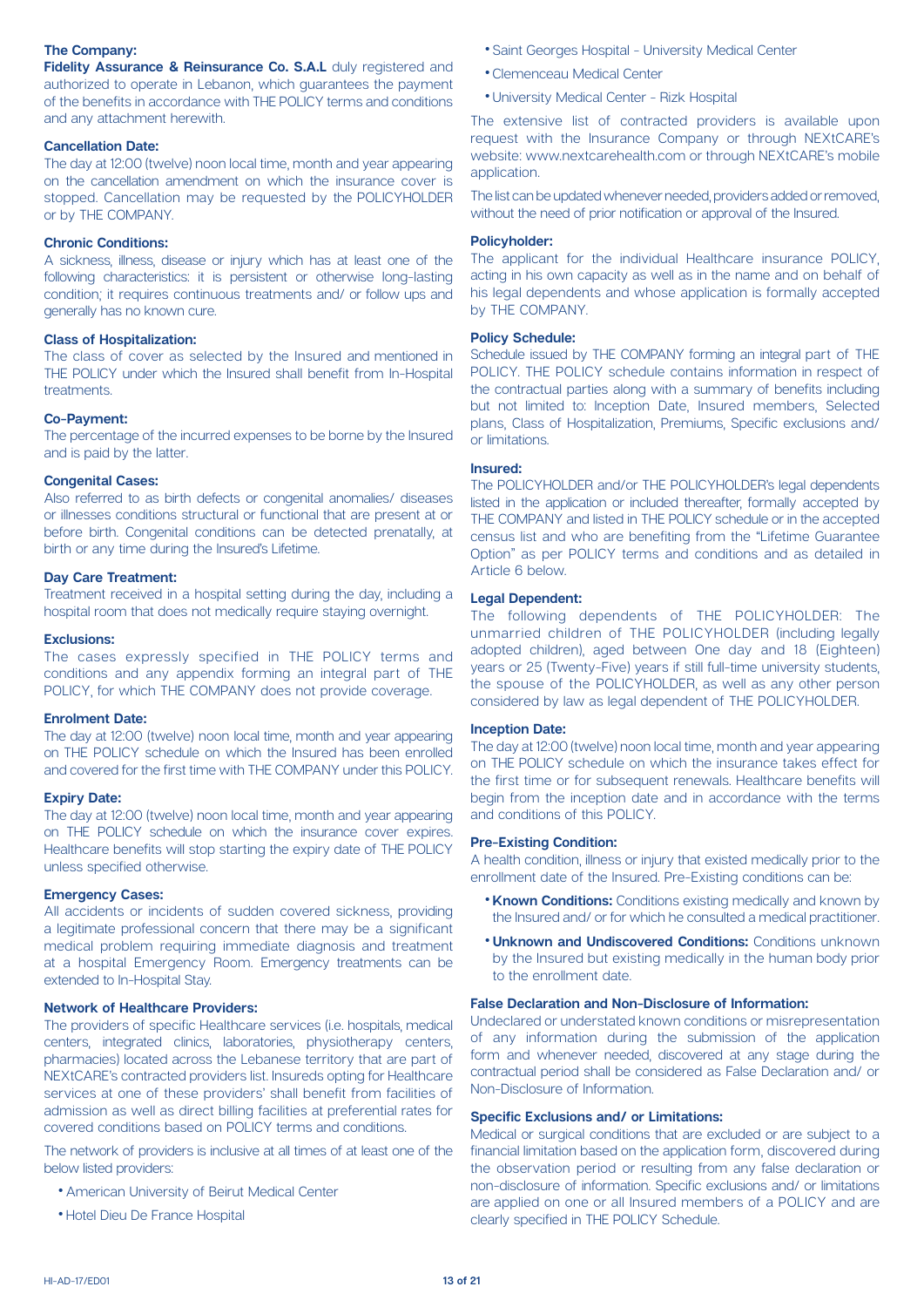### **Waiting Periods:**

Specific period of time, generally in days or months that is applied on specific benefits during which coverage is excluded. Waiting periods are defined and mentioned in the table of benefits as well as in THF POLICY terms and conditions.

### **Territorial Scope of Coverage:**

The countries specified in the table of benefits in which the Insured benefits for the Healthcare treatments subject to POLICY terms and conditions

### **Observation Period:**

Period of 180 (One Hundred and Eighty) days following the enrollment date of THE POLICYHOLDER and his legal dependents if any.

### **Preventive Treatment:**

Treatment undertaken without any clinical symptoms being present at the time of treatment such as removal of pre-cancerous growth.

### **Repatriation Cover:**

Emergency evacuation while travelling outside Lebanon if adequate medical facilities are not available in the visited country.

### This cover refers to:

- The cost of medically supervised repatriation with or without an escorting medical team according to the severity of the case and medical necessity.
- The return transportation of the Insured person's mortal remains to the country of residence. This service includes cost of transport. documentation and formalities necessary for the shipping of the remains of any Insured person to Lebanon.

### **GENERAL TERMS AND CONDITIONS**

### **Article 1: THE POLICY**

- a. The application form of THE POLICYHOLDER and the Insured if any, the preamble, THE POLICY schedule, the definitions, the general terms and conditions, the table of benefits, the various applicable healthcare plans including their relative scope of healthcare benefits covered along with their limitations and exclusions, as well as all attachment(s) and endorsement(s) to any aforementioned, shall constitute the entire agreement of the parties hereto (herein referred to as THE POLICY).
- b. Any amendment, addition or deletion to THE POLICY shall be void. unless it is in writing, signed and stamped by THE COMPANY. No intermediary has the authority to amend this POLICY or waive any of its provisions.
- c. Specific exclusions and/ or limitations if any, should be as per Insurance Control Commission Decision number 186, dated 17/04/2018. They are approved by THE POLICYHOLDER, in his name or on behalf of his legal dependents listed in the application, only by receiving THE POLICY documents and access cards related thereto.
- d. THE COMPANY has the right to underwrite at inception and to review its terms during the observation period noting that initial assessment shall not be binding for future renewals unless no modification has been applied by THE COMPANY on the terms in the meanwhile.

If any amendment is to be applied during the observation period of 180 (One Hundred and Eighty) days. THE COMPANY shall inform the Insured who will have the right to cancel THE POLICY agreement within a period of 15 (Fifteen) days from the date of notification by sending an official written request to THE COMPANY.

Once the period of 15 (Fifteen) days is elapsed and THE COMPANY was not informed about the Insured's will of cancellation, the approval of terms is considered as automatic without a need for a written approval.

In the case where the cancellation is requested, the Insured is entitled to a refund based on a pro-rata premium to be calculated

after deduction of all taxes, stamps and any payment of claims that was made within his POLICY coverage.

### **Article 2: General Scope of Benefits**

In return for the premium paid by THE POLICYHOLDER. THE COMPANY shall cover all usual, customary and reasonable healthcare services and their related expenses incurred by the Insured under the applicable healthcare plan while this POLICY is in force, subject to its terms, conditions, limitations and exclusions

### **Article 3: General Limitations**

- 1. Annual Aggregate Limit for the Hospitalization Cover: There are no financial annual aggregate limits in respect of the number of claims to be borne by THE COMPANY during the Contractual Period of THE POLICY, unless, specifically otherwise mentioned in THE POLICY schedule. However, based on the details received and assessed during the initial enrollment of the applicant, during the observation period or following any false declaration, omission or non-disclosure of information, a maximum annual aggregate limit can be applied on the entire scope of cover or on specific illnesses and/or accidents.
- 2. Specific Benefits Aggregate Sub-Limits:

Annual Aggregate Sub-Limits refer to the maximum amount of monies to be borne by THE COMPANY per Insured during THE POLICY's contractual period in respect of specific benefits identified in THE POLICY schedule and/ or the table of benefits.

- 3. Lifetime Aggregate Limit for the Hospitalization Cover: In accordance with the Lifetime Guarantee feature terms and conditions, Insureds are covered for a maximum ceiling number of Hospitalization days limited to 720 (Seven Hundred and Twenty) days within THE POLICY limits, terms and conditions and unless specific limitations are applicable and mentioned in THE POLICY schedule.
- 4. Age:

It is hereby understood and agreed that the last age of entry is set at 65 (Sixty-Five) years inclusive. Age is computed based on the last birthday of the Insured at time of inception of THE POLICY.

5. Territorial Scope of Cover:

Insurance coverage applies to medical expenses incurred in Lebanon and abroad subject to the terms, conditions, limitations and exclusions provided herein.

6. Supplementary and/ or Complementary Coverage:

In case of participation to the National Social Security Fund (Co-NSSF Plan) determined by the Insured in THE POLICY Schedule, THE COMPANY shall only cover the portion that is supplementary to the coverage provided by the NSSF scheme which is equal to the difference of classes if applicable and the remaining covered part of expenses exceeding the primary amount covered by NSSF, even if the adopted provider is not contracted by the latter and irrespective if the Insured has applied or is benefiting from such coverage or not.

In all other cases under which the Insured is benefiting from supplementary or complementary coverage, claims handling will be as specified above.

### **Article 4: Modifications of Coverage or Hospitalization Cover:**

Modifications of Hospitalization Class and/ or Benefits are allowed, on a case-by-case basis and at THE COMPANY's discretion, only on the renewal of THE POLICY and subject to an additional premium when .applicable

Coverage shall be granted consequently based on the upgraded benefits subject to a waiting period of one year for Pre-Existing as well as Maternity Cases.

As a special exception to the above and on its own discretion. THE COMPANY may accept to amend THE POLICY benefits NIL and disregard above mentioned waiting period subject to any time during the contractual period from Co-NSSF to Coreceiving the Release from NSSF form.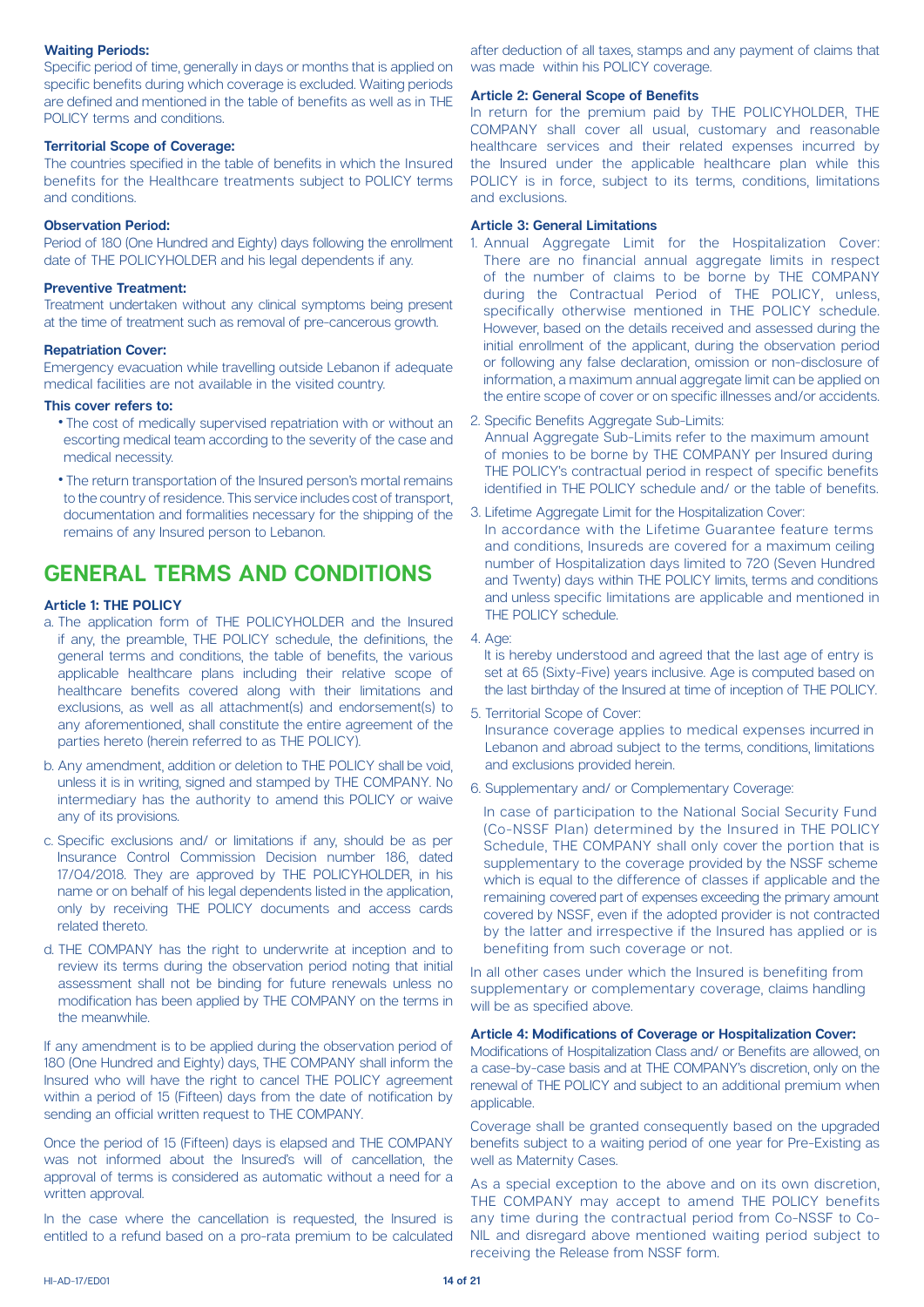### **Premiums 5: Article**

- 1. Premiums are annual, payable by THE POLICYHOLDER as per the terms and conditions specified in THE POLICY schedule. They include charges, taxes and stamp duties.
- 2. The payment of the premium in whole or in part (premium deposit) at the time of first submitted application or of renewal application does not bind THE COMPANY and does not constitute acceptance of the submitted application; THE COMPANY's acceptance can only be effected by the formal issuance of the signed and sealed POLICY.
- 3. If THE POLICYHOLDER fails to pay the premium as initially agreed with THE COMPANY, then THE COMPANY shall issue an official warning letter demanding the payment of the premium as per Code of Obligations and Contracts, Article 975.
- 4. In the case where the payment is not done following 10 (Ten) days of the issuance of the letter, THE COMPANY shall have the right to stop cover. Following this period, THE COMPANY shall within a period of 20 (Twenty) days share an official cancellation letter with the client if the payment is still not effected.
- 5. Refunds if any are to be calculated on a case-by-case basis and at the discretion of THE COMPANY.

### **Article 6: Contractual Period and Renewability**

The contractual period of this POLICY is 12 (Twelve) calendar months starting the date set in THE POLICY schedule.

- 1. The renewal application is to be issued and sent by THE COMPANY to THE POLICYHOLDER prior to the expiry date of THE POLICY
- 2. THE POLICYHOLDER will have to share with THE COMPANY his confirmation renewal within a maximum period of 30 (Thirty) days as from the expiry date of THE POLICY and pay the respective deposit. If THE POLICYHOLDER fails to inform THE COMPANY within the above-mentioned timeline of his decision to renew, he will then lose the Lifetime Guarantee feature, the continuity benefit and shall be subject to reassessment based on THE COMPANY's discretion.
- 3. THE POLICYHOLDER and his legal dependents shall benefit from the Lifetime Guaranteed benefit as per below terms and conditions:
	- a. THE POLICY shall be renewed on yearly basis subject to all current legal and contractual provisions and THE COMPANY shall not take into consideration the Insured's attained health in its decision to renew.
	- b. It is agreed and understood that at initial inception, during the observation period or in case of any false declaration, omission or any non-disclosure of information. THE COMPANY reserves the right to study and apply any specific limitations, exclusions and/or sub-standard premium to all or one of the Insureds.
	- c. Final terms implemented at inception, during the observation disclosure of information shall be enforced at each renewal noting period or following any false declaration, omission or nonthat THE COMPANY may only waive these particular conditions at its own discretion.
	- d. Once applied, sub-standard premiums are expressed in percentages and will apply on all subsequent renewals unless THE COMPANY accepts to waive it at its own discretion.
	- e. THE COMPANY reserves the right to reassess the case and reconsider THE POLICY terms and conditions in the following cases
		- When a change in the benefits (e.g. class upgrading, additional plans and/ or benefits) is requested.
		- Where the renewal is requested for some Insured while removing a number of others, with no valid reason.
	- f. THE COMPANY reserves the right not to renew THE POLICY in case the premium due is not settled within the period set forth by THE COMPANY
- g. THE COMPANY reserves the right to introduce any amendment to the whole POLICY or to any portion thereof at any renewal date (e.g. general conditions, premiums, schedule) provided such amendments apply in equal terms to all insured falling within the same class of risk.
- h. Any Insured who becomes subject to the deletion clause (article 11), may continue his insurance cover under a separate plan and benefit from the continuity benefit should the cover be same as expiry and requested within the assigned timeline.

### **Article 7: False Declaration, Omission and/ or Non-disclosure of information**

It is hereby agreed and understood that any false declaration, omission or non-disclosure of information made by THE POLICYHOLDER or the Insured on the proposal form prior to the enrollment date or on any renewal, discovered by THE COMPANY at any time will:

- Render THE POLICY null and void as from inception and this, without any need for a written notice or a premium refund.
- Only at THE COMPANY'S own discretion the cancellation can be disregarded and replaced by any exclusion and/ or limitation as deemed necessary.

In addition to the above, it is to be noted that any silence or grace period allowed by THE COMPANY following a knowledge of a false declaration, omission or non-disclosure of information, does not waive its right later on to reject the renewal application or to amend the terms and conditions of THE POLICY.

### **Article 8: Fraud**

If any claim is false, fraudulent, intentionally exaggerated or if fraudulent means or devices were used by the Insured or any person acting on his behalf to obtain benefit under this POLICY, THE COMPANY shall not pay any benefit for that claim. The amount of any claim settlement made before the fraudulent act or omission was discovered will become immediately due and owing to THE COMPANY.

It is hereby agreed and understood that THE COMPANY reserves the right to cancel THE POLICY as at inception without any refund in the case of a fraudulent act.

### **Article 9: Termination of THE POLICY**

The termination of THE POLICY can be effected as follows:

- 1. By THE COMPANY: in the below mentioned cases:
	- None payment of premium.
	- False Declaration, omission, non-disclosure of information and/ or fraudulent act.
- 2. By THE POLICYHOLDER: upon the receipt by THE COMPANY of a written request of cancellation and the insurance cards

Where applicable, THE POLICYHOLDER shall be then entitled to a premium refund related to the cancellation and being due by THE COMPANY computed as follows:

- After deduction of all taxes and stamps.
- On Pro-Rata basis starting from the cancellation date and till the expiry date of THE POLICY.
- After deduction of all Outstanding and Paid claims prior to the cancellation date.
- The cancellation date shall fall after the last claim related to any of the Insured members within THE POLICY.

### **Article 10: Addition of New Insured**

THE POLICYHOLDER should request the addition of his newly wed snouse or newborn children, if eligible, to THE POLICY during its contractual period, as per the procedure set by THE COMPANY.

The application for addition should be:

• Made within a maximum period of 30 (Thirty) days following the wedding or the birth of a Newborn.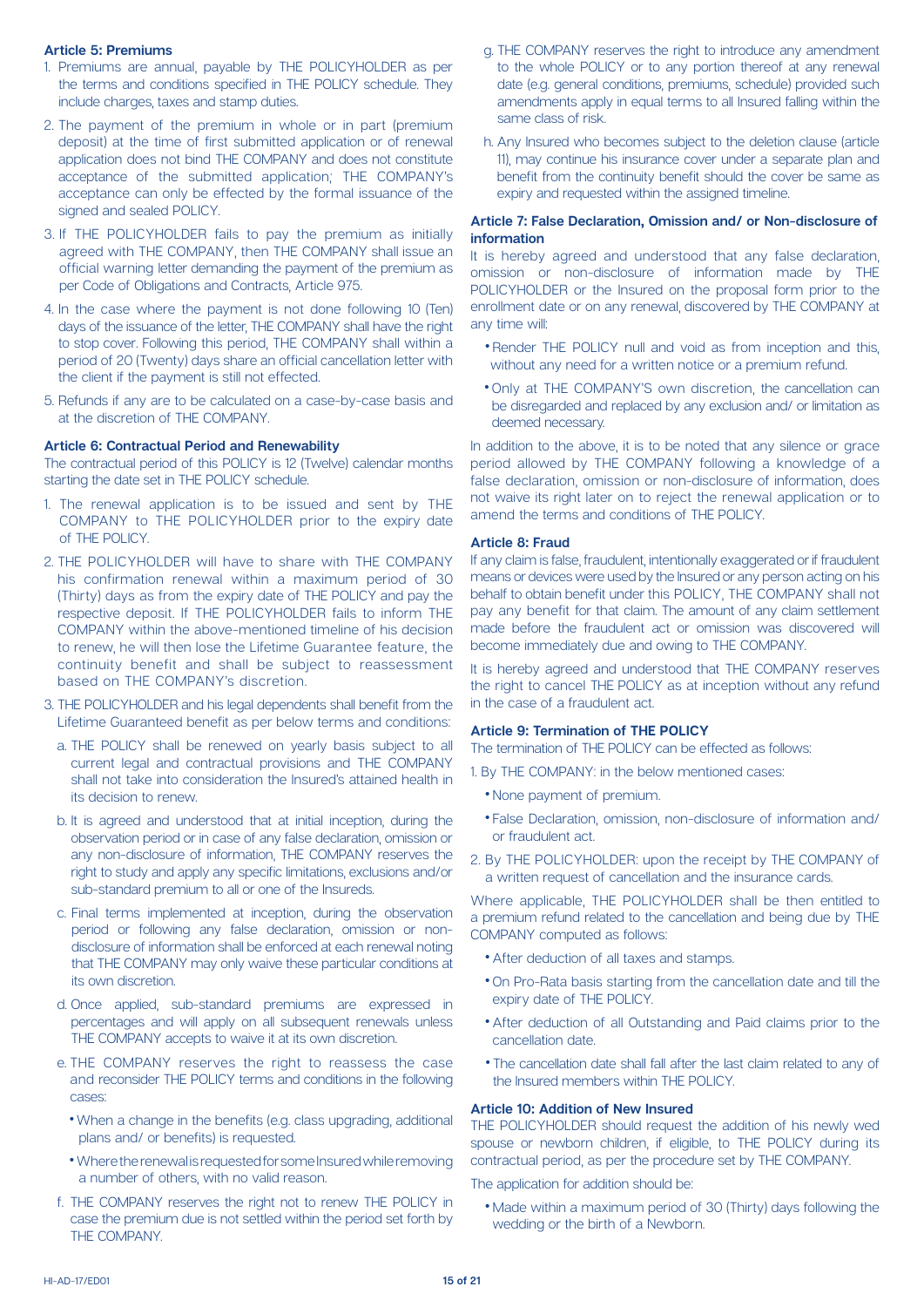- Should be accompanied by all requested documents i.e. medical application, Newborn Health record.
- Should be accompanied by the appropriate premium deposit noting that pro-rata premiums will be calculated based on the applicant age, the period of coverage starting from the enrollment date and up to the expiry date of THE POLICY and as per POLICY terms and conditions.
- Shall be subject to assessment and should be accepted by THE COMPANY.

Fidelity Baby: Any newborn from a covered maternity shall be considered as Fidelity Baby and will consequently benefit from the conditions applied on Fidelity Baby subject to medical underwriting and as per POLICY terms and conditions.

Calculations of premiums shall be as follows:

- Addition shall be issued free of charge and as per current terms and conditions starting the date of birth and until THE POLICY current contractual period expiry date provided that both parents are included in the coverage.
- Addition shall be subject to a pro-rata premium based on the period of coverage and THE POLICY terms and conditions if both parents are not included in the coverage.

### **Article 11: Deletion of Insured**

- 1. Any person that ceases to meet the requirements of a legal dependent or any deceased person should be removed from THE POLICY by sending a written notification to THE COMPANY.
- 2. THE POLICYHOLDER is entitled to a premium refund related to the cancellation and being due by THE COMPANY computed as follows:
	- After deduction of all taxes and stamps.
	- On the basis of pro-rata calculation starting from the cancellation date and till the expiry date of THE POLICY.
	- After deduction of all Outstanding and Paid claims prior to the cancellation date
	- The cancellation date shall fall after the last claim related to any of the Insured members within THE POLICY.

#### **Article 12: Reimbursement Obligation by THE POLICYHOLDER**

THE POLICYHOLDER shall be liable to reimburse to THE COMPANY all amounts of claims paid by the latter in the following cases, but not limited to:

1. Any undue payment (e.g. Co-Payment).

- 2. If THE COMPANY pays in excess of the limits of benefits provided in THE POLICY or any claim paid up erroneously against uncovered .conditions
- 3. Abusive, fraud or misuse of the benefits provided for under THE POLICY as detailed in Article 8.

#### Article 13: Loss and / or misuse of The Access Card

In case of loss of the access card, the Insured must immediately notify THE COMPANY; or else any expense incurred based on the usage of the none reported lost access card, shall be borne by THE POLICYHOLDER.

#### **Article 14: Subrogation**

THE COMPANY will be subrogated in all rights that the Insured may have against any third party liable for any obligation or expenses incurred based on whatsoever count or cause

In that case, both THE POLICYHOLDER and the Insured undertake to provide THE COMPANY with all customary assistance and diligence, as if they were themselves claimants; should they breach this undertaking, they shall be liable to reimburse THE COMPANY with all amounts of claims paid.

#### **Notice 15: Article**

All notices and notifications must be sent by registered mail or courier service; they are considered valid and lawful if sent to the addresses of the parties hereto appearing in THE POLICY schedule and in THE POLICYHOLDER's application.

Any change of address is ineffective unless notified in writing to the other party.

### **Article 16: Headings**

The headings contained in THE POLICY are for convenience of reference only and are not intended to define, limit or describe the scope and intent of any of its provisions.

### **Language 17: Article**

This POLICY was originally conceived and drafted in Arabic, then translated into English. Therefore, if in doubt about an accurate interpretation of THE POLICY in English, there shall always be a reference made to the original Arabic text.

### **Article 18: Legal Recourse**

All disputes relating to the implementation, interpretation or cancellation of this POLICY between the parties hereto (i.e. THE COMPANY and POLICYHOLDER) shall be resolved by the competent courts in Beirut, according to the applicable Lebanese law.

### **Article 19: Waiver of Medical Confidentially**

By signing the application form, the undersigned, hereby authorize any hospital, doctor or any other person that treated him or any of the family members to provide THE COMPANY or their representative with any information in their possession for any treatment or consultation, including any personal history and diagnosis. Thus, and in as much as the Law allows it, any person or physician may in full authority, upon request of THE COMPANY, share all information related to the medical history of the applicant and/ or the Insured

### **INDIVIDUAL IN-HOSPITAL BENEFITS PLAN**

### **I- Scope of In-Hospital Healthcare Benefits**

THE COMPANY covers the following In-Hospital Healthcare benefits during THE POLICY contractual period provided they are usual. customary and reasonable and subject to THE POLICY terms, .exclusions and conditions

- 1. The treatment of covered medical conditions provided that such conditions cannot be treated on Out-Patient basis and require uninterrupted hospital confinement for a minimum of 24 (Twenty Four) hours.
- 2. As a special exception to the above, any surgical and/or endoscopic procedure of covered medical conditions as well as chemotherapy and/ or radiotherapy treatments not requiring an overnight stay at a hospital shall be covered under In-Patient benefit.
- 3. Emergency treatments as referred to in section: Definitions  $-$ **Emergency Cases.**
- 4. Charges of one extra bed for one parent accompanying a confined child aged below 18 (Eighteen) years by the time he enters the hospital.
- 5. Morque and burial expenses shall be paid in the event of the Patient hospitalization up to a maximum limit of USD. 2,000 (Two death of the Insured during admission following a covered In-Thousand) unless specified otherwise in the table of benefits on reimbursement basis subject to the below:
	- . Cost of morgue is to be deducted from the applied sub-limitation.
	- . The legal heirs should submit to THE COMPANY within a maximum period of 60 (Sixty) days from the date of death of the Insured all required documents i.e. Death certificate and written reimbursement request.
- 6. Vertebroplasty, Nucleoplasty, Sinuplasty and Kyphoplasty surgeries and consequences related thereto.
- 7. Rehabilitation subject that the admission is in a recognized facility and up to a maximum of 60 (Sixty) days per POLICY contractual period.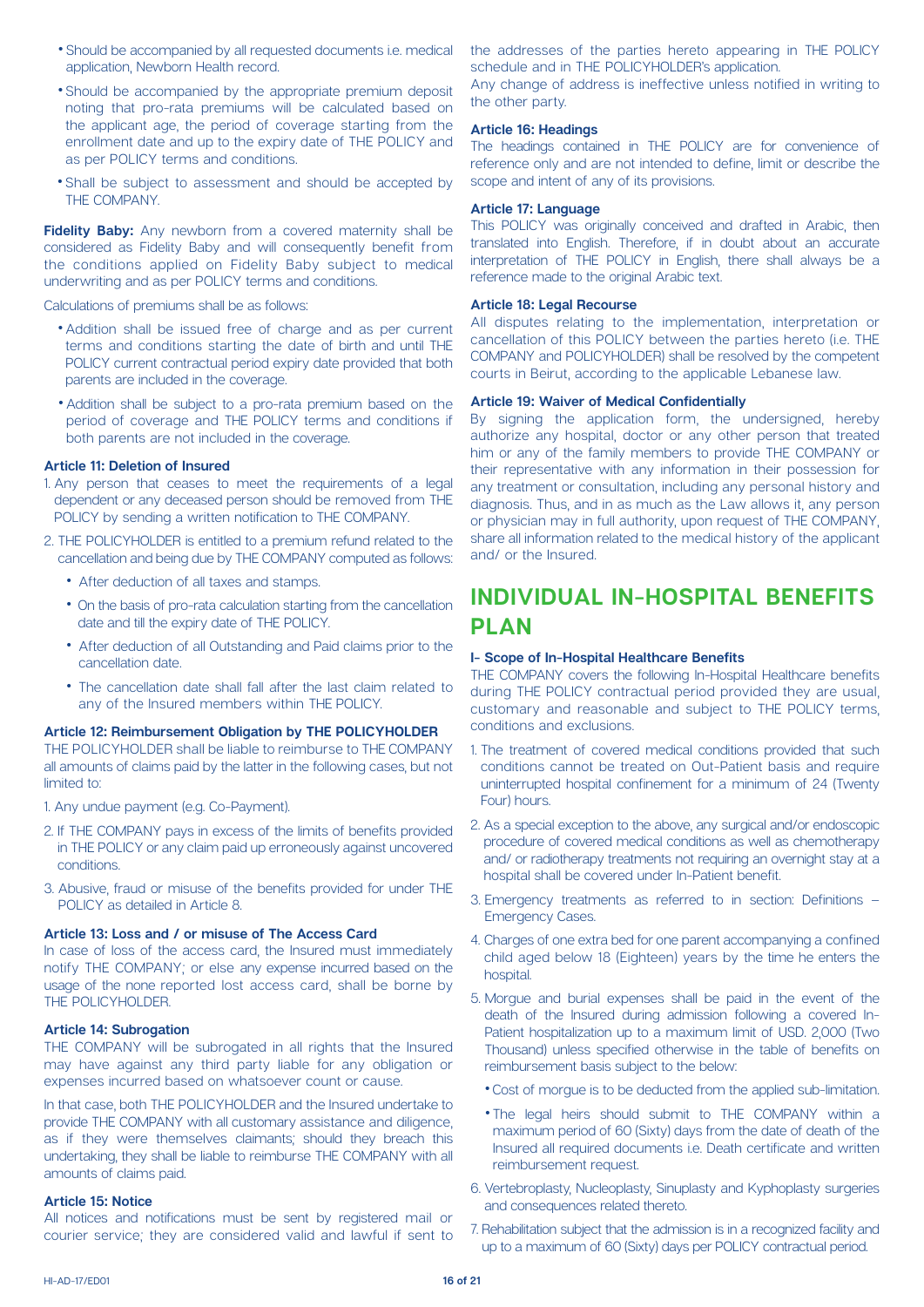### **II- Limitations to In-Hospital Healthcare Benefits**

- 1. The Insured will be covered under the hospitalization class and limits as identified in THE POLICY schedule and in the table of .benefits
- 2. The In-Hospital health coverage, for new Insureds, is effective 30 (Thirty) days after the inception date except for accidents or emergency cases and for members benefiting from continuity.
- 3. In the event of an admission during the validity of THE POLICY. which has expired thereafter. THE COMPANY shall be liable for benefits payment as per the previous POLICY conditions up to a maximum period of 30 (Thirty) uninterrupted days of confinement following expiry date.
- 4. Maternity Benefits shall be covered subject to a waiting period of:
	- 9 (Nine) months as from enrollment date for new Insured as well as for Insured with continuity when wife and husband are Insured with THE COMPANY.
	- 12 (Twelve) months as from enrollment date for new Insured as well as for Insured with continuity should only the mother be insured with THE COMPANY and proof of husband's insurance be submitted.
	- 24 (Twenty-Four) months as from enrollment date for new Insured as well as for insured with continuity should only the mother be insured with THE COMPANY and proof of husband's insurance missing
- a. Normal and Cesarean deliveries are covered subject to above-<br>mentioned waiting periods.
- b. Medically mandated legal abortion and miscarriage are covered as of Day One subject to conception occurring within POLICY .period
- c. When maternity is covered, the expenses related to the treatment of the newborn are not covered except for the :following
	- Nursery room stay during the mother's stay in the hospital and not exceeding 6 (Six) days.
	- One Pediatrician consultation.
	- Neonatal circumcision if the operation is performed during the mother's same hospital confinement for the delivery of the newborn baby.
	- Incubator is covered up to USD. 30,000 (Thirty Thousand) per delivery irrespective of the mother's stay at hospital unless specified otherwise in the Table of Benefits.
	- Neonatal iaundice is covered.
- 5. Congenital cases defined under section: Definition  $-$  Congenital Cases shall be covered up to the below mentioned limits unless otherwise specified in the table of benefit and/ or in THE POLICY :schedule
	- **Fidelity Baby:** Unlimited when new born is medically eligible and enrollment is accepted by THE COMPANY.
	- **. None Baby Fidelity:** Up to the limits specified in the table of benefits subject to a waiting period of 12 (Twelve) months as of enrollment date, in case of no proof of continuity.

As a special exception to the above, Insured with continuity shall be covered as of enrollment date except for cases of hernia and thyrioglossal cyst.

- 6. Internal prosthesis that are defined as all kinds of prosthesis replacing an organ, limb, tissue, cell or any function of the human body including resorbable prosthesis are covered as follows:
	- a. Prosthesis due to sickness including but not limited to Stents. Mesh related to Hernia Surgery, hip or knee replacement prosthesis are covered up to limits specified in the table of benefits
	- b. Prosthesis due to accident excluding artificial limbs are covered up to 100% (One Hundred Percent) provided that the below conditions are jointly met:
- i. Surgery is due to a covered accident occurring during the validity of THE POLICY.
- ii. Surgery took place immediately after the accident or within a maximum justified period of 6 (Six) months.
- iii. Subject to usual reasonable and customary charges
- 7. Repatriation shall be covered on reimbursement basis and up to a maximum of USD. 10,000 (Ten Thousand) for Insured members of Class A only unless otherwise specified in the table of benefits.

Repatriation benefit scope of cover includes the following cases: Emergency Evacuation while travelling outside Lebanon if adequate medical facilities are not available; return of mortal remains including cost of transport, documentations and formalities necessary for the shipping of remains of the Insured person to Lebanon.

- 8. Organ transplantation and all complications and consequences shall be covered only if the underlying disease is covered up to the specified limit as stated in the table of benefits should the Insured be the recipient.
- 9. Infertility In-Patient treatments and all complications and consequences including but not limited to Varicocele. Tubal Ligation, Polycystic Ovaries, Endometriosis are covered after a waiting period of 12 (Twelve) months following the enrollment date and up to a combined annual aggregate limit for both In-Patient and Out-Patient as specified in the table of benefits.
- 10. Treatment of injuries and sicknesses consequent to the participation of the Insured as an amateur in non-hazardous sports shall be covered.

However, any claim resulting from the participation of the Insured as a professional in non-hazardous sports or as an amateur or professional in hazardous sports including but not limited to: motor or motorcycling race, deep-sea diving, scuba-diving, snorkeling, ATV, parachuting, hang gliding, delta-plane and paragliding is not covered.

- 11. Mental or psychiatric disorders and all complications and consequences shall be covered as specified in the table of benefits. Nervous breakdowns, attention deficit disorders, senility related conditions including but not limited to Alzheimer's disease, learning difficulties as well as all treatments related to speech therapy including but not limited to Orthophony sessions shall remain excluded.
- 12. Bariatric surgeries and all complications and consequences will be covered as per limits mentioned in the table of benefits and subject to the below:
	- A waiting period of 12 (Twelve) Months for new Insured members. Continuity shall waive waiting period.
	- Medical necessity and Insured having a BMI equal or greater to 40 (Forty).
	- Age 18 (Eighteen) years and above.

Special diets and weight control procedures other than the above remain excluded.

- 13. In compliance with the ICC decision number 80/LMD issued on 15/4/2020 and within the scope of the council of ministers' mobilization decision issued on 15/3/2020, it is hereby agreed and understood that contrary to any other stipulation, condition or exclusion contained in its general or particular conditions. this POLICY will cover the POLICYHOLDER/Insured Members / Adherents for reasonable ,usual and customary (UCR) medical costs and expenses which may be incurred consequent to the insured's /adherent's becoming infected with an agent of an epidemic/pandemic disease, while this POLICY is in force, but only in respect of In-hospital confinement provided that:
	- For the purpose of this clause, Epidemic/Pandemic disease shall be defined as a general and widespread sudden outbreak of an acute and severe infectious disease caused by a defined infectious disease pathogen (including all types of viruses, bacteria, parasites etc.), that affects simultaneously numerous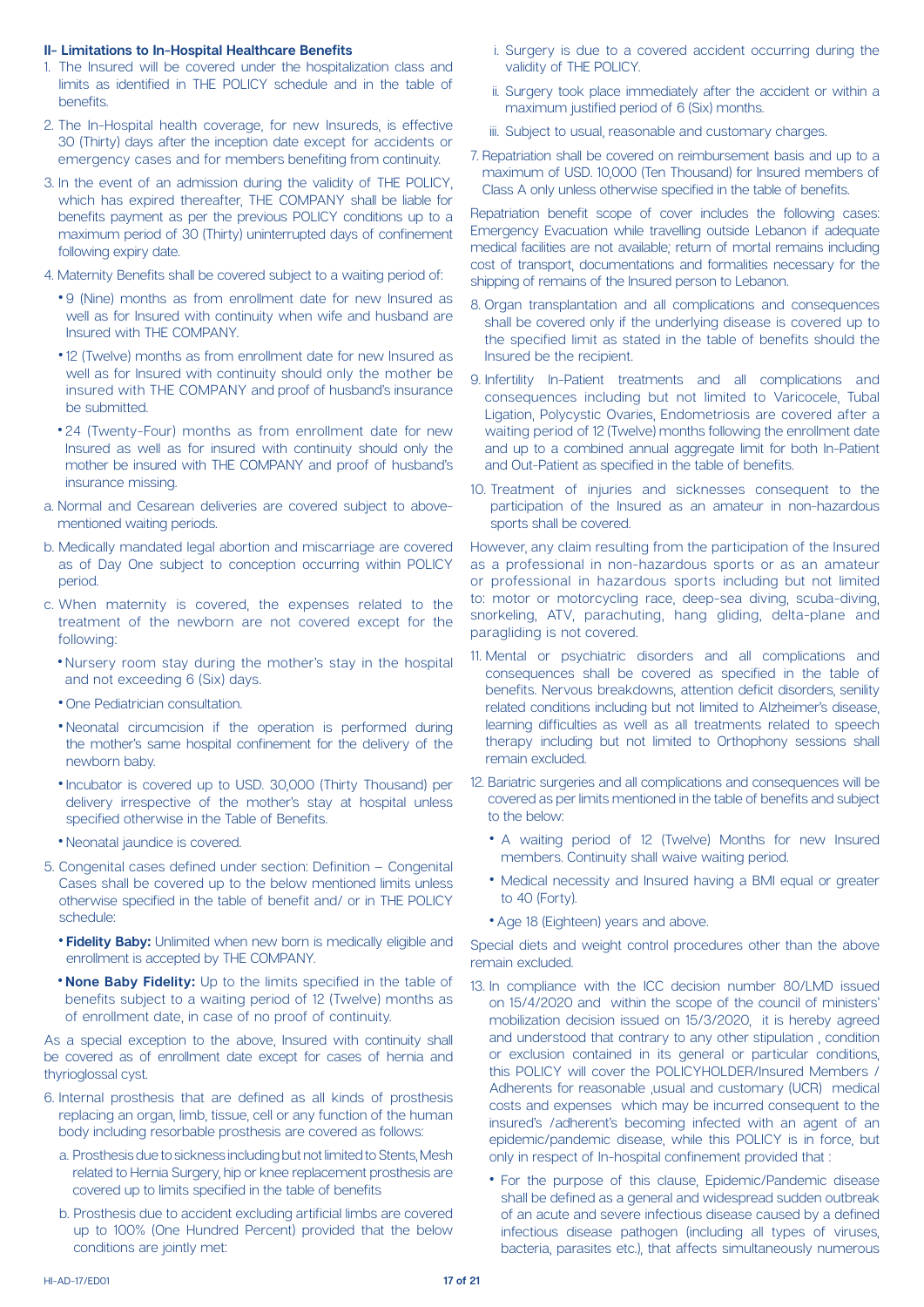individuals all over the territory of Lebanon and that is officially declared as a new, sudden and acute epidemic/pandemic disease exclusively by the World Health Organization.

- Usual, reasonable and customary (UCR) is defined as treatment consistent with generally accepted standards of medical practice, procedures, and surgeries in Lebanon, in accordance with the Ministry of Health and the National Social Security quidelines for normal, usual & customary procedure and/or standard health sector practice.
- In Hospital confinement refers to any treatment that cannot be undergone under the Out-of-Hospital services and is recommended by a recognized treating physician. Such confinement must be medically indicated by the treating Physician to diagnose or treat an Epidemic/Pandemic disease covered under this POLICY.
- For any new POLICY issued by the Insurance Company for the new POLICYholder and/or Insured and for any addition of a new Insured under the existing POLICY (e.g. child, spouse, etc....), a waiting period of 21 days shall be applicable. If the POLICYHOLDER and/or the Insured were found to be infected with an agent of an Epidemic/Pandemic Disease during this waiting Period, such Epidemic/Pandemic shall not be covered by the Insurance Company.

### a. Scope of Coverage and Financial Limitations:

The Scope of this Coverage in addition to the financial limitations are specified as follows:

|                                                                           | ICU/<br><b>Severe</b>                                                                                                                                                                            | <b>Step Down/</b><br><b>Moderate</b> | <b>Ward/Mild</b><br>cases |
|---------------------------------------------------------------------------|--------------------------------------------------------------------------------------------------------------------------------------------------------------------------------------------------|--------------------------------------|---------------------------|
| <b>Territorial Scope</b>                                                  | <b>I FBANON ONLY</b>                                                                                                                                                                             |                                      |                           |
| Total Maximum Limit per Insured /<br>per Contractual Period<br>/ per case | USD 30,000                                                                                                                                                                                       |                                      |                           |
| <b>Maximum Number of Days</b>                                             | 21                                                                                                                                                                                               |                                      |                           |
| Maximum Limit /Day for in hospital<br>confinement per contractual period  | <b>USD 1,500</b>                                                                                                                                                                                 | <b>USD 800</b>                       | <b>USD 600</b>            |
| <b>Network</b>                                                            | Participating Healthcare Providers within<br>the Network of THF ADMINISTRATOR<br>which are approved by the Ministry of<br>Public Health for the treatment of the<br>respective Pandemic/Epidemic |                                      |                           |
| <b>Additional Premium</b>                                                 | As Per POLICY Schedule                                                                                                                                                                           |                                      |                           |

The above Scope of Coverage and Limitations shall be applicable as follows:

- ICU/Severe: these cases need admission to ICU with intubation and respirator.
- Step Down/Moderate Cases: these cases need admission to intensive care with isolation, but no intubation, so no respirator.
- Ward/ Mild cases: if admitted to hospital and requires isolation.
- The Maximum Limit per day specified above shall be considered as part of the Total Maximum Limit per Insured per contractual period per case.
- The total maximum limit and/or the Maximum limited per day are the amounts covered by the Insurance Company on top of the amounts covered by NSSF, whenever the NSSF coverage is applicable. Accordingly, the Insured who benefits from the NSSF must secure the approval from the NSSF.
- The above maximum amount will include the identification test if the result was positive provided that a hospital confinement is needed for the Insured.
- The above Scope of Coverage and financial limitations shall be applicable to all Pandemic/Epidemic diseases during the contractual period of the POLICY if the general financial limitation specified in the POLICY is not fully consumed by the Insured

### b. Special Limitations/Exclusions:

The Insurance Company does not cover the following conditions, the complications and the consequences arising therefrom:

- Out of hospital medical expenses including ambulatory services, screening tests, medication, vaccination and doctors' consultations.
- Quarantine / Rest Cure / Sanitarium.
- Any Private/Paid for Ambulance or medical transportation services expenses.
- Homecare and any expenses linked to paramedical expenses and medical equipment at home.
- Repatriation, Morque and Burial cost.
- Any expenses incurred outside Lebanon.
- Treatment of any medical condition including childbirth and medical complication arising from or during the period of any Epidemic/Pandemic hospital confinement shall be subject to the same limit as stated in the above scope of coverage.
- All chronic or slow spreading infectious diseases including but not limited to AIDS, hepatitis, tuberculosis, HPV infections etc.
- Epidemic/Pandemic events caused by biological weapons/ terrorism.
- Expenses that cannot be proven to be caused by the epidemic/pandemic disease.

### **III- Exclusions to In-Hospital Healthcare Benefits**

All treatments and consequences of the below detailed cases are excluded from the In-Hospital Healthcare benefits:

- 1. All routine medical check-ups, and all Out-Patient Healthcare services not specifically covered under an applicable Healthcare plan, defined as Healthcare services (i.e. diagnostic tests, treatments) that do not require hospital confinement, such as those delivered at a physician office, clinic, medical center or Out-Patient hospital facility.
- 2. Air Ambulance and Road Ambulance Expenses.
- 3. Any hospitalization not medically mandatory.
- 4. Treatment of chronic allergy noting that Asthma shall be covered after a waiting period of 12 (Twelve) months.
- 5. Sleep disorders including snoring and sleep apnea except for polysomnography, which is covered after one year of Insurance for one time only. In case of Co-NSSF Insured, Polysomnography shall be covered up to 50% (Fifty Percent).
- 6. All genetic and/or hereditary cases including the complications arising thereof, as well as genetic tests, genetic engineering and .cloning
- 7. Dynamic light treatment (i.e. Verteporfin).
- 8. Cover excludes during the first contractual period all cases of unknown pre-existing cases including but not limited to:
- Ligament and meniscus diseases or surgeries (unless mandated by a covered accidental injury), thyroglossal cyst, hernia, disc, endometriosis, carpal tunnel, hemorrhoids, gall bladder, ulcer, tonsillectomy, infant paralysis, kidney & urinary tract diseases (except for Fidelity baby who shall be covered as from Day One as per POLICY terms and conditions), retinal surgery, vitrectomy, prostate, cataract, synovectomy and hysterectomy, cancer cases and heart diseases.

This exclusion will be waived if THE POLICY is renewed covering the same Insureds under the same terms and conditions.

- 9. Cover excludes during the first and second contractual periods:
- Nasal septal deviation or any surgical treatment connected with the nose unless due to a covered accident during the contractual period of this POLICY. This treatment is subject to prior approval of the claims center (NEXtCARE).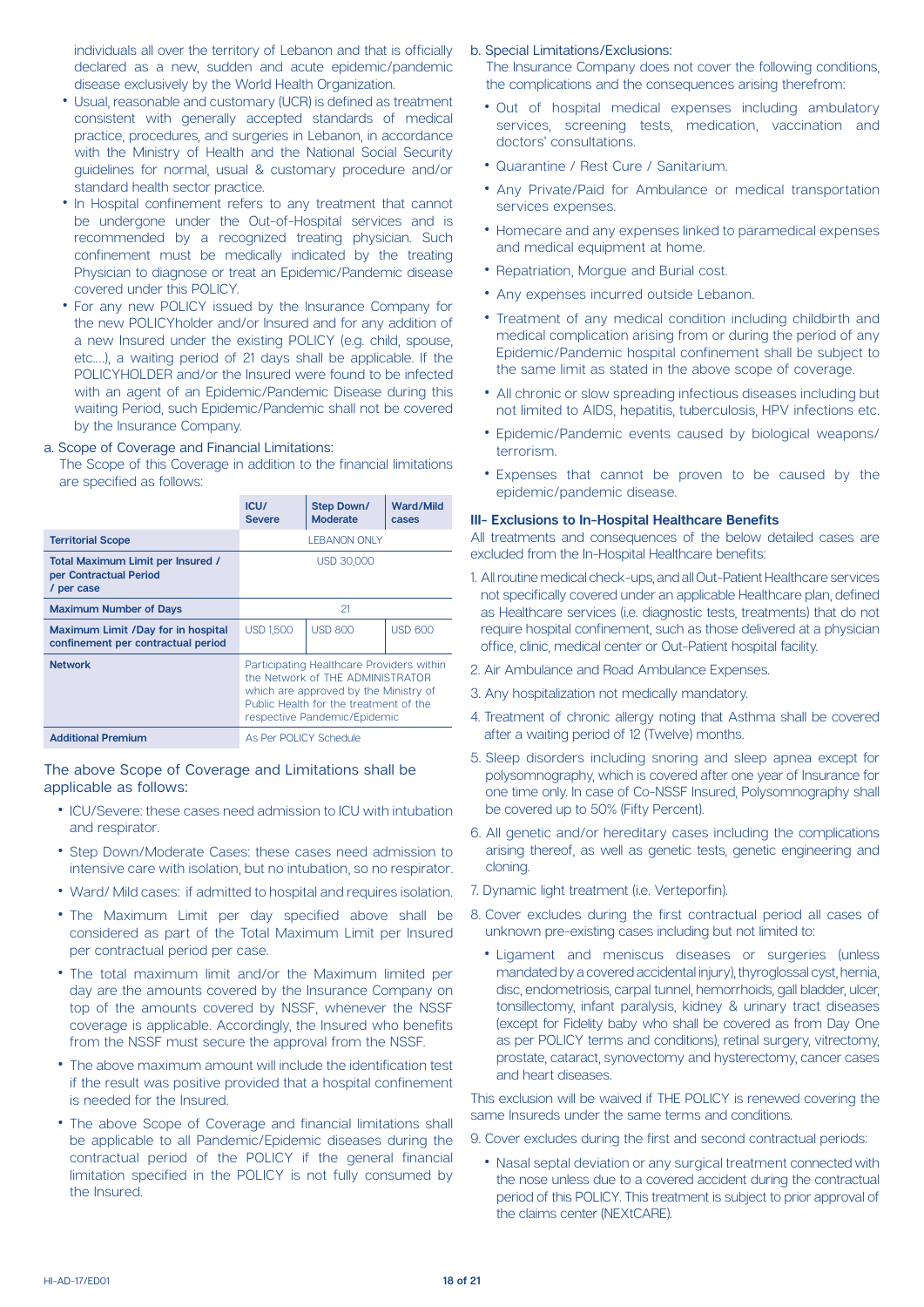- This exclusion will be waived if THE POLICY is renewed covering same Insureds under same terms and conditions for 2 (Two) consecutive years.
- 10. Heart diseases treatments shall be covered after a waiting period of 12 (Twelve) months noting that TAVI will be covered as per Euroscore II quidelines.
- 11. Cost of Transplanted Organ as well as any cost related to the Donor.
- 12. In-Vitro, Ex-Vitro, Intracytoplasmic sperm injection and any other artificial insemination procedures and related consequences remain excluded.
- 13. Cost and treatment of Parkinson disease including the complications arising thereof.
- 14. Peritoneal Dialysis, Hemodialysis and the arterio-venous shunt related thereto shall be excluded except for the first three sessions of Hemodialysis for acute renal failure delivered during the initial hospital admission and till discharge.
- 15. Dental and gum medical or surgical treatment (temporomandibular joint disorders). As a special exception to the latter, treatment can be covered if the following conditions are jointly met:
	- Treatment is necessitated by a covered accidental injury, occurring during THE POLICY's contractual period.
	- Treatment should be provided within a maximum period of 6 (Six) months of date of accident and while THE POLICY is still in force.
	- Treatment shall be subject to prior approval of THE ADMINISTRATOR (NEXtCARE).
- 16. Cosmetic or plastic surgery. As a special exception, treatments can be covered if the following conditions are jointly met:
	- Treatment is mandated by a covered accidental injury, occurring during THE POLICY's contractual period.
	- Treatment should be provided within a maximum of 6 (Six) months of accident and while THE POLICY is still in force.
	- Treatment shall be subject to prior approval of THE ADMINISTRATION (NEXtCARE).
- 17. Women genital organ diseases except for Ovarian Cyst that is not congenital and Uterine Fibroma. This exclusion shall be waived following a waiting period of 12 (Twelve) months from enrollment date. Continuity shall waive waiting period.
- 18. Breast reconstruction surgery following partial or complete mastectomy due to breast cancer. As a special exception to the latter, the reconstruction shall be covered if the below conditions are jointly met:
	- The Excision surgery was initially covered by THE POLICY.
	- The reconstruction surgery is performed within a maximum period of 6 (Six) months as from the excision surgery while THE POLICY is still in force.
	- The cost of the prosthesis is covered as per the limit indicated for the prosthesis following sickness.
- 19. Sexually transmitted diseases including but not limited to Acquired Immune Deficiency Syndrome (AIDS), Human Immunodeficiency Viruses (HIV). Hepatitis other than A.
- 20. Suicide, self-destruction or intentional self-inflicted injury or any attempt, while sane or insane.
- 21. Rest Cures, sanitarium, custodial care and periods of quarantine, costs related to convalescence even when initial hospitalization was covered under THE POLICY.
- 22. Abuse of alcohol, drugs and alike substances, the addiction to and abuse of medication without medical supervision and all consequences arising thereto.
- 23. Alternative medicine including Chiropraxy, Osteopathy, Acupuncture, Ayurvedic and Homeopathy.
- 24. Procedures related to change of gender, sexual fortifying products, treatments and procedures.
- 25. Any treatment underwent by a physician not licensed to operate in the country where treatment is being delivered or by family member.
- 26. Unusual tests or treatments that in the sole discretion of THE COMPANY and/ or THE ADMINISTRATOR is deemed to be experimental. As a special exception to the latter, ligasure and endopouch are covered subject to medical necessity and in major surgeries.
- 27. Any injury affecting an Insured serving in or attached to any armed forces during war activities, and claims arising from the Insured taking an active part in any of the following events: war, warlike activities, civil strike and commotion, crimes and .misdemeanors
- 28. Claims arising from the Insured taking an active part in terrorism. assassination, personal assault, aggression and any other similar .act
- 29. Claims arising from ionization, polluting chemicals or nuclear contamination or infiltration of toxic wastes.
- 30. Claims arising from the use of motorcycles as mean of transportation
- 31. Any particular limitation and/or exclusion per Insured provided for in the accepted census list, POLICY schedule or endorsements.

### **ADDITIONAL BENEFITS**

### **Ambulatory HealthCare Benefits Plan (AMB)**

### **belief Scope of Ambulatory Healthcare benefits**

THE COMPANY covers under Ambulatory Healthcare plan, the below listed diagnostic tests as well as the treatments, other than medicines, which are medically justified but however; do not require In-Hospital confinement.

### **1. Diagnostic Tests**

Radiology, computed tomography scan (CT-Scan), magnetic resonance imaging (MRI), ultrasonography, laboratory tests including basic mandatory pre-marital tests and Guthrie test for the new baby born, Osteodensitometry (Bone mineral density), nuclear medicine tests, electroencephalogram (EEG), electrocardiogram (ECG), electromyogram (EMG), audiogram, stress test, evoked nerve response, ocular angiography, mammography, thallium myocardial scintigraphy, scintigraphy (Thyroid, Renal, Bones etc...), echocardiography and holter monitoring, PET scan (covered for cancer cases and subject to medical necessity) Volume computed tomography or VCT64, ocular coherence tomography (OCT), Glaucoma diagnosis (GDX) as well as maternity tests including but not limited to Triple Test or Amniocentesis. Maternal Obstetrical Ultrasound up to a maximum of 3 (Three) per covered pregnancy. One morphological ultrasound noting that maternity ambulatory benefits shall be covered following a waiting period of 6 (Six) months from the enrollment date of the Insured.

### **Treatment 2.**

Laser therapy other than that used for sight correction, physiotherapy  $(as per medical necessity)$  and kinesiotherapy.

### **3. Physician Fees**

Physician fees relating to the necessary interpretation of technically specialized tests are covered, provided they are conducted by the same facilities where the tests are being performed.

#### **II- Limitations to Ambulatory Healthcare Benefits**

Ambulatory Healthcare benefits delivered through a participating provider based on selected network are covered up to 100% (One Hundred Percent) or 85% (Eighty-Five Percent) as per selected Plan.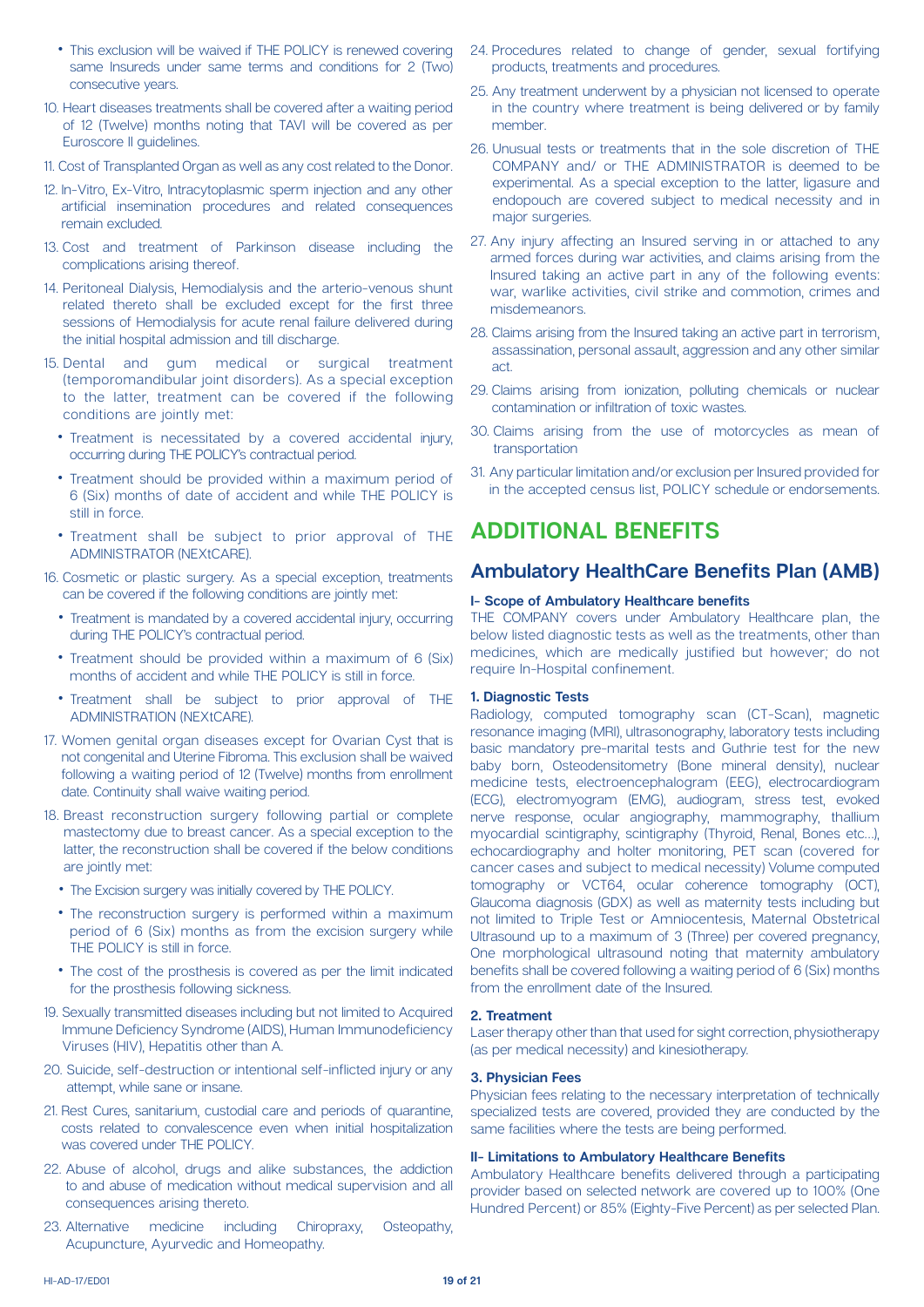### **III- Exclusions to Ambulatory Healthcare Benefits**

- 1. All exclusions applicable to the In-Hospital plan are applicable to the Out-Patient plan.
- 2. As a special exception to the above, sexually transmitted diseases tests (HIV, Hepatitis B) are covered.
- 3. Doctor visits
- 4. Diagnostic tests for the purposes of health check-ups and / or routine examinations.
- 5. Diagnostic tests for the purposes of employment or travel.
- 6. Tests related to error of refraction, nearsightedness (myopia), farsightedness, astigmatism.
- 7. Allergy tests except IGE total which is covered.

## **DOCTOR VISITS BENEFITS (DV)**

### **benefits benefits**

THE COMPANY covers under Doctor Visits benefits the expenses and fees in connection with the medical services and procedures delivered by a medical doctor.

### **II- Limitation to Doctor Visits benefit**

Doctor Visits benefit can be selected only when Ambulatory benefit is purchased.

The Doctor Visits benefits provided for here above are covered up to 100% (One Hundred Percent) or 85% (Eighty-Five Percent) depending on selected product up to the maximum amount per visit and per vear as specified in table of benefits.

### **III- Exclusions to Doctor Visits benefit**

All exclusions applicable to the In-Hospital plan are applicable to the doctor visits Out-Patient plan.

## **PRESCRIPTION MEDICINES BENEFITS** (PM)

### **belief Scope of Prescription Medicines benefits**

THE COMPANY covers under the Prescription Medicines benefits when selected the medicines prescribed by the Insured's attending physicians that are authorized and tariffed by the Lebanese Ministry of Health.

### **II- Limitation to Prescription Medicines benefits**

Prescription medicines benefit can be bought only when Ambulatory plan and Doctor visits plan are purchased.

Prescription medicines dispensed through a provider are covered at 100% (One Hundred Percent) or 85% (Eighty-Five Percent) depending on the selected plan and according to the official cost of drug.

The quantity of covered prescribed medicines per transaction is limited to the normal, usual and customary need for a maximum period of one consecutive month of treatment.

Prescribed Medicines for the treatment of chronic diseases shall be covered as per POLICY terms and conditions and as per Pre-<br>Existing conditions.

### **III- Exclusions to Prescription Medicines benefits**

- 1. All exclusions applicable to the In-Hospital plan are applicable to the Prescribed Medicines Out-Patient plan.
- 2. Medicines available without prescription (i.e. over the counter drugs, cosmetic and the like, mineral, hair treatment products, personal and household hygiene and similar products).
- 3. Antiseptic products (i.e. Dettol Milton Presept soaps creams...).
- 4. All products for dental and gums (hygienic treatments products...).
- 5. All sexual fortifying products, doping products and illegal drug taking.
- 6. All products and medicines for contraception, treatment of sterility, impotence and infertility.
- 7. All products and medicines related to the treatment of mental disorders, amphetaminic and psychotropic products i.e. anxiolytic and neuroleptic medicines.
- 8. Dietetic products including milk.
- 9 Dermatological products other than for the treatment of infectious diseases or consequences of accidents.
- reflective coating) and the products used for their cleaning and 10. All hearing aids and optical apparatuses (lenses, glasses, anti-.upkeep
- 11. All medicines for the treatment of sexually transmitted disease, HIV, AIDS and Hepatitis other than Hepatitis A.
- 12. Any substance which is not considered as medicine for the treatment of a disease, threatening the state of health of the .Insured

### **PAYMENT OF CLAIMS**

### **1. Direct Billing:**

THE ADMINISTRATOR acting in the name of and on behalf of THE COMPANY, shall, upon evaluation of the case, grant coverage, determine the amount to be covered or deny coverage as per POLICY terms, conditions, limitations as well as exclusions. The Insured and/ or provider is informed about the decision of cover through THE ADMINISTRATOR or a delegate. The approved payment shall be made directly between THE ADMINISTRATOR and the participating provider.

- a. **Emergency cases:** In case of any emergency treatment as defined in the section Definition above, whether requiring an overnight stay or not, the Insured must seek immediate approval of coverage by presenting his/ her insurance card and ID to the .hospital
- b. **Elective cases:** In case of any elective treatment, the Insured must secure approval from THE ADMINISTRATOR prior to his benefiting from a covered Healthcare service by submitting the duly completed Medical report for Admission to THE .ADMINISTRATOR

It is hereby agreed and understood that the above shall apply only at participating providers in Lebanon.

### **2. Reimbursement:**

### **a. Instances for Reimbursement:**

As an exceptional procedure, the Insured may be reimbursed the total or partial fees and expenses of covered Healthcare benefits under this POLICY in the following cases:

- i. As an appeal by an Insured to a previously declined approval of coverage at a participating provider.
- ii. In instances of In-Hospital as well as Out-Patient HealthCare treatments as detailed below:
	- Treatments in GCC when product is selected
	- Treatments at a non-participating provider in Lebanon
	- Treatments outside territorial scope

### **b. Expenses viable for reimbursements:**

i. Treatments in GCC when product is selected

- In-Patient Elective Treatments in GCC shall be reimbursed up to 80% (Eighty Percent) based on GCC tariff and as per POLICY terms and conditions.
- In-Patient Emergency Treatments in GCC shall be reimbursed up to 100% (One Hundred Percent) based on GCC tariff and as per POLICY terms and conditions.

It is to be noted that Co-NSSF Insured members shall be reimbursed at 80% (Eighty Percent) after deduction of applicable Co-Pay.

> • Ambulatory Treatments when plan selected in GCC shall be reimbursed up to 80% (Eighty Percent) based on GCC tariff after deduction of applicable Co-Pay as per selected coverage plan and POLICY terms and conditions.